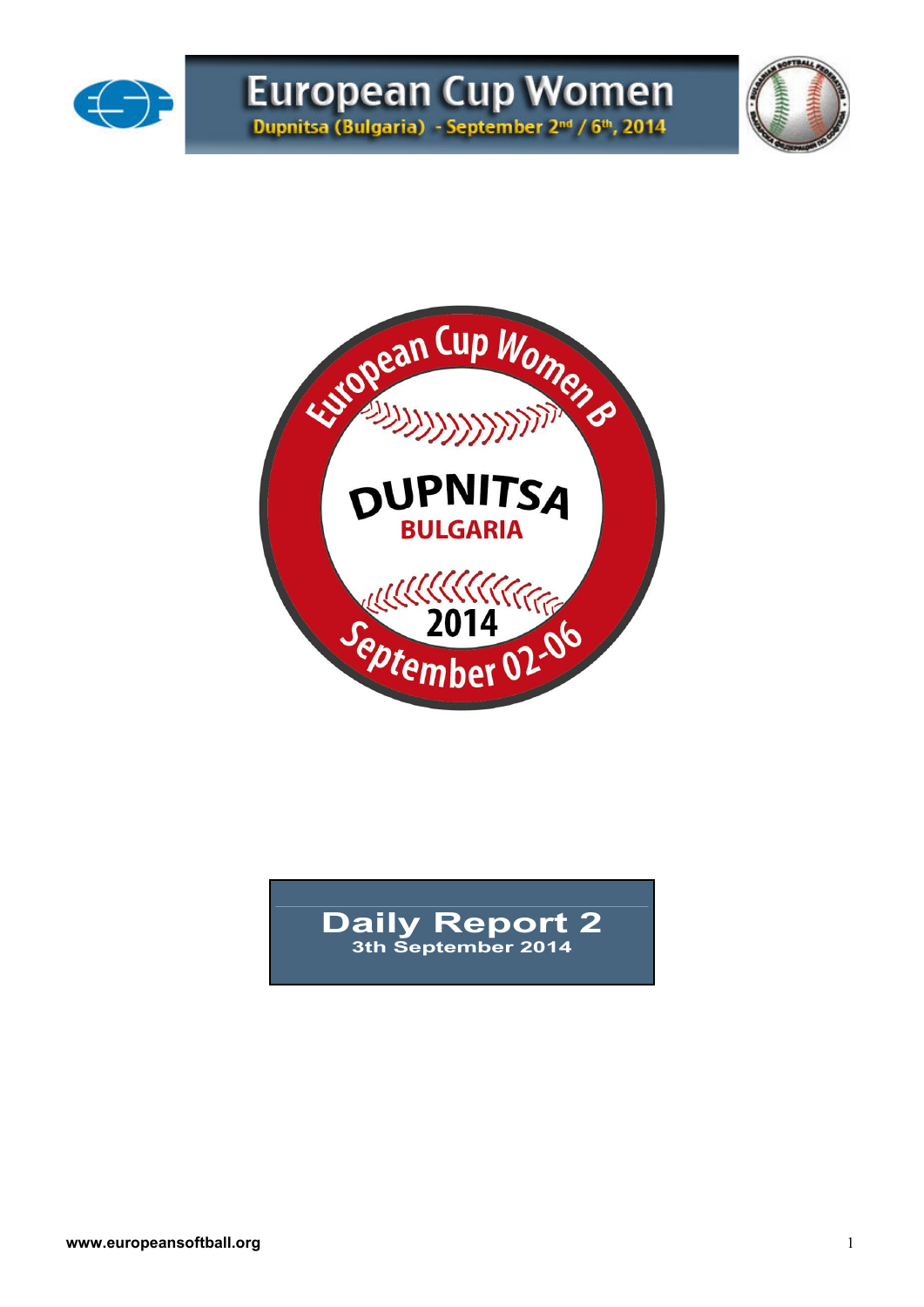

# European Cup Women<br>Dupnitsa (Bulgaria) - September 2nd / 6th, 2014



|                |                     |          |                | <b>Schedule</b>                                                                 |                    |     |            |
|----------------|---------------------|----------|----------------|---------------------------------------------------------------------------------|--------------------|-----|------------|
|                | <b>Same</b> At time | Field    | Group          | Visiting team<br>Home team                                                      | <b>Final Score</b> | Inn | <b>Box</b> |
|                |                     |          |                | <b>Tuesday 2nd September</b>                                                    |                    |     |            |
| 01             | 09:30               | Devils 1 | $\overline{A}$ | Les Comanches (FRA)   Therwil Flyers (SUI)                                      | $4 - 1$            |     |            |
| 02             | 09:30               | Devils 2 | $\overline{A}$ | Princ (CRO) & Antorcha (ESP)                                                    | $0 - 6$            |     |            |
| 03             | 12:00               | Devils 1 | $\overline{A}$ | Horsholm (DEN) <b>B</b> Babes (BUL)                                             | $10 - 0$           | 4   |            |
| 04             | 15:00               | Devils 1 | $\overline{A}$ | Therwil Flyers (SUI) <b>Li</b> Frinc (CRO)                                      | $2 - 0$            |     |            |
| 05             | 17:30               | Devils 1 | $\overline{A}$ | Babes (BUL)   Les Comanches (FRA)                                               | $4 - 12$           | 5   |            |
|                |                     |          |                | <b>Wednesday 3rd September</b>                                                  |                    |     |            |
| 06             | 09:30               | Devils 1 | $\overline{A}$ | Princ (CRO) <sup>-2</sup> -Horsholm (DEN)                                       | $1 - 4$            |     |            |
| 07             | 09:30               | Devils 2 | $\overline{A}$ | Antorcha (ESP) <sup>*</sup> Les Comanches (FRA)                                 | $2 - 3$            |     |            |
| 08             | 12:00               | Devils 1 | $\overline{A}$ | <b>Babes (BUL) C</b> Therwil Flyers (SUI)                                       | $0 - 11$           | 5   |            |
| 09             | 14:30               | Devils 1 | $\overline{A}$ | Antorcha (ESP) <sup>&amp;</sup> Horsholm (DEN)                                  | $0 - 7$            | 5   |            |
| 10             | 17:00               | Devils 1 | $\overline{A}$ | Princ (CRO) Babes (BUL)                                                         | $5 - 13$           |     |            |
|                |                     |          |                | <b>Thursday 4th September</b>                                                   |                    |     |            |
| 11             | 09:30               | Devils 1 | $\overline{A}$ | Horsholm (DEN). Les Comanches (FRA)                                             | $\blacksquare$     |     |            |
| 12             | 12:00               | Devils 1 | $\mathsf{A}$   | Therwil Flyers (SUI) <b>F Antorcha</b> (ESP)                                    |                    |     |            |
| 13             | 14:30               | Devils 1 | $\overline{A}$ | Les Comanches (FRA) FEPrinc (CRO)                                               | $\blacksquare$     |     |            |
| 14             | 17:00               | Devils 2 | $\overline{A}$ | Horsholm (DEN) <sup>-</sup> Therwil Flyers (SUI)                                | ٠                  |     |            |
| 15             | 17:00               | Devils 1 | $\overline{A}$ | Antorcha (ESP) Babes (BUL)                                                      |                    |     |            |
|                |                     |          |                | <b>Friday 5th September</b>                                                     |                    |     |            |
| 5th            | 12:00               | Devils 1 | Fi             | $\cdots$ A5 $\cdots$ $\bigoplus$ $\bigoplus$ $\cdots$ A6 $\cdots$               |                    |     |            |
| P <sub>1</sub> | 14:30               | Devils 1 | P              | $\cdots$ A3 $\cdots$ $\bigoplus$ $\bigoplus$ $\cdots$ A4 $\cdots$               |                    |     |            |
| P <sub>2</sub> | 17:00               | Devils 1 | P              | $\cdots$ A1 $\cdots$ $\bullet$ $\bullet$ $\cdots$ A2 $\cdots$                   | -                  |     |            |
|                |                     |          |                | <b>Saturday 6th September</b>                                                   |                    |     |            |
| P <sub>3</sub> | 10:30               | Devils 1 | P              | $\ldots$ LOSER P2 $\cdots$ $\bullet$ $\bullet$ $\cdots$ WINNER P1 $\ldots$      | $\blacksquare$     |     |            |
| P <sub>4</sub> | 16:30               | Devils 1 | P              | $\cdots$ WINNER P2 $\cdots$ $\bigoplus$ $\bigoplus$ $\cdots$ WINNER P3 $\cdots$ |                    |     |            |
|                |                     |          |                |                                                                                 |                    |     |            |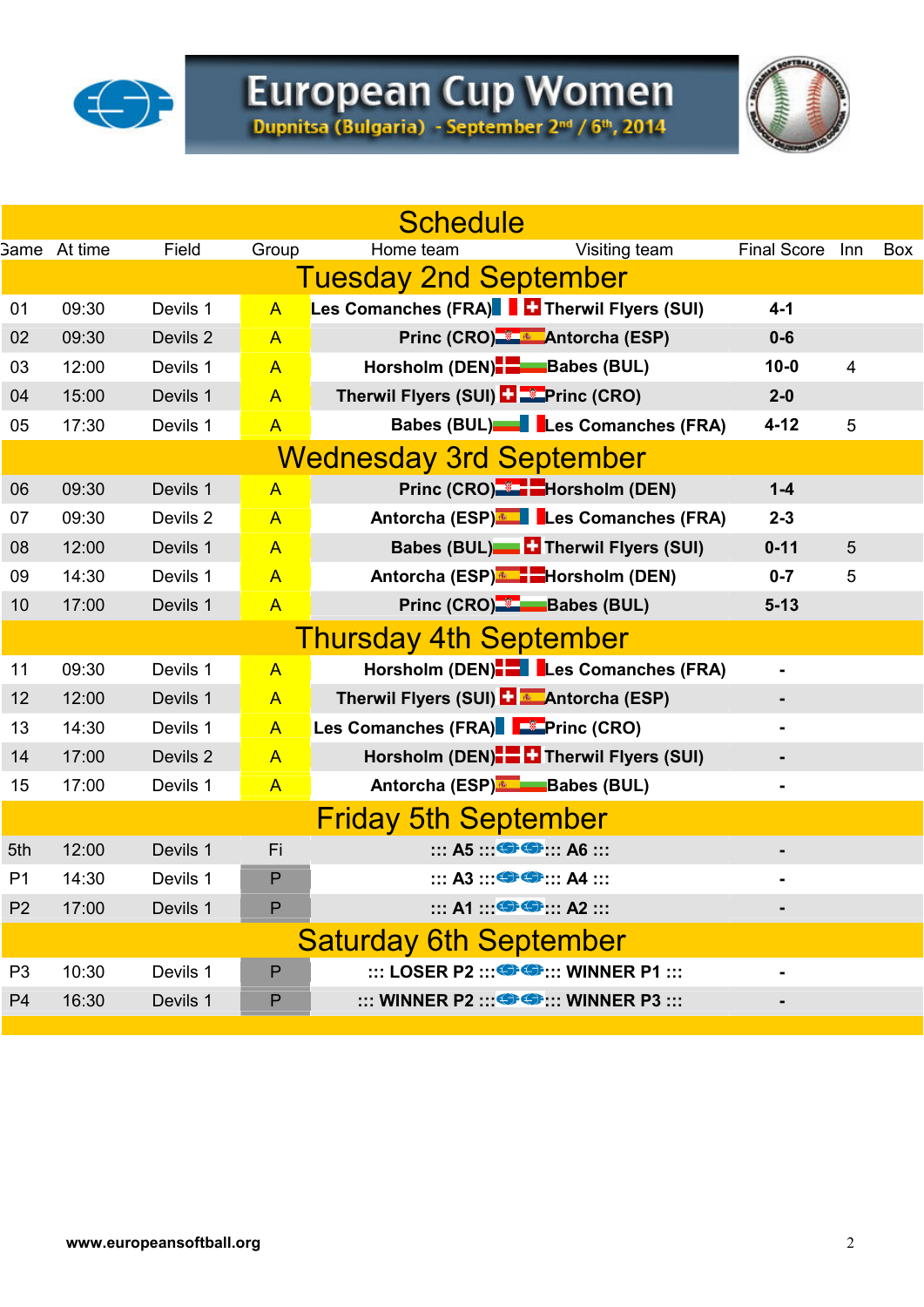



|     | <b>Standing Pool A</b>                                       |    |    |    |            |               |  |  |  |  |  |  |  |  |  |
|-----|--------------------------------------------------------------|----|----|----|------------|---------------|--|--|--|--|--|--|--|--|--|
| Pos | Team                                                         | GP | WO | LO | <b>AVG</b> | <b>GB</b>     |  |  |  |  |  |  |  |  |  |
|     | 1 <b>:</b> Horsholm (DEN)<br>1000<br>3<br>3                  |    |    |    |            |               |  |  |  |  |  |  |  |  |  |
|     | 2 <b>ILes Comanches (FRA)</b><br>1000<br>3<br>3              |    |    |    |            |               |  |  |  |  |  |  |  |  |  |
|     | 3 <b>D</b> Therwil Flyers (SUI)<br>667<br>3<br>$\mathcal{P}$ |    |    |    |            |               |  |  |  |  |  |  |  |  |  |
|     | 4 Antorcha (ESP)                                             | 3  | 1  | 2  | 333        | $\mathcal{P}$ |  |  |  |  |  |  |  |  |  |
|     | 5 Babes (BUL)                                                |    |    | 3  | 250        | 2.5           |  |  |  |  |  |  |  |  |  |
|     | 6 <b>EPrinc (CRO)</b>                                        |    |    |    |            | 3.5           |  |  |  |  |  |  |  |  |  |
|     |                                                              |    |    |    |            |               |  |  |  |  |  |  |  |  |  |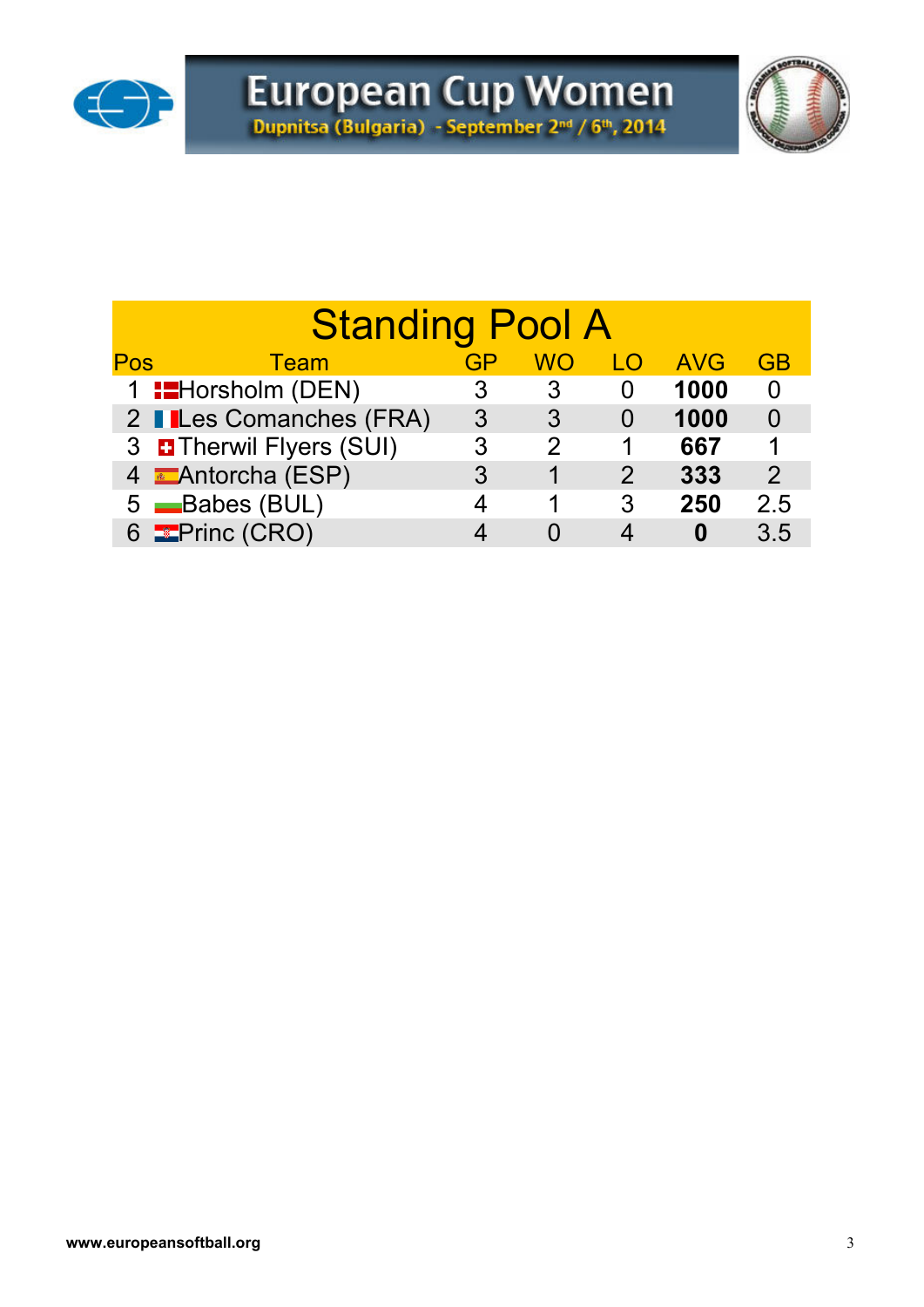



# **Game Summary 6**

## **Princ (CRO) - Horsholm (DEN)**

| BARRACUDAS 101 000 $2 - 4 8 1$<br>PRINC ZAGREB 000 010 0 - 1 3 2 | Score by Innings |  |  | R H E |  |
|------------------------------------------------------------------|------------------|--|--|-------|--|
|                                                                  |                  |  |  |       |  |

Sep 03, 2014 at Dupnitsa (Field 1)

#### **BARRACUDAS 4 (2-0)**

| Player            | AB  | R | H | <b>BT</b> | 2B | 3B.      |              | HR BB        |              | SB CS     |           | HP SH SF     |              | -SO      | <b>TBB</b> | KT.          | GDP | PO.          | A        | E.           |
|-------------------|-----|---|---|-----------|----|----------|--------------|--------------|--------------|-----------|-----------|--------------|--------------|----------|------------|--------------|-----|--------------|----------|--------------|
| RASMUSSEN 2b      | 4   |   |   | 0         |    | 0        | <sup>0</sup> | <sup>0</sup> | 0            | $\bigcap$ | $\Omega$  |              | $^{(1)}$     |          | Ω          | $\Omega$     | n   |              | 0        | $\Omega$     |
| WILKEN 3b         | 4   |   | O | $\Omega$  | 0  | 0        | $\bigcap$    | $\Omega$     | $\bigcap$    | 0         | $\Omega$  |              | O            | $\Omega$ | O          | 0            | O   | <sup>0</sup> | 0        |              |
| SWANBERG c        | 3   | 2 |   | $\Omega$  | Λ  | 0        | <sup>0</sup> |              | <sup>0</sup> | $\cap$    | $\Omega$  | U            | O            | $\Omega$ | $\Omega$   | $\Omega$     | O   | 8            | O        | 0            |
| NISSEN SS         | २   |   |   |           | 0  | 0        | 0            |              | <sup>0</sup> | O.        | $\Omega$  | <sup>n</sup> | <sup>n</sup> | $\Omega$ | O          | $\Omega$     | U   |              | O        | $\Omega$     |
| WESLEY p          | 3   |   |   |           | O. | 0        | O            |              | 0            | 0         | $\Omega$  |              | Ω            | $\Omega$ |            | O            | 0   | Λ            |          | O            |
| MONBERG cf        | 4   |   | २ |           | Λ  |          | $\Omega$     | $\Omega$     | 0            | $\cap$    | $\cap$    | <sup>n</sup> | U            |          | U          |              | O   | U            | O        | $\Omega$     |
| MAYLAND 1f        |     |   |   | $\Omega$  | 0  | O        | <sup>0</sup> | <sup>0</sup> | 0            | $\cap$    |           |              | n            | $\Omega$ | U          | O            | O   | <sup>0</sup> | O        | O            |
| ELLEHAVE pr       |     |   | O | $\Omega$  | O  | $\Omega$ | <sup>0</sup> | $\Omega$     | $\Omega$     | $\cap$    | $\bigcap$ |              | $\Omega$     | $\Omega$ | $\cap$     | $\Omega$     | O   | U            | $\Omega$ | $\Omega$     |
| JOHANSEN<br>- 1 f | 0   |   | U |           | Λ  | 0        | <sup>0</sup> | $\Omega$     | 0            | U         |           | $\cap$       | $\cap$       | $\Omega$ | U          | <sup>0</sup> | O   | U            | O        | $\Omega$     |
| KYNDESEN rf       | 3   |   | U | $\Omega$  | 0  | 0        | $\Omega$     | n            | 0            | $\cap$    | $\cap$    |              | Ω            |          | $\cap$     | 0            |     |              | Ω        | <sup>0</sup> |
| LIND 1b           | C.  |   | U | $\Omega$  | Λ  | U        | ∩            | $\Omega$     | $\Omega$     | $\cap$    |           |              | Λ            | $\Omega$ | $\cap$     | $\Omega$     | O   | Λ            |          | $\Omega$     |
| Totals            | 2.8 | 4 | 8 | 4         |    |          | U            | 3            | $\Omega$     | $\cap$    | ₹         | 2            |              | 3        |            |              |     | 21           |          | 1            |

#### **PRINC ZAGREB 1 (0-3)**

| Player                       | AB            | R            |           | H BI                    |   |               | 2B 3B HR BB |                 |              |          |           |           |          |                 |                |           | SB CS HP SH SF SO IBB KL GDP |                |           | PO.            | A              | - F      |    |           |
|------------------------------|---------------|--------------|-----------|-------------------------|---|---------------|-------------|-----------------|--------------|----------|-----------|-----------|----------|-----------------|----------------|-----------|------------------------------|----------------|-----------|----------------|----------------|----------|----|-----------|
| PRSKALO SS                   | 3             | <sup>0</sup> | $\cap$    | 0                       |   |               |             | <sup>0</sup>    | $\Omega$     |          | O         | 0         | Ω        |                 |                |           |                              | 2              | $\Omega$  |                | 4              |          |    |           |
| HARAMINA 2b                  | 3             | $\cap$       | $\Omega$  | $\Omega$                |   | $\Omega$      | $\bigcap$   | $\Omega$        | $\Omega$     | $\Omega$ | $\Omega$  | 0         | $\Omega$ | $\cap$          | 3              |           | $\cap$                       |                | $\Omega$  | 3              | 1              | $\Omega$ |    |           |
| ZUPANIC p                    | 3             | $\bigcap$    | $\cap$    | $\bigcap$               |   |               | $\bigcap$   | <sup>0</sup>    | $\Omega$     | 0        | $\bigcap$ | $\Omega$  | $\Omega$ |                 | 3              |           | $\cap$                       |                | $\Omega$  | $\Omega$       | $\mathfrak{D}$ | $\Omega$ |    |           |
| MANCIC 3b                    | 3             |              |           | $\Omega$                |   |               |             | $\Omega$        | $\Omega$     | 0        | 0         | 0         | 0        |                 | $\mathcal{L}$  |           | O.                           |                | $\Omega$  | $\mathfrak{D}$ | 5              | $\Omega$ |    |           |
| ORESCANIN C                  | 3             | $\Omega$     |           | $\Omega$                |   |               | $\Omega$    | $\Omega$        | <sup>0</sup> | 0        | $\Omega$  | 0         | $\Omega$ |                 |                |           | $\cap$                       |                | $\Omega$  | 5              | 0              | 0        |    |           |
| NOVAK rf                     | 3             | $\bigcap$    | $\cap$    | $\Omega$                |   |               | $\cap$      | $\Omega$        | $\Omega$     | 0        | $\Omega$  | 0         | $\Omega$ | <sup>n</sup>    | $\mathfrak{D}$ |           | 0                            |                | $\Omega$  | $\Omega$       | $\Omega$       | $\Omega$ |    |           |
| SERIC 1b                     | $\mathcal{L}$ | <sup>0</sup> | $\bigcap$ | <sup>0</sup>            |   |               |             | <sup>0</sup>    | $\Omega$     | 0        | O.        | 0         | O        |                 | $\mathfrak{D}$ |           | O.                           |                | $\bigcap$ |                | <sup>0</sup>   | $\Omega$ |    |           |
| ZIVKOVIC lf/dp               | 2             | $\Omega$     | $\Omega$  | $\Omega$                |   |               |             | $\Omega$        | 0            | 0        | $\Omega$  | 0         | 0        |                 |                |           | 0                            | $\Omega$       | $\Omega$  | 0              | 0              | 0        |    |           |
| TANASIJEVIC dp/lf            | $\mathcal{L}$ | $\Omega$     |           | $\Omega$                |   | $\Omega$      | $\bigcap$   | $\Omega$        | $\Omega$     | 0        | $\Omega$  | 0         | $\Omega$ | <sup>n</sup>    |                |           | $\cap$                       | $\bigcap$      | $\Omega$  | $\mathfrak{D}$ | $\Omega$       | $\Omega$ |    |           |
| LAMPE cf/pr                  | 0             | $\Omega$     | $\Omega$  | $\Omega$                |   |               | $\Omega$    | $\Omega$        | $\Omega$     | 0        | $\Omega$  | $\Omega$  | 0        |                 | $\bigcap$      |           | O.                           | $\cap$         | $\Omega$  | $\Omega$       | $\Omega$       |          |    |           |
| Totals                       | 24            |              | 3         | 0                       |   |               |             | 0               | $\Omega$     | 0        | 0         | 0         | 0        | 0               | 18             |           | 0                            |                | 0         | 21             | 12             | 2        |    |           |
| <b>BARRACUDAS</b>            |               |              | IP        | H                       |   |               | R ER BB     | SO.             | WΡ           | HB       |           | BK IBB    |          | SH SF           |                | CI.       |                              |                | 2B 3B HR  | AB             | BF             | FO.      | GO | <b>NP</b> |
| WESLEY<br>W                  |               | 7.0          |           | $\overline{\mathbf{3}}$ |   | $\mathbf{0}$  |             | 0 <sub>18</sub> | 1.           | $\Omega$ | $\Omega$  | $\bigcap$ |          | $\Omega$        | $\Omega$       | $\bigcap$ | $\mathbf{1}$                 | $\Omega$       | $\Omega$  |                | 24 24          | Т.       |    | 1 111     |
| PRINC ZAGREB                 |               |              | ΙP        | H                       |   |               | R ER BB     | -SO             | WΡ           | HB       |           |           |          | BK IBB SH SF CI |                |           |                              |                | 2B 3B HR  |                | AB BF          | FO.      | GO | <b>NP</b> |
| ZUPANIC L                    |               | 7.0          |           | 8                       | 4 | $\mathcal{L}$ | 3           | $\mathbf{3}$    | $\Omega$     | 3        | $\Omega$  | 1         |          | $\mathcal{L}$   | $\Omega$       | $\Omega$  | $\mathbf{1}$                 | $\overline{1}$ | $\Omega$  | 28             | 36             |          |    | 6 11 111  |
| $Ilmn, so = UP$ , $IDQNQNca$ |               |              |           |                         |   |               |             |                 |              |          |           |           |          |                 |                |           |                              |                |           |                |                |          |    |           |

 Umpires - HP: FARKAS Akos 1B: ROUX Nikolas 3B: SUSILA Branislav Start: 09:30 Time: 01:56 Attendance: 20

 Weather: Cloudy Game notes: Scorers - NELISSEN Huub, MAgdalincheva Irina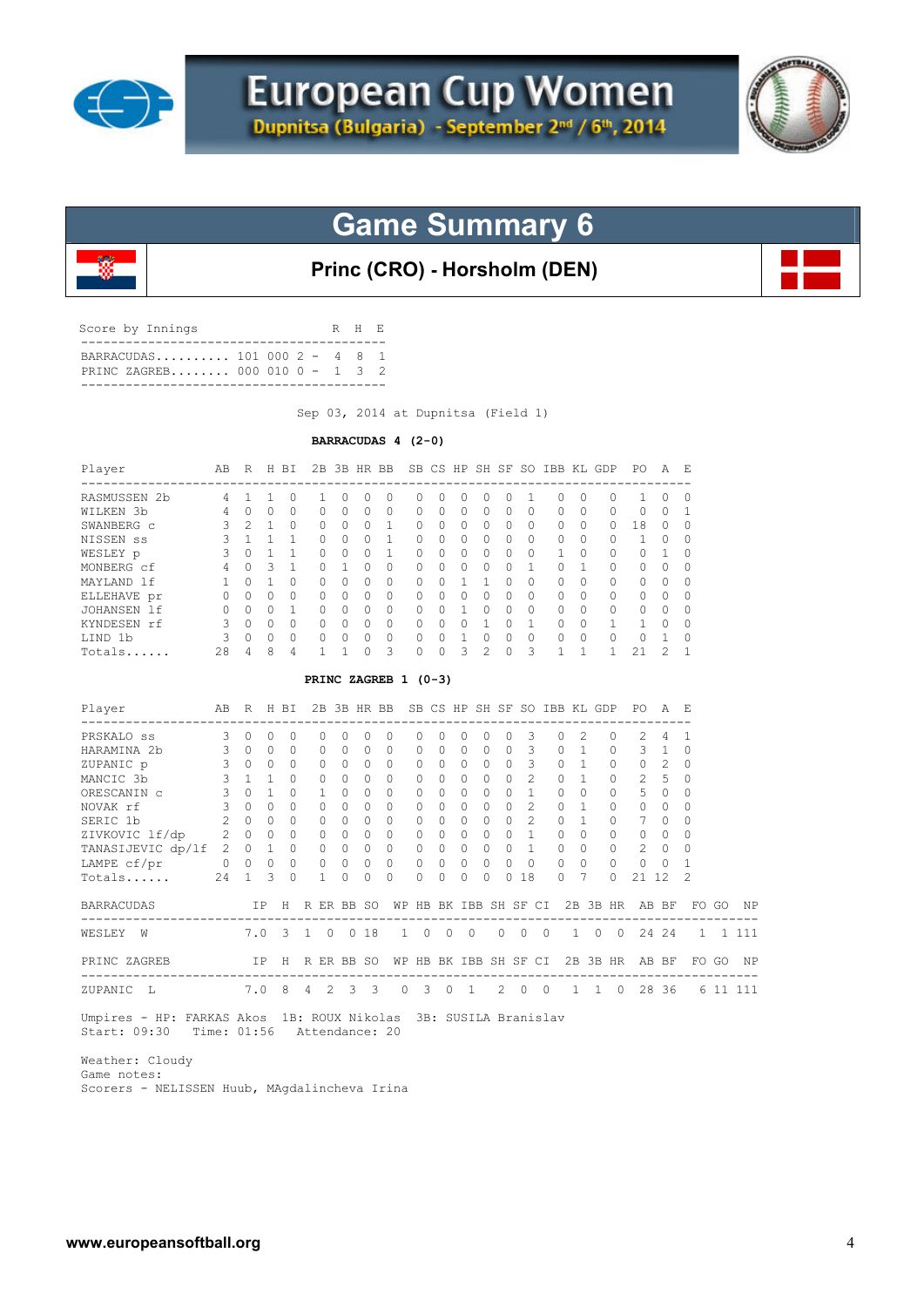

殲



# **Game Summary 7**

**Antorcha (ESP)- Les Comanches (FRA)**

| Score by Innings                                                     |  | R H E |  |
|----------------------------------------------------------------------|--|-------|--|
| T.E.S. COMANCHES 001 002 0 - 3 7 2<br>CBS ANTORCHA 010 000 1 - 2 4 3 |  |       |  |
|                                                                      |  |       |  |

Sep 03, 2014 at DUPNICA (DEVILS 2)

## **LES COMANCHES 3 (3-0)**

| Player                                                        | AB R H BI          |                             |                |                     |                 |          |              |                          | 2B 3B HR BB SB CS HP SH SF SO IBB KL GDP PO |                                                        |                           |                |                      |          |                     |                |                                     |          |            |                |                                      | A              | - E         |       |    |
|---------------------------------------------------------------|--------------------|-----------------------------|----------------|---------------------|-----------------|----------|--------------|--------------------------|---------------------------------------------|--------------------------------------------------------|---------------------------|----------------|----------------------|----------|---------------------|----------------|-------------------------------------|----------|------------|----------------|--------------------------------------|----------------|-------------|-------|----|
| MAGNEE 1b                                                     | $4 \quad$          |                             |                | $2 \quad 3 \quad 0$ | $\circ$         |          | $\Omega$     | $\Omega$                 | $\circ$                                     | 1                                                      | $\Omega$                  | $\Omega$       | $\circ$              | $\Omega$ |                     | $\Omega$       | $\circ$                             | $\Omega$ |            | $\mathbf{0}$   |                                      | 4              | $\Omega$    |       |    |
| LEMAIRE 3b                                                    |                    | $2 \t 0 \t 1$               |                | 1                   | 0               |          | $\Omega$     | $\Omega$                 | $\circ$                                     | $\Omega$                                               | $\Omega$                  | $\Omega$       | $\mathbf{1}$         | $\Omega$ |                     | $\Omega$       | $\circ$                             | $\Omega$ |            | $\circ$        | $\mathbf{1}$                         | $\Omega$       | 2           |       |    |
| RIERA C                                                       | 3                  | $\overline{1}$              | $\overline{1}$ | $\Omega$            | 1               |          | $\Omega$     | $\Omega$                 | $\circ$                                     | $\mathbf{0}$                                           | $\Omega$                  |                | $0\quad 0$           | $\Omega$ | $\overline{0}$      |                | $\circ$                             | $\Omega$ |            | $\circ$        | 2                                    | $\circ$        | $\circ$     |       |    |
| GIBSON-JONES SS                                               | $\mathbf{3}$       |                             | $0\quad 0$     | $\Omega$            | 0               |          | $\Omega$     | 0                        | 0                                           | $\mathbf{0}$                                           | $\circ$                   |                | $\circ$<br>$\circ$   | $\Omega$ | $\overline{1}$      |                | 0                                   | $\Omega$ |            | $\circ$        | 3                                    | $\circ$        | $\circ$     |       |    |
| PRADE cf                                                      | $\mathbf{3}$       |                             | $0 \quad 1$    | $\Omega$            | $\circ$         |          | $\Omega$     | $\Omega$                 | $\circ$                                     | $\mathbf{0}$                                           | $\mathbf{1}$              |                | $\Omega$<br>$\Omega$ | $\Omega$ |                     | $\mathfrak{D}$ | $\Omega$                            | $\Omega$ |            | $\circ$        | 2                                    | $\Omega$       | $\Omega$    |       |    |
| BENCHALI p 3 0 1                                              |                    |                             |                | $\Omega$            | 0               |          | $\Omega$     | $\overline{\phantom{0}}$ | $\circ$                                     | $\mathbf{0}$                                           | $\Omega$                  |                | $0\quad 0$           | $\Omega$ |                     | $\Omega$       | $\Omega$                            | $\Omega$ |            | $\circ$        | $\circ$                              | - 5            | 0           |       |    |
| MARIE 1f                                                      |                    | 3 0 0                       |                | $\Omega$            | $\Omega$        |          | $\Omega$     | $\Omega$                 | $\Omega$                                    | $\Omega$                                               | $\Omega$                  |                | $0 \quad 0$          | $\Omega$ | $\overline{1}$      |                | $\Omega$                            | $\Omega$ |            | $\Omega$       | 1                                    | $\Omega$       | $\Omega$    |       |    |
| 3 0 0 0<br>DOMANICO rf                                        |                    |                             |                |                     |                 | $\Omega$ | $0 \quad 0$  |                          | $\bigcirc$                                  | $\Omega$                                               | $\bigcirc$                |                | $0 \quad 0$          |          | $0 \quad 0$         |                | $\begin{matrix} 0 & 0 \end{matrix}$ |          |            | $\overline{0}$ | $0 \quad 0$                          |                | $\Omega$    |       |    |
| CARATINI 2b                                                   |                    | 3 0 0 0                     |                |                     | $\circ$         |          | $\Omega$     | $\circ$                  | $\overline{0}$                              | $\circ$                                                | $\circ$                   | $\overline{0}$ | $\circ$              | $\circ$  | $\overline{1}$      |                | $0\quad 0$                          |          |            | $\overline{0}$ | 5 <sub>1</sub>                       |                | $\Omega$    |       |    |
| Totals                                                        |                    | $27 \quad 3 \quad 7$        |                | $\mathbf{1}$        | $\mathbf{1}$    |          | $\Omega$     | $\Omega$                 | $\Omega$                                    | $\mathbf{1}$                                           | $\mathbf{1}$              | $\Omega$       | $\mathbf{1}$         | $\Omega$ |                     | $5 -$          | $\Omega$                            | $\Omega$ |            | $\Omega$       | 21 10                                |                | 2           |       |    |
|                                                               |                    |                             |                |                     |                 |          |              |                          | CBS ANTORCHA 2 (1-1)                        |                                                        |                           |                |                      |          |                     |                |                                     |          |            |                |                                      |                |             |       |    |
| Player                                                        | AB                 |                             |                | R H BI              |                 |          |              |                          | 2B 3B HR BB SB CS HP SH SF SO IBB KL GDP    |                                                        |                           |                |                      |          |                     |                |                                     |          |            |                | PO.                                  | AF             |             |       |    |
| --------------------<br>$\sim$ 3<br>MARTINEZ 2b               |                    | $\circ$                     | 0              | $\circ$             | 0               |          | $\mathbf{0}$ | $\circ$                  | $\circ$                                     | 0                                                      | 0                         | $\circ$        | 0                    | $\circ$  |                     | $\circ$        | 0                                   | $\circ$  |            | $\circ$        | 0                                    | 3              | $\mathbf 0$ |       |    |
| GARDE rf                                                      |                    | $2 \quad 0$                 | $\Omega$       | $\Omega$            | $\Omega$        |          | $\Omega$     | $\Omega$                 | $\Omega$                                    | $\mathbf{0}$                                           | $\Omega$                  | $\Omega$       |                      | 1        | $0\quad1$           |                | $0\quad 0$                          |          |            | 0              | 1                                    | $\circ$        | 1           |       |    |
| FLORES p                                                      | 3                  |                             |                | $0 \quad 0 \quad 0$ | $\circ$         |          | $\Omega$     | $\bigcirc$               | $\bigcirc$                                  | 0                                                      | $\Omega$                  |                | $\Omega$             | $\circ$  | $0 \quad 0$         |                | $\circ$                             | $\Omega$ |            | $\Omega$       | 2                                    | $\overline{4}$ | 0           |       |    |
| BUSSO 1b                                                      | 3                  |                             |                | $0 \quad 0 \quad 0$ | $\Omega$        |          | $\Omega$     | $\bigcirc$               | $\overline{0}$                              | $\mathbf{0}$                                           | $\Omega$                  | $\Omega$       | $\circ$              |          | $0 \quad 0$         |                | $\circ$                             | $\Omega$ |            | $\circ$        | 11                                   | $\circ$        | 0           |       |    |
| LOPEZ c                                                       | $\overline{2}$     |                             |                | $1\quad1\quad0$     | $\circ$         |          | $\Omega$     | $\bigcirc$               | $\mathbf{1}$                                | $\mathbf{0}$                                           | $\Omega$                  |                | $0\quad 0$           |          | $0 \quad 1$         |                | $\circ$                             | $\Omega$ |            | $\circ$        | $\overline{4}$                       | 2              | 0           |       |    |
| ARIAS ss                                                      |                    | $1 \quad 1 \quad 1 \quad 0$ |                |                     | $\Omega$        |          | $\Omega$     | $\bigcirc$               | $\Omega$                                    | $\mathbf{0}$                                           | $\Omega$                  | $\Omega$       | $\overline{2}$       | $\Omega$ | $\bigcirc$          |                | $\Omega$                            | $\Omega$ |            | 0              | 2                                    | $\Omega$       | 2           |       |    |
| TRIGUEROS 3b                                                  |                    | 3 0 1 1                     |                |                     | $\circ$         |          | $\Omega$     | $\bigcirc$               | $\circ$                                     | $\circ$                                                | $\bigcirc$                |                | $0\quad 0$           |          | $0 \quad 0$         |                | $\circ$                             | $\Omega$ |            | 0              | $0\quad 1$                           |                | $\Omega$    |       |    |
| FRANCO cf                                                     | 3 0 1 1 0 0        |                             |                |                     |                 |          |              | $\overline{0}$           | $\circ$                                     | $\circ$                                                | $\bigcirc$                |                | $0\quad 0$           | $\Omega$ | $\bigcirc$          |                | $\overline{0}$                      | $\cap$   |            | $\circ$        | 1                                    | $\Omega$       | $\circ$     |       |    |
| MOYA lf                                                       | $\mathcal{S}$      |                             |                | $0\quad 0\quad 0$   | $\Omega$        |          | $\Omega$     | $\Omega$                 | $\Omega$                                    | 0                                                      | $\Omega$                  | $\Omega$       | $\Omega$             | $\Omega$ |                     | $\Omega$       | $\Omega$                            | $\Omega$ |            | $\Omega$       | 0                                    | $\Omega$       | $\Omega$    |       |    |
| Totals                                                        | 23                 | 2                           | $\overline{4}$ | $\mathfrak{D}$      | $\Omega$        |          | $\Omega$     | $\Omega$                 | $\mathbf{1}$                                | $\Omega$                                               | $\cap$                    | $\Omega$       | 3                    | $\Omega$ |                     | $\mathfrak{D}$ | $\Omega$                            | $\Omega$ |            | $\Omega$       | 21 10                                |                | 3           |       |    |
| LES COMANCHES TP H R ER BB SO                                 | ------------------ |                             |                |                     |                 |          |              |                          |                                             |                                                        |                           |                |                      |          |                     |                |                                     |          |            |                | WP HB BK IBB SH SF CI 2B 3B HR AB BF |                |             | FO GO | ΝP |
| BENCHALI W, 2-0 7.0 4 2 1                                     |                    |                             |                |                     |                 |          |              | $1 \quad 2$              |                                             | $\circ$                                                | $\overline{0}$<br>$\circ$ | $\overline{0}$ |                      |          | $3 \quad 0$         | $\overline{0}$ |                                     |          | $0\quad 0$ | $\overline{0}$ |                                      | 23 27          |             | 8 1 1 | 74 |
| CBS ANTORCHA                                                  |                    |                             |                |                     | IP H R ER BB SO |          |              |                          |                                             | WP HB BK IBB SH SF CI                                  |                           |                |                      |          |                     |                |                                     |          |            |                | 2B 3B HR AB BF                       |                |             | FO GO | ΝP |
| FLORES L, 1-1 7.0 7 3 3 0 5                                   |                    |                             |                |                     |                 |          |              |                          |                                             | $\begin{array}{ccccccccc}\n0 & 0 & 0 & 0\n\end{array}$ |                           |                |                      |          | $1 \quad 0 \quad 0$ |                |                                     |          |            |                | 1 0 0 27 28                          |                |             | 7 8   | 76 |
| IT' IID FOILLOR DILIFICATIE 1D DAIIED HIDIEU OD DIROO HIFRAIR |                    |                             |                |                     |                 |          |              |                          |                                             |                                                        |                           |                |                      |          |                     |                |                                     |          |            |                |                                      |                |             |       |    |

 Umpires - HP: TOMASZ PLUTARSKI 1B: DAVID HURLEY 3B: DIEGO VITALE Start: 9|30 Time: 1:30 Attendance: 4

 Weather: CLOUDY Game notes: Scorers BOGDANOVA, ALEKS Game: 07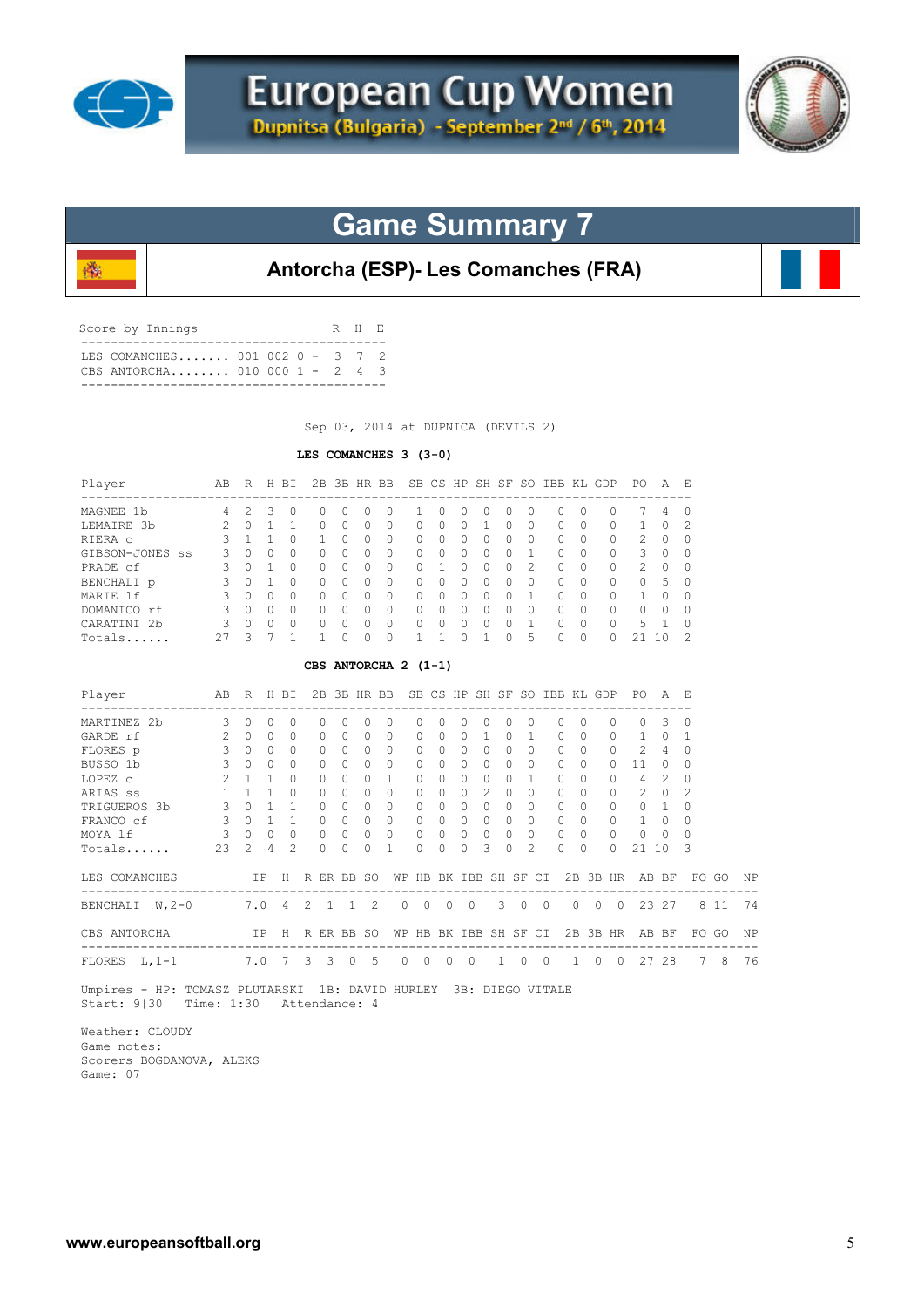



# **Game Summary 8**

**Babes (BUL) - Therwil Flyers (SUI)**

| Score by Innings |                                                          |  |  | R H E |  |
|------------------|----------------------------------------------------------|--|--|-------|--|
|                  | THERWILL FLYERS 321 23 - 11 14 1<br>BABES 000 00 - 0 2 0 |  |  |       |  |
|                  |                                                          |  |  |       |  |

Sep 03, 2014 at Dupnitsa (Field 2)

## **THERWILL FLYERS 11 (2-1)**

| Player                                                            |                                                          | AB R H BI   |                |                  |          |                |                |                | 2B 3B HR BB SB CS HP SH SF SO IBB KL GDP PO |                       |                      |                |                      |           |             |                |                |          |          |          |                | A              | - E          |                |         |
|-------------------------------------------------------------------|----------------------------------------------------------|-------------|----------------|------------------|----------|----------------|----------------|----------------|---------------------------------------------|-----------------------|----------------------|----------------|----------------------|-----------|-------------|----------------|----------------|----------|----------|----------|----------------|----------------|--------------|----------------|---------|
| WOLFENSBERGE c 4                                                  |                                                          | 2           | 2              | $\Omega$         |          | 1              | $\Omega$       | $\Omega$       | $\Omega$                                    | $\Omega$              | $\Omega$             | $\Omega$       | $\Omega$             | $\Omega$  |             | $\Omega$       | $\Omega$       | $\Omega$ |          | $\Omega$ | 5              | $\Omega$       | $\Omega$     |                |         |
| GFELLER 1f                                                        | $\mathbf{3}$                                             | 2           | $\mathbf{1}$   | 1                |          | $\mathbf{1}$   | $\Omega$       | $\Omega$       | 1                                           | $\Omega$              | $\Omega$             | $\Omega$       | $\Omega$             | $\Omega$  |             | $\Omega$       | $\Omega$       | $\Omega$ |          | $\Omega$ | $\Omega$       | $\Omega$       | $\Omega$     |                |         |
| CAMPBELL SS 4 3 3                                                 |                                                          |             |                | 3                |          | 0              | $\overline{1}$ | 1              | $\Omega$                                    | $\Omega$              | $\bigcap$            | $\Omega$       | $\Omega$             | $\bigcap$ |             | $\Omega$       | $\Omega$       | $\Omega$ |          | 0        | 3              | 2              | $\Omega$     |                |         |
| MERRILL cf                                                        | 3                                                        |             | $2 \quad 3$    | 2                |          | $\mathbf{1}$   | $\Omega$       | $\mathbf{1}$   | 0                                           | $\mathbf{0}$          | $\Omega$             | $\circ$        | $\circ$              | $\Omega$  |             | $\Omega$       | 0              | $\Omega$ |          | 0        | $\circ$        | $\Omega$       | $\mathbf{0}$ |                |         |
| OSWALD cf                                                         | $\overline{1}$                                           |             | $0 \quad 1$    | $\mathbf{1}$     |          | $\Omega$       | $\Omega$       | $\bigcap$      | $\Omega$                                    | $\Omega$              | $\cap$               | $\Omega$       | $\Omega$             | $\cap$    |             | $\Omega$       | $\Omega$       | $\Omega$ |          | $\Omega$ | $\Omega$       | $\Omega$       | $\Omega$     |                |         |
| $3 \t0 \t1$<br>GUINN p/1b                                         |                                                          |             |                | $\mathbf{1}$     |          | $\Omega$       | $\Omega$       | $\Omega$       | $\mathbf{1}$                                | $\Omega$              | $\Omega$             | $\Omega$       | $\Omega$             | $\Omega$  |             | $\Omega$       | $\Omega$       | $\Omega$ |          | $\Omega$ | 3              | 1              | 1            |                |         |
| GLAUSER 1b/p                                                      | $4 \quad 1 \quad 3$                                      |             |                | $\overline{c}$   |          | $\overline{2}$ | $\Omega$       | $\Omega$       | $\Omega$                                    | $\Omega$              | $\Omega$             | $\Omega$       | $\Omega$             | $\Omega$  |             | $\Omega$       | 0              | $\Omega$ |          | 0        | $\overline{c}$ | $\mathbf{1}$   | $\Omega$     |                |         |
| MEIERHANS dp                                                      | $\begin{array}{ccccccccc}\n1 & 0 & 0 & \n\end{array}$    |             |                | $\Omega$         |          | 0              | $\Omega$       | $\Omega$       | $\mathbf{1}$                                | $\Omega$              | $\Omega$             |                | $\Omega$<br>$\circ$  | $\Omega$  |             | $\Omega$       | $\circ$        | $\Omega$ |          | 0        | $\mathbf{0}$   | $\Omega$       | $\Omega$     |                |         |
| HAGER rf                                                          | $\begin{array}{cccc} 2 & 1 & 0 \\ 1 & 0 & 0 \end{array}$ |             |                | 1                |          | $\Omega$       | $\bigcirc$     | $\Omega$       | $\overline{0}$                              | $\Omega$              | $\Omega$             | $\overline{1}$ | $\Omega$             | $\Omega$  |             | $\Omega$       | $\Omega$       | $\Omega$ |          | 0        | 0              | $\circ$        | $\Omega$     |                |         |
| ZEHNDER 2b                                                        | $1 \quad 0 \quad 0$                                      |             |                | $\bigcap$        |          | $\Omega$       | $\Omega$       | $\Omega$       | <sup>1</sup>                                | 0                     | $\Omega$             | $\Omega$       | $\mathbf{1}$         | $\Omega$  |             | $\Omega$       | $\circ$        | $\Omega$ |          | $\circ$  | $\overline{2}$ | $\overline{c}$ | $\Omega$     |                |         |
| GRABOWICZ 3b                                                      | $\overline{1}$                                           | $\circ$     | $\Omega$       | $\bigcirc$       |          | $\Omega$       | $\Omega$       | $\circ$        | $\Omega$                                    | $\Omega$              | $\Omega$             |                | $\Omega$<br>$\Omega$ | $\Omega$  |             | $\Omega$       | 0              | $\Omega$ |          | $\Omega$ | $\circ$        | $\bigcirc$     | $\circ$      |                |         |
| Totals                                                            |                                                          | 27 11 14 11 |                |                  |          | 5              | $\mathbf{1}$   | $\overline{2}$ | $\overline{4}$                              | $\Omega$              | $\bigcap$            | $\mathbf{1}$   | $\mathbf{1}$         | $\Omega$  |             | $\Omega$       | $\Omega$       | $\Omega$ |          | $\cap$   | 15             | 6              | -1           |                |         |
|                                                                   |                                                          |             |                |                  |          |                |                |                | BABES 0 (0-3)                               |                       |                      |                |                      |           |             |                |                |          |          |          |                |                |              |                |         |
| <b>Example 2018</b><br>Player<br>---------------------            |                                                          |             |                | R H BI           |          |                |                |                | 2B 3B HR BB SB CS HP SH SF SO IBB KL GDP    |                       |                      |                |                      |           |             |                |                |          |          |          | PO A E         |                |              |                |         |
| FETVOVA 1b                                                        | $\overline{2}$                                           | $\circ$     | $\mathbf{1}$   | $\Omega$         |          | 0              | $\Omega$       | $\Omega$       | $\Omega$                                    | 0                     | $\Omega$             | $\Omega$       | $\Omega$             | $\Omega$  |             | 1              | 0              | $\Omega$ |          | $\Omega$ | 3              | $\Omega$       | $\Omega$     |                |         |
| ARBOVA A. p 2 0 0                                                 |                                                          |             |                | $\Omega$         |          | 0              | $\Omega$       | $\Omega$       | $\circ$                                     | $\mathbf{0}$          | $\Omega$             | $\circ$        | $\Omega$             | $\Omega$  |             | $\overline{1}$ | 0              | $\Omega$ |          | 0        | $\circ$        | 2              | $\circ$      |                |         |
| ARBOVA K. C                                                       | $2^{\circ}$                                              | $\cap$      | $\bigcap$      | $\cap$           |          | $\Omega$       | $\Omega$       | $\Omega$       | $\Omega$                                    | $\Omega$              | $\cap$               | $\Omega$       | $\Omega$             | $\Omega$  |             | $\Omega$       | $\Omega$       | $\Omega$ |          | $\Omega$ | $\mathbf{1}$   | $\Omega$       | $\Omega$     |                |         |
| HARIZANOVA 3b                                                     | $\overline{2}$                                           |             | $0 \quad 0$    | $\Omega$         |          | $\Omega$       | $\Omega$       | $\Omega$       | $\Omega$                                    | $\Omega$              | $\Omega$             | $\Omega$       | $\Omega$             | $\Omega$  |             | $\Omega$       | $\Omega$       | $\Omega$ |          | $\Omega$ | 3              | $\Omega$       | $\Omega$     |                |         |
| KONOVA SS                                                         | $\overline{2}$                                           |             | $0 \quad 1$    | $\cap$           |          | $\Omega$       | $\Omega$       | $\Omega$       | $\Omega$                                    | $\mathbf{1}$          | $\Omega$             | $\Omega$       | $\Omega$             | $\Omega$  |             | $\Omega$       | $\Omega$       | $\Omega$ |          | $\circ$  | 2              | 2              | $\Omega$     |                |         |
| OVNARSKA cf 1                                                     |                                                          |             | 0 <sub>0</sub> | $\bigcap$        |          | $\Omega$       | $\Omega$       | $\Omega$       | $\mathbf{1}$                                | $\Omega$              | $\Omega$             | $\Omega$       | $\Omega$             | $\Omega$  |             | 1              | $\Omega$       | $\Omega$ |          | 0        | 3              | $\Omega$       | $\Omega$     |                |         |
|                                                                   |                                                          |             |                | $\cap$           |          | $\Omega$       | $\Omega$       | $\Omega$       | $\Omega$                                    | $\Omega$              | $\Omega$             |                | $\Omega$<br>$\Omega$ | $\Omega$  |             | $\Omega$       | $\Omega$       | $\Omega$ |          | 0        | $\Omega$       | $\Omega$       | $\Omega$     |                |         |
| WARREN rf 1 0 0<br>BOGDANOVA rf 1 0 0<br>TOPALOVA 2b 2 0 0        |                                                          |             |                | $\Omega$         |          | $\Omega$       | $\Omega$       | $\Omega$       | $\Omega$                                    | $\circ$               | $\Omega$             | $\Omega$       | $\Omega$             | $\Omega$  |             | $\Omega$       | $\Omega$       | $\Omega$ |          | $\circ$  | $\circ$        | $\Omega$       | $\Omega$     |                |         |
|                                                                   |                                                          |             |                | $\Omega$         |          | $\Omega$       | $\Omega$       | $\bigcirc$     | $\bigcirc$                                  | 0                     | $\bigcirc$           | $\Omega$       | $\circ$              |           | $0 \quad 1$ |                | $\overline{0}$ | $\Omega$ |          | $\Omega$ | $\mathbf{1}$   | $\mathbf{1}$   | $\Omega$     |                |         |
| STOYANOVA 1f                                                      | 2                                                        | $\Omega$    | $\Omega$       | $\Omega$         |          | $\Omega$       | $\Omega$       | $\Omega$       | $\Omega$                                    | $\Omega$              | $\Omega$             | $\Omega$       | $\Omega$             | $\Omega$  |             | $\mathbf{1}$   | $\Omega$       | $\Omega$ |          | $\Omega$ | $\overline{c}$ | 1              | $\Omega$     |                |         |
| Totals                                                            | 17                                                       | $\circ$     | 2              | $\Omega$         |          | $\Omega$       | $\Omega$       | $\Omega$       | $\mathbf{1}$                                | $\mathbf{1}$          | $\Omega$             | $\Omega$       | 0                    | $\Omega$  |             | 5              | $\Omega$       | $\Omega$ |          | $\Omega$ | 15             | 6              | $\Omega$     |                |         |
| THERWILL FLYERS                                                   |                                                          |             |                | IP H R ER BB SO  |          |                |                |                |                                             | WP HB BK IBB SH SF CI |                      |                |                      |           |             |                |                |          |          |          | 2B 3B HR AB BF |                |              | FO GO          | ΝP      |
| GUINN W                                                           |                                                          |             | 4.0            | 2                | 0        | 0              | 0              | 4              |                                             | 0                     | 0<br>0               |                | $\Omega$             | 0         | 0           | 0              |                | 0        | 0        | $\Omega$ |                | 14 14          | 4            | 3              | 44      |
| GLAUSER                                                           |                                                          | 1.0         |                | $\Omega$         | $\Omega$ | $\Omega$       | $\mathbf{1}$   | $\mathbf{1}$   |                                             | $\Omega$              | $\Omega$<br>$\Omega$ |                | $\Omega$             | $\Omega$  | $\Omega$    | $\Omega$       |                | $\Omega$ | $\Omega$ | $\Omega$ | $\mathcal{E}$  | 4              | $\Omega$     | $\overline{2}$ | 1.5     |
| <b>BABES</b>                                                      |                                                          |             |                | IP H R ER BB SO  |          |                |                |                |                                             | WP HB BK IBB SH SF CI |                      |                |                      |           |             |                |                |          |          |          | 2B 3B HR AB BF |                |              | FO GO          | ΝP      |
| ARBOVA A. L                                                       |                                                          |             |                | 5.0 14 11 11 4 0 |          |                |                |                |                                             | 1                     | $1 \quad 0$          | $\overline{0}$ |                      |           | $1 \quad 0$ | $\overline{0}$ |                | 5        |          |          | 1 2 27 33      |                |              | 9              | 5 1 2 8 |
| Umpires - HP: LISS Vladimir 1B: SUSILA Branislav 3B: ROUX Nicolas |                                                          |             |                |                  |          |                |                |                |                                             |                       |                      |                |                      |           |             |                |                |          |          |          |                |                |              |                |         |

Start: 12:00 Time: 01:23 Attendance: 25

 Weather: Cloudy Game notes: Scorers - NELISSEN Huub, MAGDALINCHEVA Irina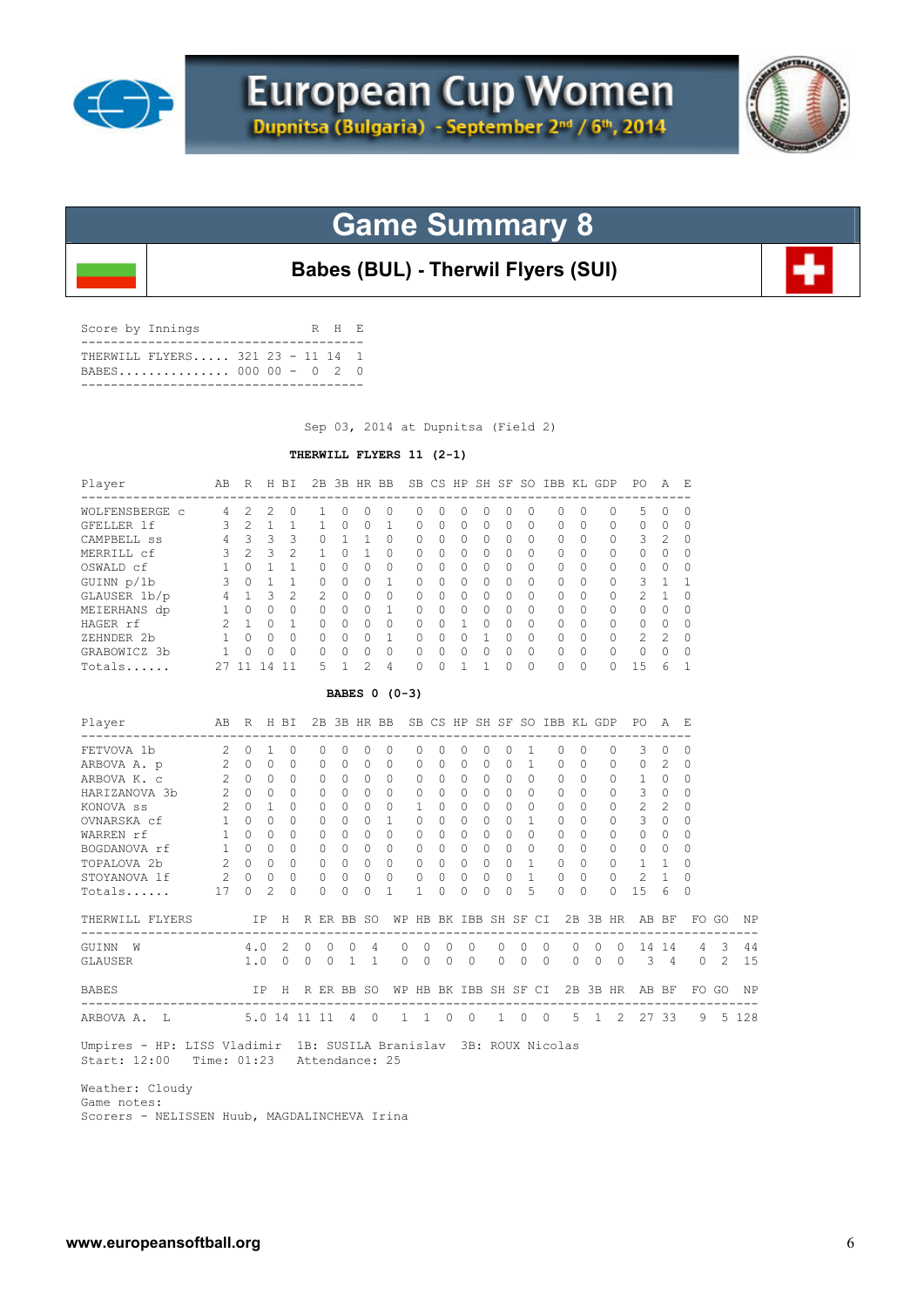

殲



# **Game Summary 9**

## **Antorcha (ESP)- Horsholm (DEN)**

| Score by Innings                                         |  | R H E |  |
|----------------------------------------------------------|--|-------|--|
| BARRACUDAS 014 02 - 7 6 0<br>CBS ANTORCHA 000 00 - $0$ 1 |  |       |  |
|                                                          |  |       |  |

Sep 03, 2014 at Dupnitsa (Field 2)

## **BARRACUDAS 7 (3-0)**

| Player         | AΒ            | R      | H      | ВI            | 2В       | 3B           | HR               | BB       |                  |                  |         | SB CS HP SH SF   |   | SO.       | IBB | KL       | GDP      | PO. | A                | Е         |
|----------------|---------------|--------|--------|---------------|----------|--------------|------------------|----------|------------------|------------------|---------|------------------|---|-----------|-----|----------|----------|-----|------------------|-----------|
| RASMUSSEN 2b   | 3.            | 2      |        |               |          | $^{()}$      |                  |          | $\left( \right)$ | $\left( \right)$ | $^{()}$ | $\left( \right)$ |   |           |     |          | 0        |     | $\left( \right)$ | $\left($  |
| WILKEN 3b      | 3             | 2      |        | O             | 0        | 0            | $\left( \right)$ | $\Omega$ | $\Omega$         | $\Omega$         | 0       | 0                | 0 | $\Omega$  | O   | 0        | 0        |     |                  | 0         |
| SWANBERG c     |               |        |        |               |          | 0            |                  | $\Omega$ | <sup>0</sup>     | $\Omega$         | 0       | O                | 0 | $\Omega$  | O   | 0        | O        |     | O                | 0         |
| NISSEN SS      | 2             | っ      |        | $\mathcal{L}$ | O.       | 0            | 0                | $\Omega$ | 0                | $\Omega$         | 0       | O                |   | $\bigcap$ | O.  | 0        | 0        | 0   | 0                | 0         |
| WESLEY p       | $\mathcal{P}$ | $\cap$ |        | $\mathcal{L}$ | $\Omega$ | <sup>0</sup> | 0                | $\Omega$ | $\cap$           | $\bigcap$        | O       |                  |   | $\Omega$  | U   | O.       | $\Omega$ | Λ   | O                | $\Omega$  |
| MONBERG cf     | 3             | $\cap$ |        |               | O.       | <sup>0</sup> | O                | $\Omega$ | $\cap$           | $\bigcap$        | 0       | <sup>0</sup>     | O | $\Omega$  | U   | $\Omega$ | $\Omega$ | Λ   | $\Omega$         | $\Omega$  |
| MAYLAND 1f     | 2             | $\cap$ | $\cap$ | $\bigcap$     | O.       | <sup>0</sup> | $\Omega$         | $\Omega$ | $\bigcap$        | $\bigcap$        | O       | $\cap$           | O |           | ∩   | $\cap$   | $\Omega$ | ∩   | <sup>0</sup>     | $\Omega$  |
| JOHANSEN ph/lf |               | $\cap$ | $\cap$ | $\bigcap$     | U        | <sup>0</sup> | $\Omega$         | $\Omega$ | $\cap$           | $\cap$           | U       | $\cap$           | ∩ |           |     | $\cap$   | $\Omega$ | Λ   | ∩                | $\bigcap$ |
| KYNDESEN rf    | 3             | $\cap$ |        | $\cap$        | U        | <sup>0</sup> | $\cap$           | $\Omega$ | $\cap$           | $\cap$           | O       | $\cap$           | ∩ |           | U   | $\cap$   | $\Omega$ | U   | U                | $\Omega$  |
| LIND 1b        | $\mathcal{P}$ | $\cap$ | $\cap$ | <sup>0</sup>  | U        | <sup>0</sup> | ∩                | $\Omega$ | $\cap$           | $\bigcap$        | U       | $\cap$           |   |           | U   | O.       | $\Omega$ | 4   | $\Omega$         | $\bigcap$ |
| Totals         | 24            |        | 6      | 6             |          | O            |                  |          |                  | $\cap$           | U       |                  |   | 4         | U   | O        | U        | 15  |                  | ∩         |

#### **CBS ANTORCHA 0 (1-2)**

| Player                                                                                                     |                 | AB R H BI   |              |          |   |              |                 |                | 2B 3B HR BB SB CS HP SH SF SO IBB KL GDP |                          |                |                |                      |           |                     |          |                |                | PO<br>----------------- | A            |                                                     |                  |           |
|------------------------------------------------------------------------------------------------------------|-----------------|-------------|--------------|----------|---|--------------|-----------------|----------------|------------------------------------------|--------------------------|----------------|----------------|----------------------|-----------|---------------------|----------|----------------|----------------|-------------------------|--------------|-----------------------------------------------------|------------------|-----------|
| MARTINEZ 2b/ss                                                                                             | $2^{\circ}$     | $\Omega$    | $\Omega$     | $\Omega$ |   | $\bigcap$    |                 | $\Omega$       | $\Omega$                                 | $\Omega$                 | $\Omega$       | $\Omega$       | $\Omega$             | $\Omega$  |                     | $\Omega$ | $\Omega$       | $\Omega$       | $2^{1}$                 | $\Omega$     | 2                                                   |                  |           |
| GARDE rf/2b                                                                                                | $2\quad 0$      |             | $\Omega$     | $\Omega$ |   | <sup>n</sup> | $\cap$          | $\Omega$       | $\Omega$                                 | $\Omega$                 | $\Omega$       | $\cap$         | $\Omega$             | $\cap$    | $\mathbf{1}$        | $\Omega$ | $\Omega$       | $\Omega$       | 1                       | 3            | $\Omega$                                            |                  |           |
| FLORES dp 2 0                                                                                              |                 |             | $\Omega$     | $\Omega$ |   | $\bigcap$    | $\cap$          | $\Omega$       | $\Omega$                                 | $\cap$                   | $\Omega$       |                | $\Omega$<br>$\Omega$ | $\bigcap$ | 2                   | $\cap$   | $\Omega$       | $\Omega$       | $\Omega$                | $\Omega$     | $\Omega$                                            |                  |           |
| LOPEZ c                                                                                                    | 1               | $\bigcap$   | $\mathbf{1}$ | $\Omega$ |   |              | $\Omega$        | $\Omega$       | 1                                        | $\Omega$                 | $\Omega$       | $\Omega$       | $\Omega$             | $\Omega$  | $\Omega$            | $\Omega$ | $\Omega$       | $\Omega$       | 4                       | $\Omega$     | $\Omega$                                            |                  |           |
| BUSSO 3b 2                                                                                                 |                 | $\Omega$    | $\Omega$     | $\Omega$ |   | $\Omega$     | $\Omega$        | $\bigcap$      | $\Omega$                                 | $\Omega$                 | $\Omega$       | $\overline{0}$ | $\Omega$             | $\Omega$  | $\Omega$            | $\Omega$ | $\Omega$       | $\Omega$       | $\Omega$                | $\mathbf{1}$ | $\mathbf{1}$                                        |                  |           |
| ARIAS ss/rf                                                                                                | 1               | $\bigcap$   | $\Omega$     | $\Omega$ |   | $\bigcap$    | $\Omega$        | $\Omega$       | $\Omega$                                 | 0                        | $\Omega$       | $\cap$         | $\Omega$             | $\Omega$  | $\Omega$            | $\Omega$ | $\Omega$       | $\Omega$       | $\Omega$                | $\Omega$     | -1                                                  |                  |           |
| DIAZ lf                                                                                                    | $\mathbf{1}$    | $\Omega$    | $\cap$       | $\Omega$ |   |              | $\cap$          | $\cap$         | $\Omega$                                 | $\Omega$                 | $\Omega$       | $\Omega$       | $\Omega$             | $\cap$    | $\mathbf{1}$        | $\cap$   | 1              | $\Omega$       | $\Omega$                | $\Omega$     |                                                     |                  |           |
| TRIGUEROS 1b                                                                                               | $2\quad 0$      |             | $\cap$       | $\Omega$ |   |              | $\bigcap$       | $\bigcap$      | $\bigcap$                                | $\Omega$                 | $\cap$         | $\Omega$       | $\Omega$             | $\Omega$  | $\mathcal{L}$       | $\Omega$ | $\mathfrak{D}$ | $\Omega$       | 7                       | $\Omega$     | O                                                   |                  |           |
| FRANCO cf                                                                                                  | $2^{\circ}$     | $\bigcap$   | $\cap$       | $\Omega$ |   | $\bigcap$    | $\Omega$        | $\Omega$       | $\Omega$                                 | $\Omega$                 | $\Omega$       | $\Omega$       | $\Omega$             | $\Omega$  | $\mathbf{1}$        | $\Omega$ | $\Omega$       | $\Omega$       | $\mathbf{1}$            | $\Omega$     | O                                                   |                  |           |
| COTO lf                                                                                                    |                 | $0\quad 0$  | $\cap$       | $\Omega$ |   | $\Omega$     | $\cap$          | $\Omega$       | $\Omega$                                 | $\Omega$                 | $\Omega$       |                | $\Omega$<br>$\Omega$ | $\Omega$  | $\cap$              | $\Omega$ | $\Omega$       | $\Omega$       | $\Omega$                | $\bigcap$    | -1                                                  |                  |           |
| MOYA lf/rf                                                                                                 |                 | $1 \quad 0$ | $\Omega$     | $\circ$  |   | $\Omega$     | $\overline{0}$  | $\circ$        | $\Omega$                                 | $\Omega$                 | $\Omega$       |                | $\circ$<br>$\Omega$  | $\Omega$  | $\mathbf{1}$        | $\Omega$ | $\mathbf{1}$   | $\Omega$       | $\circ$                 | $\Omega$     | $\Omega$                                            |                  |           |
| ALONSO p 0 0 0 0                                                                                           |                 |             |              | $\circ$  |   | $\circ$      | $0\quad 0$      |                | $\overline{0}$                           | $\circ$                  | $\circ$        |                | $0\quad 0$           | $\Omega$  | $\Omega$            |          | $0\quad 0$     | $\overline{0}$ | $\circ$                 | 2            | $\Omega$                                            |                  |           |
| Totals                                                                                                     | 16              | $\Omega$    | $\mathbf{1}$ | $\Omega$ |   | $\mathbf{1}$ | $\Omega$        | $\Omega$       | $\overline{1}$                           | $\Omega$                 | $\Omega$       | $\Omega$       | $\Omega$             | $\Omega$  | 9                   | $\Omega$ | 4              | $\Omega$       | 15                      | 6            | 5                                                   |                  |           |
| <b>BARRACUDAS</b>                                                                                          |                 |             |              |          |   |              | IP H R ER BB SO |                |                                          | WP HB BK IBB SH SF CI    |                |                |                      |           |                     |          |                |                | 2B 3B HR AB BF          |              |                                                     | FO GO            | <b>NP</b> |
| WESLEY W                                                                                                   | 5.0 1 0 0 1 9   |             |              |          |   |              |                 |                |                                          | $0\quad 0\quad 0\quad 0$ |                |                |                      |           | $0 \quad 0 \quad 0$ |          |                |                |                         |              | 1 0 0 16 17 3 3 59                                  |                  |           |
| CBS ANTORCHA<br>--------------------------------                                                           | IP H R ER BB SO |             |              |          |   |              |                 |                |                                          | WP HB BK IBB SH SF CI    |                |                |                      |           |                     |          |                |                |                         |              | 2B 3B HR AB BF FO GO<br>--------------------------- |                  | ΝP        |
| ALONSO L                                                                                                   | 5.06            |             |              |          | 7 | $\Omega$     | $\Omega$        | $\overline{4}$ | $\mathbf{1}$                             | $\Omega$                 | $\overline{0}$ | $\bigcirc$     |                      |           | $1 \quad 1 \quad 0$ |          |                |                | 0 0 0 24 26             |              |                                                     | $3 \overline{8}$ | 75        |
| Umpires - HP: HURLEY David 1B: FARKAS Akos 3B: PLUTARSKI Tomasz<br>Start: 14:30 Time: 01:15 Attendance: 55 |                 |             |              |          |   |              |                 |                |                                          |                          |                |                |                      |           |                     |          |                |                |                         |              |                                                     |                  |           |

 Weather: Sunny Game notes: Scorers - NELISSEN Huub, MAGDALINCHEVA Irina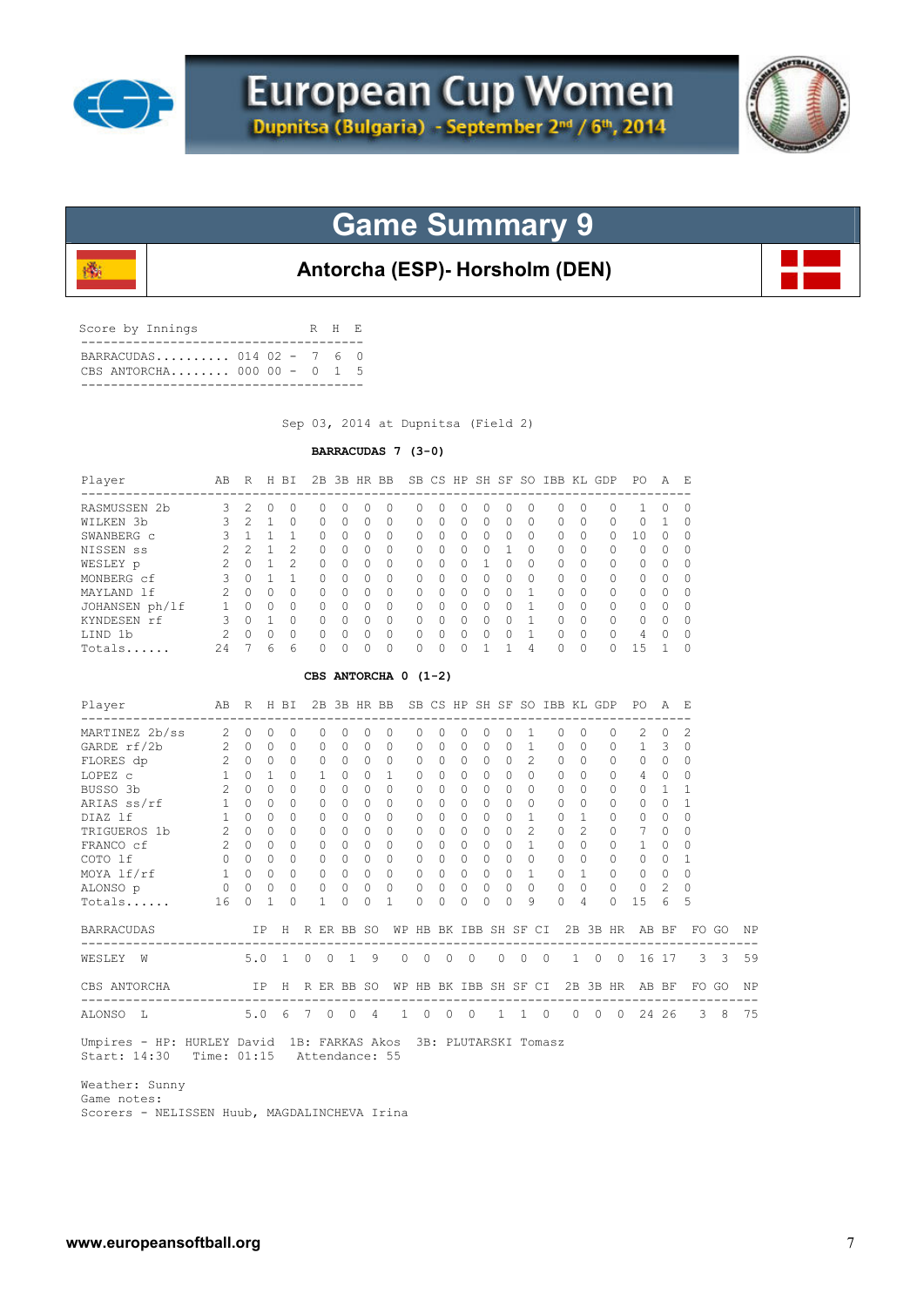



# **Game Summary 10**

**Princ (CRO) – BABES (BUL)**

| Score by Innings               | R H E |  |
|--------------------------------|-------|--|
| PRINC ZAGREB 110 030 0 - 5 7 1 |       |  |

Sep 03, 2014 at Dupnitsa (Field 1)

### **BABES 13 (1-3)**

| Player       | AВ | R  | H        | BT.            | 2B |                  | 3B HR BB     |               |              |          | SB CS HP SH SF SO |              |           |              |          | IBB KL GDP | PО       | А          | Ε              |
|--------------|----|----|----------|----------------|----|------------------|--------------|---------------|--------------|----------|-------------------|--------------|-----------|--------------|----------|------------|----------|------------|----------------|
| FETVOVA 1b   | 3. |    |          |                |    | $\left( \right)$ |              | $^{(1)}$      | $\cup$       | $^{(1)}$ | $\cup$            |              |           |              |          |            | 9        |            | 0              |
| SIMEONOVA p  | 4  | 3  | 2.       |                |    |                  |              |               | $\Omega$     | 0        | $\left( \right)$  | O            | $\Omega$  | $\bigcap$    | $^{(1)}$ | 0          | $\Omega$ | 2          |                |
| ARBOVA K. cf | २  | २  |          |                |    | <sup>0</sup>     | <sup>0</sup> |               | <sup>0</sup> |          | <sup>0</sup>      | <sup>n</sup> | $\Omega$  | $\cap$       | $\Box$   | $\Omega$   | 4        | $^{\circ}$ | $\Omega$       |
| HARIZANOVA C | 4  |    | 3        | 4              |    | U                |              | <sup>n</sup>  | O            | 0        | <sup>0</sup>      | ∩            | $\Omega$  |              | n        | $\Omega$   | 4        | っ          |                |
| KONOVA 3b    | 5. |    | っ        | $\mathfrak{D}$ |    | U                |              | 0             | O            | O.       | <sup>0</sup>      |              | $\bigcap$ | <sup>n</sup> | O.       |            |          | 2          | $\Omega$       |
| OVNARSKA 1f  | २  | Λ  |          |                |    | U                |              | U             | Ω            | U        |                   |              |           | $\cap$       |          |            | 0        |            | $\Omega$       |
| ARBOVA A. ss | 4  |    |          |                |    | O                |              | $\mathcal{L}$ | O            | U        |                   |              |           |              |          |            | 3        | 2          | $\Omega$       |
| TOPALOVA 2b  | 4  | Λ  | $^{(1)}$ | <sup>0</sup>   |    | 0                |              |               |              |          |                   |              |           |              | $^{(1)}$ |            | $\Omega$ | 2          | -2             |
| BOGDANOVA rf | २  |    |          | $\bigcap$      |    |                  |              |               | Λ            | n        |                   |              |           |              |          |            | 0        |            | $\Omega$       |
| Totals       | 33 | ्र |          |                | ২  |                  |              |               |              |          |                   |              |           |              |          |            |          |            | $\overline{4}$ |

### **PRINC ZAGREB 5 (0-4)**

| Player                | AB             | R            |                | H BI           |                |                         | 2B 3B HR BB   |              |          | SB CS        |          | HP              |          |           |              |           | SH SF SO IBB KL GDP |              |          | PO.           | A              | - F                          |                         |            |
|-----------------------|----------------|--------------|----------------|----------------|----------------|-------------------------|---------------|--------------|----------|--------------|----------|-----------------|----------|-----------|--------------|-----------|---------------------|--------------|----------|---------------|----------------|------------------------------|-------------------------|------------|
| PRSKALO ss/c          | 3              | 1            |                | $\Omega$       |                | $\Omega$                |               | $\Omega$     | $\Omega$ | $\Omega$     | 0        | $\Omega$        | 0        | $\Omega$  | $\Omega$     |           | $\Omega$            | $\Omega$     | $\Omega$ |               | 4              |                              |                         |            |
| STEPANCIC ph          | $\mathbf{1}$   | $\Omega$     | $\bigcap$      | $\Omega$       |                | 0                       | $\Omega$      | $\Omega$     | $\Omega$ | $\Omega$     | $\Omega$ | 0               | $\Omega$ | $\Omega$  | $\Omega$     |           | 0                   | $\bigcap$    | $\Omega$ | $\Omega$      | $\Omega$       | $\Omega$                     |                         |            |
| HARAMINA dp/2b        | 3 <sup>1</sup> | 1            | $\circ$        | $\circ$        |                | $\circ$                 | $\circ$       | $\circ$      | $\Omega$ | $\mathbf{0}$ | $\circ$  | $\Omega$        | $\circ$  | $\Omega$  | $\Omega$     |           | 0                   | $\Omega$     | 0        | 3             | 2              | $\Omega$                     |                         |            |
| ZUPANIC 3b/p          |                | $4 \quad 1$  | $\mathfrak{D}$ | 2              |                | $\mathbf{1}$            | $\mathbf{1}$  | 0            | $\Omega$ | $\Omega$     | $\Omega$ | $\Omega$        | 0        | $\bigcap$ | $\Omega$     |           | $\Omega$            | $\bigcap$    | 0        | 6             | $\overline{4}$ | $\Omega$                     |                         |            |
| MANCIC p/2b           | $\mathbf{3}$   | $\Omega$     |                | 1              |                | $\Omega$                | $\Omega$      | $\Omega$     | $\Omega$ | $\Omega$     | $\Omega$ | $\Omega$        | $\Omega$ | $\Omega$  |              |           | 0                   | $\bigcap$    | $\Omega$ |               | $\mathcal{L}$  | $\Omega$                     |                         |            |
| DUVNJAK ph            | $\mathbf{1}$   | $\bigcap$    | $\Omega$       | $\cap$         |                | $\bigcap$               | $\Omega$      | $\Omega$     | $\Omega$ | $\Omega$     | $\Omega$ | $\Omega$        | $\Omega$ | $\bigcap$ | 1            |           | <sup>0</sup>        | <sup>n</sup> | $\Omega$ | $\Omega$      | $\Omega$       | $\Omega$                     |                         |            |
| ORESCANIN c/2b        | 3              | $\Omega$     | $\Omega$       | $\Omega$       |                | $\Omega$                | $\Omega$      | $\Omega$     | $\Omega$ | $\Omega$     | $\Omega$ | $\Omega$        | 0        | $\Omega$  | $\Omega$     |           | $\Omega$            | $\Omega$     | $\Omega$ | $\mathbf{2}$  |                | $\Omega$                     |                         |            |
| NOVAK rf/dp           | 3              | $\Omega$     | $\Omega$       | $\Omega$       |                | $\Omega$                | $\Omega$      | $\Omega$     | $\Omega$ | $\Omega$     | $\Omega$ | $\Omega$        | $\Omega$ | $\bigcap$ | $\Omega$     |           | $\Omega$            | $\bigcap$    | $\Omega$ | $\mathbf{1}$  | 0              | $\Omega$                     |                         |            |
| SERIC 1b              | 3              | $\mathbf{1}$ | $\mathbf{1}$   | $\Omega$       |                | $\bigcap$               | $\Omega$      | $\Omega$     | $\Omega$ | 2            | $\Omega$ | $\Omega$        | $\Omega$ | $\bigcap$ | $\Omega$     |           | $\Omega$            | $\bigcap$    | $\Omega$ | 5.            | 1              | $\Omega$                     |                         |            |
| BAGARIC 1f            | 3              | $\mathbf{1}$ | $\mathfrak{D}$ | $\Omega$       |                | $\Omega$                | $\Omega$      | $\Omega$     | $\Omega$ | $\mathbf{1}$ | $\Omega$ | 0               | $\Omega$ | $\bigcap$ | 1            |           | 0                   | $\Omega$     | $\Omega$ | $\Omega$      | $\Omega$       | $\Omega$                     |                         |            |
| ZIVKOVIC 2b/dp        |                | $3 \quad 0$  | $\Omega$       | $\Omega$       |                | $\Omega$                | $\Omega$      | $\Omega$     | $\Omega$ | $\mathbf{0}$ | $\Omega$ | $\Omega$        | $\circ$  | $\Omega$  | 2            |           | $\circ$             |              | 0        | $\circ$       | $\Omega$       | $\Omega$                     |                         |            |
| LAMPE cf              | $\mathbf{1}$   | $\Omega$     | $\Omega$       | $\circ$        |                | $\circ$                 | $\circ$       | $\circ$      | $\circ$  | 0            | $\circ$  | $\mathbf{0}$    | $\circ$  | $\circ$   | $\mathbf{0}$ |           | $\circ$             | $\Omega$     | 0        | 2             | $\Omega$       | $\Omega$                     |                         |            |
| Totals                | 31             | 5            |                | 3              |                | 1                       | 1             | $\Omega$     | $\Omega$ | 3            | $\Omega$ | $\Omega$        | 0        | $\Omega$  | 5            |           | 0                   |              | $\Omega$ | 21            | 14             |                              |                         |            |
| <b>BABES</b>          |                |              | IP             | H              |                |                         | R ER BB SO    |              | WP       | HB           |          | BK IBB SH SF    |          |           |              | CI        |                     | 2B 3B HR     |          |               | AB BF          | FO                           | GO                      | ΝP         |
| SIMEONOVA<br>W        |                | 7.0          |                | 7              | -5             | $\overline{4}$          | $\circ$       | .5           | 2        | $\circ$      | $\circ$  | $\Omega$        |          | $\Omega$  | $\circ$      | $\Omega$  |                     | $1 \quad 1$  | $\Omega$ |               | 31 31          | -----------------------<br>7 | 9                       | 91         |
| PRINC ZAGREB          |                |              | IP             | H              |                |                         | R ER BB SO    |              | WΡ       |              |          | HB BK IBB SH SF |          |           |              | CI.       |                     | 2B 3B HR     |          |               | AB BF          | FO.                          | GO                      | ΝP         |
| MANCIC<br>$T_{\rm L}$ |                | 3.0          |                | 7              |                | 7                       | 3             | $\Omega$     | $\Omega$ | $\bigcap$    | $\Omega$ | $\Omega$        |          | 0         | $\Omega$     | $\bigcap$ | $\mathcal{L}$       | 1            | $\Omega$ | 16            | 19             | 4                            | 5                       | 55         |
| HARAMINA              |                | 2.0          |                | $\overline{1}$ | $\overline{1}$ | $\Omega$                | $\mathcal{B}$ | $\Omega$     | $\Omega$ | $\Omega$     | $\circ$  | $\mathbf{1}$    |          | $\Omega$  | $\Omega$     | $\Omega$  | $\Omega$            | $\circ$      | $\Omega$ | 8             | 11             | 3                            | $\overline{\mathbf{3}}$ | 37         |
| ZUPANIC               |                | 0.1          |                | 3              | $\mathbf{3}$   | $\overline{\mathbf{3}}$ | $\circ$       | $\mathbf{1}$ | 2        | $\circ$      | $\circ$  | $\Omega$        |          | 0         | $\circ$      | $\Omega$  | 0                   | $\circ$      |          | $\Omega$<br>5 | 5              | $\circ$                      | 1                       | $_{\rm 8}$ |
| ZIVKOVIC              |                | 1.2          |                | $\mathbf{1}$   | $\mathfrak{D}$ | $\mathfrak{D}$          | 1             | 1            | $\Omega$ | 1.           | $\cap$   | $\Omega$        |          | $\Omega$  | $\Omega$     | $\bigcap$ | 1                   | $\cap$       | $\Omega$ | 4             | 6              | 1                            | 1                       | 31         |

 Umpires - HP: ROUX Nicolas 1B: VITALE Diego 3B: LISS Vladimir Start: 17:00 Time: 02:08 Attendance: 55

Weather: Cloudy and Rainy

Game notes:

 Scorers - NELISSEN Huub, MAGDALINCHEVA Irina MANCIC faced 2 batters in the 4th.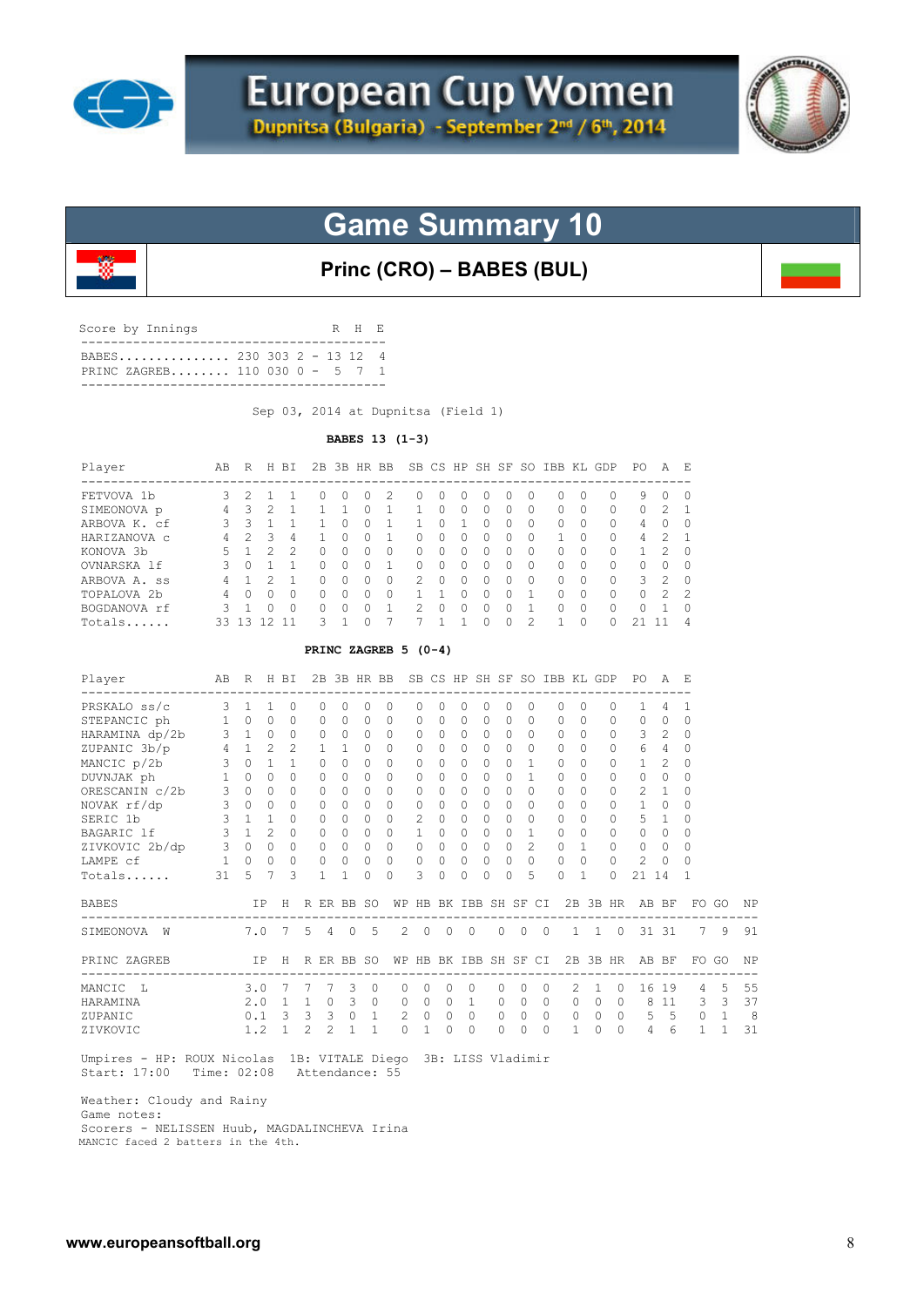



# **Teams' Stats**

# Babes (BUL) BUL

Overall Statistics for BABES (as of Sep 03, 2014) **(All games Sorted by Batting avg)** 

| Y<br>rn.<br>המ |  |
|----------------|--|
|                |  |

| Player                                                                                                                 | AVG   | $GP - GS$ | AB            | R            | Н      | 2B       | 3B       | HR RBI |          | TB.    | SLG%                                 |          | BB HBP       | SO GDP        |        | OB%  | SF        | SH       | $SB-ATT$  | PO. | Α        | Е.           | FLD%   |
|------------------------------------------------------------------------------------------------------------------------|-------|-----------|---------------|--------------|--------|----------|----------|--------|----------|--------|--------------------------------------|----------|--------------|---------------|--------|------|-----------|----------|-----------|-----|----------|--------------|--------|
| 21 HARIZANOVA Lyubim                                                                                                   | .500  | $4 - 4$   | 10            | 3            | 5.     |          | $\cap$   |        |          | 6.     | .600                                 |          |              |               | $\cap$ | .583 | O.        | 0        | $0 - 0$   | 12  | 6        |              | .947   |
| 32 KONOVA Nikoleta                                                                                                     | .300  | $4 - 4$   | 10            | 2            | 3      | 0        | $\Omega$ |        |          | 3      | .300                                 | $\cap$   | 0            |               |        | .300 | 0         | 0        | $1 - 1$   | 3   | 8        |              | 01.000 |
| 22 FETVOVA Mariya                                                                                                      | .222  | $4 - 4$   | 9             |              |        | $\Omega$ | $\cap$   |        |          |        | .222                                 | ₹        | $\cap$       | 4             |        | .417 | $\Box$    | $\Omega$ | $0 - 0$   | 26  | $\Omega$ |              | 1 .963 |
| 2 ARBOVA Karoline                                                                                                      | .100  | $4 - 4$   | 10            |              |        |          |          |        |          | 2      | .200                                 |          |              | $\mathcal{P}$ |        | .250 | $\Box$    | 0        | $2 - 2$   | 6   |          |              | 01.000 |
|                                                                                                                        |       |           |               |              |        |          |          |        |          |        |                                      |          |              |               |        |      |           |          |           |     |          |              |        |
| 77 SIMEONOVA Nadezhd                                                                                                   | .333  | $2 - 2$   | 6.            | 3            |        |          |          |        |          | 5.     | .833                                 |          | 0            | 2             | 0      | .429 | $\Box$    | $\Omega$ | $1 - 1$   | 0   | 3        |              | .750   |
| 29 OVNARSKA Filipina                                                                                                   | .286  | $4 - 4$   |               | $\Omega$     |        | 0        | $\Omega$ | 0      |          | 2.     | .286                                 |          | 0            |               | 0      | .444 | $\Box$    | 0        | $0 - 0$   | 3   | 0        | $\mathbf{2}$ | .600   |
| 18 BOGDANOVA Aleksan                                                                                                   | .286  | $3 - 2$   |               |              |        |          |          |        |          |        | .286                                 |          |              |               |        | .375 |           | n.       | $3 - 4$   | 0.  |          |              | 01.000 |
| 91 WARREN Iva                                                                                                          | .250  | $3 - 3$   |               |              |        |          |          |        |          |        | .250                                 |          |              |               |        | .250 | 0         | 0        | $0 - 0$   | 0   |          | 0.           | .000   |
| 1 ARBOVA Avgustina.                                                                                                    | .222  | $4 - 4$   | 9             |              |        | $\cap$   | $\cap$   |        |          | 2      | .222                                 | $\cap$   | <sup>0</sup> | २             | $\cap$ | .222 | $\bigcap$ | $\Omega$ | $2 - 2$   | 4   | 9        |              | .929   |
| 17 TOPALOVA Elena                                                                                                      | . 000 | $4 - 4$   |               |              |        | $\Omega$ | 0        |        | $\Omega$ | 0      | .000                                 | $\Omega$ | 0            | 3             | $\cap$ | .000 | $\bigcap$ | 0        | $1 - 2$   | 3.  | 6        | 2            | .818   |
| 10 STOYANOVA Nadezhd                                                                                                   | .000  | $3 - 3$   | $\mathcal{P}$ | <sup>0</sup> | $\cap$ | n        | $\cap$   |        | $\cap$   | $\cap$ | .000                                 | $\cap$   | <sup>0</sup> |               | $\cap$ | .000 | $\cap$    | n        | $0 - 0$   | 5.  |          |              | .857   |
| Totals                                                                                                                 | .247  | $4 - 4$   | 81            | 17           | 20     | २        |          | 0      | 14       | 25     | .309                                 | 9        | 2.           | 21            | $\cap$ | .337 | $\Omega$  | $\Omega$ | $10 - 12$ | 62  | 36       | 9            | .916   |
| Opponents                                                                                                              | .419  | $4 - 4$   | 105           | 38           | 44     | 15       | 2        | 2      | 30       | 69     | .657                                 | 10       | 2            | 6             |        | .475 |           | 3.       | $5 - 5$   | 63  | 29       | 4            | .958   |
| Team (12), Opp (21). DPs turned - Team (2), Opp (3). IBB - Team (1), HARIZANOVA 1. Picked off - HARIZANOVA 1.<br>LOB - |       |           |               |              |        |          |          |        |          |        |                                      |          |              |               |        |      |           |          |           |     |          |              |        |
|                                                                                                                        |       |           |               |              |        |          |          |        |          |        | (All games Sorted by Earned run avg) |          |              |               |        |      |           |          |           |     |          |              |        |

| Player                                                                                                                                                                                        |  |  | ERA W-L APP GS CG SHO/CBO SV IP H R ER BB SO 2B 3B HR AB B/Avq WP HBP BK SFA SHA |  |  |  |  |  |  |  |  |  |
|-----------------------------------------------------------------------------------------------------------------------------------------------------------------------------------------------|--|--|----------------------------------------------------------------------------------|--|--|--|--|--|--|--|--|--|
| 77 SIMEONOVA Nadezhd 7.88 1-1 2 2 2 0/0 0 10.2 15 15 12 6 6 2 1 0 48 313 4 1 0 1 1<br>-------------                                                                                           |  |  |                                                                                  |  |  |  |  |  |  |  |  |  |
| 1 ARBOVA Avqustina. 12.60 0-1  2  1  1  0/0  0  6.2  16  13  12  4  0  7  1  2  33  .485  1  1  0  0  2<br>18 BOGDANOVA Aleksan 16.80 0-1 1 1 0 0/0 0 3.1 13 10 8 0 0 6 0 0 24 .542 2 0 0 0 0 |  |  |                                                                                  |  |  |  |  |  |  |  |  |  |
| Totals 10.84 1-3 4 4 3 0/0 0 20.2 44 38 32 10 6 15 2 2 105 .419 7 2 0 1 3<br>Opponents 4.33 3-1 4 4 2 2/1 0 21.0 20 17 13 9 21 3 1 0 81 .247 2 2 0 0 0                                        |  |  |                                                                                  |  |  |  |  |  |  |  |  |  |

PB - Team (3), OVNARSKA 1, HARIZANOVA 1, ARBOVA K. 1, Opp (2). Pickoffs - Team (0), Opp (1). SBA/ATT - HARIZANOVA (3-3),<br>SIMEONOVA (3-3), BOGDANOVA (2-2), OVNARSKA (2-2). <page>

### **(All games Sorted by Fielding pct)**

| Player                   | C   | PO. | A             | F.             | FLD <sup>*</sup> | DPs            | SBA CSB        |              | SBA%    | PB            | СI       |
|--------------------------|-----|-----|---------------|----------------|------------------|----------------|----------------|--------------|---------|---------------|----------|
| 32 KONOVA Nikoleta       | 11  | 3   | 8             | 0              | 1,000            | $\Omega$       | 0              | $\Omega$     | $- - -$ | $\bigcap$     | 0        |
| 2 ARBOVA Karoline        | 8   | 6   | $\mathcal{L}$ | 0              | 1,000            |                | 0              | 0            | ---     |               | 0        |
| BOGDANOVA Aleksan<br>18. |     | 0   |               | $\Omega$       | 1,000            | 0              | $\mathfrak{D}$ | 0            | 1,000   | 0             | 0        |
| 22 FETVOVA Mariya        | 27  | 26  | 0             | 1              | .963             |                | 0              | 0            | $- - -$ | $\Omega$      | 0        |
| 21 HARIZANOVA Lyubim     | 19  | 12  | 6             | 1              | .947             | $\mathfrak{D}$ | 3              | 0            | 1,000   |               | $\Omega$ |
| 1 ARBOVA Avqustina.      | 14  | 4   | 9             |                | .929             | 0              | 0              | 0            | $- - -$ | $\Omega$      | 0        |
| STOYANOVA Nadezhd<br>10. |     | 5.  |               | 1              | .857             | 0              | 0              | 0            | ---     | $\Omega$      | 0        |
| 17 TOPALOVA Elena        | 11  | 3   | 6             | $\mathfrak{D}$ | .818             | 0              | 0              | 0            | ---     | $\Omega$      | 0        |
| 77 SIMEONOVA Nadezhd     | 4   | 0   | 3             | 1.             | .750             | 0              | 3              | 0            | 1,000   | $\bigcap$     | 0        |
| 29 OVNARSKA Filipina     | 5.  | 3   | $\Omega$      | $\mathcal{L}$  | .600             | 0              | $\mathfrak{D}$ | O.           | 1,000   |               | $\Omega$ |
| 91 WARREN Iva            | 0   | 0   | $\Omega$      | $\Omega$       | .000             | 0              | O.             | <sup>0</sup> | ---     | $\Omega$      | $\Omega$ |
| Totals                   | 107 | 62  | 36            | 9              | .916             | 2              | 5.             | 0            | 1,000   | 3             | $\Omega$ |
| Opponents                | 96  | 63  | 29            | 4              | .958             | 3              | 10             | 2            | .833    | $\mathcal{L}$ | $\Omega$ |
|                          |     |     |               |                |                  |                |                |              |         |               |          |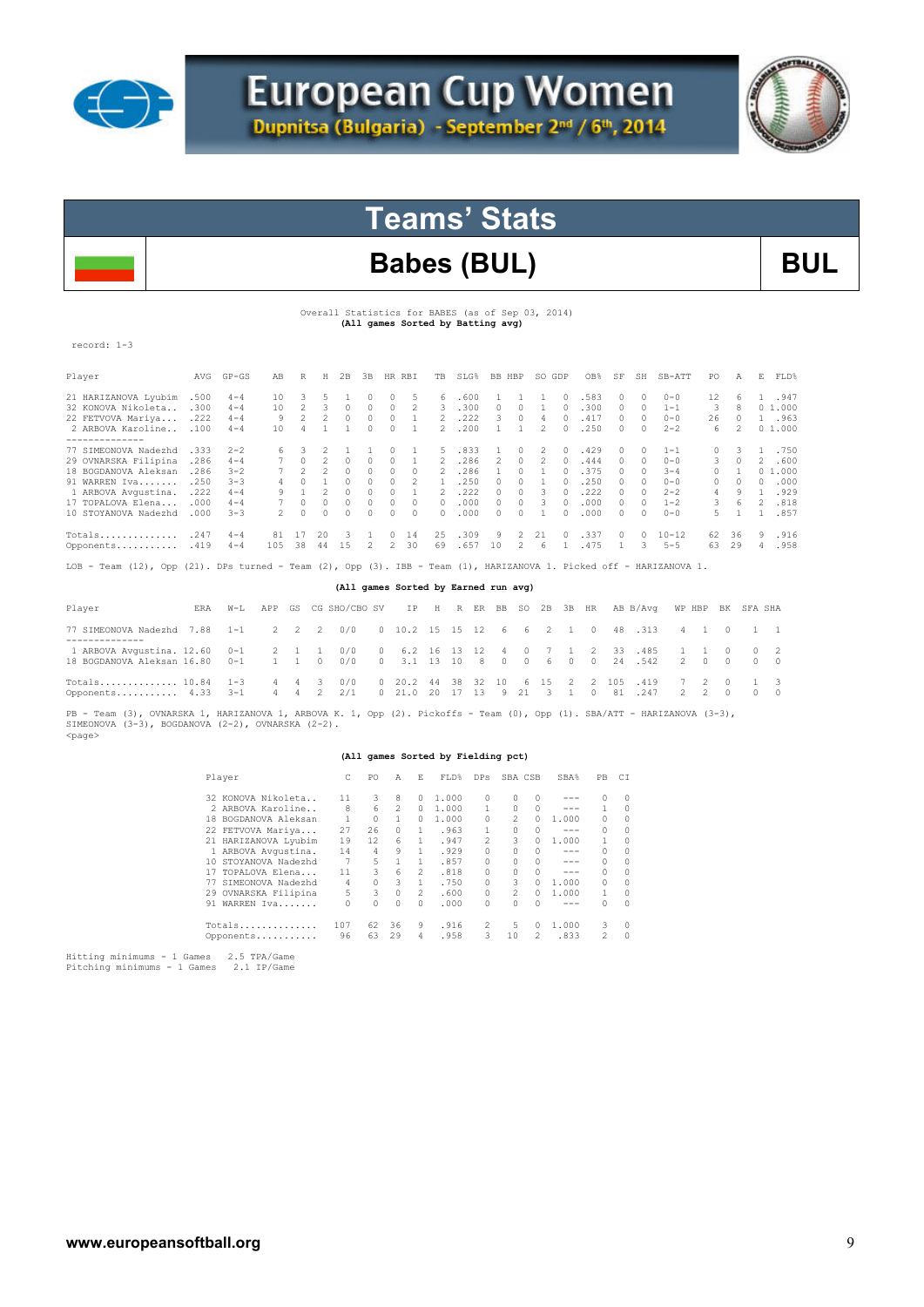



# Princ (CRO) CRO

#### Overall Statistics for PRINC ZAGREB (as of Sep 03, 2014) **(All games Sorted by Batting avg)**

record: 0-4

| Player               | AVG   | $GP - GS$ | AB            | R        | Н  | 2B       | 3B | HR.      | RBI      | TB             | SLG% | <b>BB</b> | HBP           | SO.                                                                                                                                                                                                                                                                                                                                                                                                                        | GDP           | OB%  | SF            | SH            | $SB-ATT$ | PO | Α        | E              | FLD%   |
|----------------------|-------|-----------|---------------|----------|----|----------|----|----------|----------|----------------|------|-----------|---------------|----------------------------------------------------------------------------------------------------------------------------------------------------------------------------------------------------------------------------------------------------------------------------------------------------------------------------------------------------------------------------------------------------------------------------|---------------|------|---------------|---------------|----------|----|----------|----------------|--------|
| 2 MANCIC Katarina    | .250  | $4 - 4$   | 12            |          | 3  |          |    |          |          | 3              | 250  |           |               | 5                                                                                                                                                                                                                                                                                                                                                                                                                          |               | .250 |               | 0             | $0 - 0$  | 6. | 10       |                | 01.000 |
| 21 ZUPANIC Tihana    | .250  | $4 - 4$   | 12            |          | ٦  |          |    | $\Omega$ | 2        | 6              | 500  | 0         | $\mathcal{O}$ | 4                                                                                                                                                                                                                                                                                                                                                                                                                          |               | .231 |               | 0             | $0 - 0$  | 10 | 11       |                | 01.000 |
| 5 ORESCANIN Lorena   | .182  | $4 - 4$   | 11            | $\Omega$ |    |          |    |          | 0        | 3              | 273  | 0         |               |                                                                                                                                                                                                                                                                                                                                                                                                                            |               | .250 | 0             | $\Omega$      | $0 - 0$  | 10 |          |                | 01.000 |
| 7 PRSKALO Katarina   | .182  | $4 - 4$   | 11            |          |    | $\Omega$ | 0  | 0        | $\Omega$ |                | .182 |           |               | 3                                                                                                                                                                                                                                                                                                                                                                                                                          | $\mathcal{O}$ | .250 | 0             | $\Omega$      | $1 - 1$  | 9  | 13       | 2              | .917   |
| 11 HARAMINA Michaela | .091  | $4 - 4$   | 11            |          |    | $\Omega$ |    | $\Omega$ | $\Omega$ |                | .091 | 0         |               | 4                                                                                                                                                                                                                                                                                                                                                                                                                          |               | .091 | 0             |               | $0 - 0$  | 13 |          |                | .944   |
| ----------------     |       |           |               |          |    |          |    |          |          |                |      |           |               |                                                                                                                                                                                                                                                                                                                                                                                                                            |               |      |               |               |          |    |          |                |        |
| 19 BAGARIC Dora      | .333  | $3 - 3$   | 6.            |          | 2  | $\Omega$ |    | $\Omega$ | $\Omega$ | $\overline{2}$ | 333  |           | $\cap$        | 4                                                                                                                                                                                                                                                                                                                                                                                                                          | $\Omega$      | .429 | $\mathcal{O}$ | $\Omega$      | $1 - 1$  | 0  |          | $\cap$         | .000   |
| 1 TANASIJEVIC Selen  | .333  | $2 - 1$   | 3             | $\Omega$ |    | $\Omega$ | 0  | $\Omega$ | $\Omega$ |                | 333  | 0         | $\mathcal{O}$ | $\mathfrak{D}_{1}^{2}(\mathfrak{D}_{1})=\mathfrak{D}_{2}^{2}(\mathfrak{D}_{2})=\mathfrak{D}_{2}^{2}(\mathfrak{D}_{1})=\mathfrak{D}_{2}^{2}(\mathfrak{D}_{2})=\mathfrak{D}_{2}^{2}(\mathfrak{D}_{1})=\mathfrak{D}_{2}^{2}(\mathfrak{D}_{2})=\mathfrak{D}_{2}^{2}(\mathfrak{D}_{1})=\mathfrak{D}_{2}^{2}(\mathfrak{D}_{2})=\mathfrak{D}_{2}^{2}(\mathfrak{D}_{1})=\mathfrak{D}_{2}^{2}(\mathfrak{D}_{2})=\mathfrak{D}_{2}^{$ | $\mathcal{O}$ | .333 | 0             | $\Omega$      | $0 - 0$  | 2  | $\Omega$ |                | 01.000 |
| 20 SERIC Iva         | .125  | $4 - 4$   |               |          |    |          |    | $\Omega$ | Ω        |                | .125 | 0         |               |                                                                                                                                                                                                                                                                                                                                                                                                                            |               | .125 |               |               | $2 - 2$  | 21 |          |                | 01.000 |
| 17 NOVAK Helena      | . 000 | $4 - 3$   |               |          |    | $\Omega$ |    | $\Omega$ | 0        | 0              | .000 | 0         |               | 3                                                                                                                                                                                                                                                                                                                                                                                                                          |               | .000 | 0             | $\Omega$      | $0 - 0$  | 1  |          |                | 01.000 |
| 3 ZIVKOVIC Mia       | .000  | $3 - 2$   | 6.            |          |    | $\Omega$ |    | $\Omega$ | $\Omega$ | $\Omega$       | .000 | 0         |               | 4                                                                                                                                                                                                                                                                                                                                                                                                                          |               | .000 | 0             | $\Omega$      | $0 - 0$  | 0  |          |                | .000   |
| 8 CIZMIC POKRAJA Pe  | .000  | $2 - 2$   |               | $\Omega$ | 0  | $\Omega$ |    | $\Omega$ | 0        | $\Omega$       | .000 | 0         |               |                                                                                                                                                                                                                                                                                                                                                                                                                            | $\mathcal{O}$ | .000 | 0             | $\Omega$      | $0 - 0$  | 3  | 3        |                | 01.000 |
| 14 DUVNJAK Paula     | .000  | $2 - 0$   |               | $\Omega$ |    | $\Omega$ |    | $\Omega$ | $\Omega$ | 0              | .000 | 0         |               |                                                                                                                                                                                                                                                                                                                                                                                                                            |               | .000 |               | $\Omega$      | $0 - 0$  | 0  |          |                | .000   |
| 16 STEPANCIC Brigita | .000  | $2 - 1$   | $\mathcal{L}$ | $\Omega$ |    | $\Omega$ |    | $\Omega$ | $\Omega$ | $\Omega$       | .000 | 0         |               |                                                                                                                                                                                                                                                                                                                                                                                                                            |               | .000 | <sup>0</sup>  | $\Omega$      | $0 - 0$  | 0  | $\Omega$ |                | .000   |
| 12 LAMPE Ajda        | .000  | $4 - 4$   |               |          | n  | $\cap$   |    | n        | $\Omega$ | O              | .000 | O         |               | $\cap$                                                                                                                                                                                                                                                                                                                                                                                                                     |               | .000 | <sup>0</sup>  | $\Omega$      | $1 - 1$  | 6  |          | $\mathfrak{D}$ | .750   |
| Totals               | .153  | $4 - 4$   | 98            | 6        | 15 |          |    | O.       | 3        | 19             | .194 | 2         |               | 37                                                                                                                                                                                                                                                                                                                                                                                                                         | $\mathcal{O}$ | .176 |               | $\mathcal{L}$ | $5 - 5$  | 81 | 44       | 5              | .962   |
| Opponents            | .319  | $4 - 4$   | 116           | 25       | 37 |          |    |          | 20       | 55             | .474 | 14        |               | Б                                                                                                                                                                                                                                                                                                                                                                                                                          |               | .415 |               | 3             | $8 - 9$  | 84 | 27       |                | .941   |

LOB - Team (14), Opp (32). DPs turned - Team (3), Opp (2). IBB - Team (0), Opp (2). Picked off - ORESCANIN 1.

## **(All games Sorted by Earned run avg)**

| Player                                                                        | ERA | W-T. |  | APP GS CG SHO/CBO SV IP H R ER BB SO 2B 3B HR AB B/Avg WP HBP |                 |  |  |  |  |                              |                     |  | BK SFA SHA |             |
|-------------------------------------------------------------------------------|-----|------|--|---------------------------------------------------------------|-----------------|--|--|--|--|------------------------------|---------------------|--|------------|-------------|
| 21 ZUPANIC Tihana 3.68 0-2 3 2 2 0/0 0 13.1 18 9 7 5 5 2 2 1 58 310 3 3 0 0 2 |     |      |  |                                                               |                 |  |  |  |  |                              |                     |  |            |             |
|                                                                               |     |      |  |                                                               |                 |  |  |  |  |                              |                     |  |            |             |
| 11 HARAMINA Michaela 3.36 0-0 2 1 0 0/0 0 8.1 11 7 4 5 0 0 2 0 37 .297        |     |      |  |                                                               |                 |  |  |  |  |                              |                     |  | 1 1 0 0 1  |             |
| 3 ZIVKOVIC Mia 6.00 0-1                                                       |     |      |  | 2 0 0 0/0                                                     |                 |  |  |  |  | 0 2.1 1 2 2 1 1 1 0 0 5 .200 | $0 \quad 1 \quad 0$ |  |            | $0 \quad 0$ |
| 2 MANCIC Katarina 16.33  0-1  1  1  0                                         |     |      |  | 0/0 0 3.0 7 7 7 3 0 2 1 0 16 .438                             |                 |  |  |  |  |                              |                     |  |            |             |
| Totals $5.19$ $0-4$                                                           |     |      |  | 4 4 2 0/0                                                     | 0 27.0 37 25 20 |  |  |  |  | 14  6  5  5  1  116  .319    |                     |  | 4 5 0 0 3  |             |
| Opponents $1.00$ $4-0$                                                        |     |      |  |                                                               |                 |  |  |  |  |                              |                     |  | 3 1 0 1 2  |             |

PB - Team (1), ORESCANIN 1, Opp (1). Pickoffs - Team (0), Opp (1). SBA/ATT - ORESCANIN (6-6), HARAMINA (3-3), MANCIC (3-3), PRSKALO (2-3), ZUPANIC (2-2), ZIVKOVIC (0-1). <page>

#### **(All games Sorted by Fielding pct)**

| Player                   | C              | PO       | Α        | E        | FLD%  | DPs            | SBA CSB        |    | SBA%    | PB.           | CI       |
|--------------------------|----------------|----------|----------|----------|-------|----------------|----------------|----|---------|---------------|----------|
| 20 SERIC Iva             | 23             | 21       | 2        | $\Omega$ | 1,000 | 2              | 0              | 0  |         | $\Omega$      | $\Omega$ |
| 21 ZUPANIC Tihana        | 21             | 10       | 11       | 0        | 1,000 | 2              | $\mathfrak{D}$ | 0  | 1,000   | $\mathcal{O}$ | 0        |
| 2 MANCIC Katarina        | 16             | 6        | 10       | 0        | 1,000 |                | 3              | 0  | 1,000   | $\mathcal{O}$ | 0        |
| 5 ORESCANIN Lorena.      | 11             | 10       |          | 0        | 1,000 |                | 6              | Ω  | 1,000   | 1.            | $\Omega$ |
| 8 CIZMIC POKRAJA Pe      | 6              | 3        | 3        | 0        | 1,000 | 0              | O.             | 0  | $- - -$ | $\mathcal{O}$ | $\Omega$ |
| TANASIJEVIC Selen        | $\mathfrak{D}$ | 2        | $\Omega$ | 0        | 1,000 | n              |                | 0  | $- - -$ | $\Omega$      | $\Omega$ |
| 17 NOVAK Helena          |                | 1        | 0        | 0        | 1,000 | n              | 0              | 0  | $- - -$ | $\mathcal{O}$ | $\Omega$ |
| HARAMINA Michaela<br>11. | 18             | 13       | 4        |          | .944  |                | 3              | 0  | 1,000   | $\mathcal{O}$ | $\Omega$ |
| PRSKALO Katarina.<br>7   | 24             | 9        | 13       | 2        | .917  | 2              | 2              | 1. | .667    | $\mathcal{O}$ | $\Omega$ |
| 12 LAMPE Ajda            | 8              | 6        | $\Omega$ | 2        | .750  |                |                | 0  | $- - -$ | $\Omega$      | $\Omega$ |
| 16 STEPANCIC Brigita     | 0              | $\Omega$ | 0        | $\Omega$ | .000  | n              | O.             | 0  | $- - -$ | $\mathcal{O}$ | $\Omega$ |
| 19 BAGARIC Dora          | 0              | 0        | 0        | 0        | .000  | 0              |                | 0  | $- - -$ | $\Omega$      | $\Omega$ |
| 3 ZIVKOVIC Mia           | 0              | 0        | $\Omega$ | $\Omega$ | .000  | 0              | n              |    | .000    | $\mathcal{O}$ | $\Omega$ |
| 14 DUVNJAK Paula         |                | 0        | 0        | 0        | .000  | 0              |                | 0  | $- - -$ | $\cap$        | $\Omega$ |
| Totals                   | 130            | 81       | 44       | 5        | .962  | 3              | 8              |    | .889    | 1.            | $\Omega$ |
| Opponents                | 118            | 84       | 27       | 7        | .941  | $\mathfrak{D}$ | 5              | 0  | 1,000   | 1             | 0        |
|                          |                |          |          |          |       |                |                |    |         |               |          |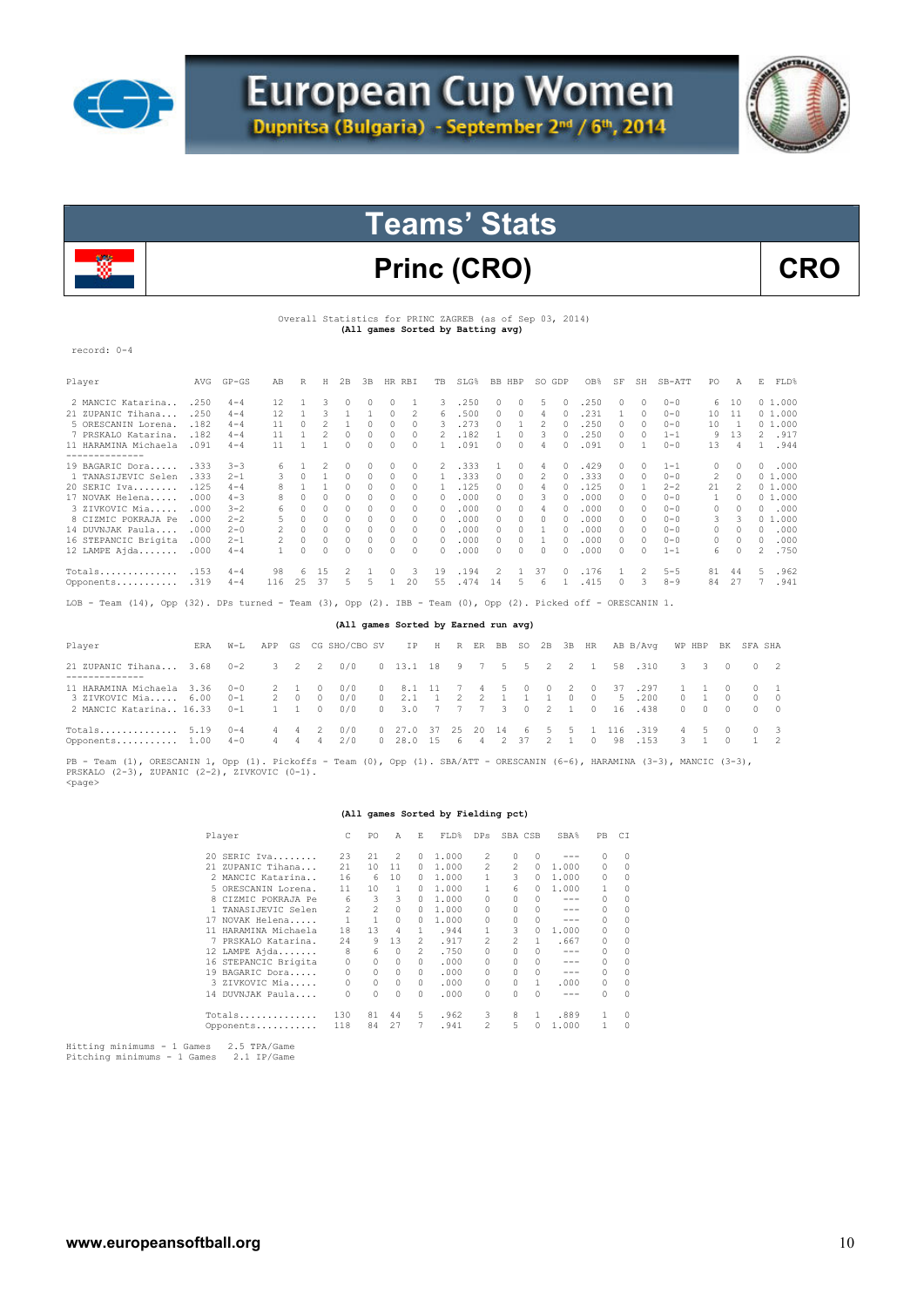



# Horsholm (DEN) DEN

Overall Statistics for BARRACUDAS (as of Sep 03, 2014) **(All games Sorted by Batting avg)** 

record: 3-0

| Player                                                                              | AVG  | $GP - GS$ | AB | R                        | Н  | 2B       | 3B       |          | HR RBI   | TB       | SLG% | BB.      | HBP        | SO.      | GDP      | OB%  | SF       | SH       | $SB-ATT$ | PO.           | Α        | E | FLD%   |
|-------------------------------------------------------------------------------------|------|-----------|----|--------------------------|----|----------|----------|----------|----------|----------|------|----------|------------|----------|----------|------|----------|----------|----------|---------------|----------|---|--------|
| 25 WESLEY Erin                                                                      | .571 | $3 - 3$   |    | $\Omega$                 | 4  |          | 0.       | $\Omega$ | 5.       | 4        | .571 |          | $\Box$     | 0        | $\Omega$ | .556 |          |          | $0 - 0$  | $\mathcal{O}$ |          |   | 01.000 |
| 20 SWANBERG Sharlene                                                                | .556 | $3 - 3$   | 9  | 5                        |    |          | 0        | 0        | 4        | 6.       | .667 |          | $^{\circ}$ | 0        | 0        | .600 | 0        | 0        | $0 - 0$  | 40            | 0        |   | 01.000 |
| 2 MONBERG Julie                                                                     | .500 | $3 - 3$   | 10 |                          |    |          |          | 0        |          |          | .700 | 0.       | 0          |          | $\Omega$ | .500 | 0        | 0        | $0 - 0$  | 0             |          | 0 | .000   |
| 22 NISSEN Mette                                                                     | .286 | $3 - 3$   |    | 4                        |    |          | 0        | 0        | ٦        |          | .286 | 2        | $\Box$     | 0        | $\Omega$ | .400 |          | n        | $0 - 0$  | $\mathbf{1}$  | 0        |   | 01.000 |
| 17 KYNDESENSofia                                                                    | .250 | $3 - 3$   |    |                          |    |          | 0        | 0        |          |          | .250 |          | 0          |          |          | .333 | O.       |          | $0 - 0$  |               | 0        |   | 01.000 |
| 49 MYLAND Pernille                                                                  | .200 | $3 - 3$   |    |                          |    |          |          | $\Omega$ |          |          | .200 |          |            |          |          | .429 | O.       |          | $0 - 0$  | $\Omega$      |          | 0 | .000   |
| 66 WILKEN Mette                                                                     | .143 | $3 - 3$   |    | $\overline{\mathcal{R}}$ |    |          | 0        | 0        |          |          | .143 | 2.       | $\Omega$   | 0        | $\Omega$ | .333 | O.       |          | $0 - 0$  | $\Omega$      |          |   | .500   |
| 23 LIND Katrine                                                                     | .143 | $3 - 3$   |    |                          |    |          | 0        | $\Omega$ | $\Omega$ |          | .143 | 0        |            |          | $\cap$   | .250 | O.       | $\cap$   | $0 - 0$  | 4             |          |   | 01.000 |
| 64 RASMUSSEN Nana                                                                   | .125 | $3 - 3$   |    | 6                        |    |          | O.       | $\Omega$ | $\Omega$ | 2        | .250 |          |            |          | $\cap$   | .300 | O.       | n        | $0 - 0$  | $\mathcal{L}$ | $\Omega$ |   | 01.000 |
| --------------<br>10 JOHANSEN Malene                                                | .000 | $2 - 0$   |    |                          |    | 0        | 0.       | 0        |          | $\Omega$ | .000 |          |            |          | $\Box$   | .500 | $\Omega$ | $\Omega$ | $0 - 0$  | $\Omega$      | 0        | 0 | .000   |
| 88 ELLEHAVE Sarah                                                                   | .000 | $2 - 0$   | n. | $\Omega$                 | O. | $\Omega$ | $\Omega$ | 0        | $\Omega$ | $\Omega$ | .000 | $\Omega$ | $\circ$    | $\Omega$ | $\circ$  | .000 | $\Omega$ | $\Omega$ | $0 - 0$  | $\Omega$      | $\Omega$ | 0 | .000   |
| Totals                                                                              | .319 | $3 - 3$   | 69 | 21                       | 22 |          |          | 0        |          | 26       | 377  | 9        | 4          | 8        |          | .417 | 2        | 4        | $0 - 0$  | 48            | 3        |   | .981   |
| Opponents                                                                           | .077 | $3 - 3$   | 52 |                          | 4  |          |          |          |          | 6.       | .115 |          |            | 39       |          | .111 | 0        | n        | $0 - 0$  | 47            | 24       | 8 | .899   |
| LOB - Team (20), Opp (5). DPs turned - Team (0), Opp (2). IBB - Team (1), WESLEY 1. |      |           |    |                          |    |          |          |          |          |          |      |          |            |          |          |      |          |          |          |               |          |   |        |

 **(All games Sorted by Earned run avg)** 

| Player                                                                                                                                        |  |  | ERA W-L APP GS CG SHO/CBO SV IP H R ER BB SO 2B 3B HR AB B/Avq WP HBP BK SFA SHA |  |  |  |  |  |  |  |  |  |
|-----------------------------------------------------------------------------------------------------------------------------------------------|--|--|----------------------------------------------------------------------------------|--|--|--|--|--|--|--|--|--|
| 25 WESLEY Erin 0.00 3-0 3 3 3 2/0 0 16.0 4 1 0 1 39 2 0 0 52 077 1 1 0 0 0                                                                    |  |  |                                                                                  |  |  |  |  |  |  |  |  |  |
| Totals 0.00 3-0 3 3 3 2/0 0 16.0 4 1 0 1 39 2 0 0 52 077 1 1 0 0 0<br>Opponents 4.47 0-3 3 3 3 0/0 0 15.2 22 21 10 9 8 2 1 0 69 319 3 4 0 2 4 |  |  |                                                                                  |  |  |  |  |  |  |  |  |  |

PB - Team (0), Opp (2). <page>

 **(All games Sorted by Fielding pct)** 

| Player               |                | PO. | A        | E.       | FLD%  | DPs                                                                                                                                                                                                                                                                                                                                                                                                                        | SBA CSB |          | SBA%    | PB.           | CT.      |
|----------------------|----------------|-----|----------|----------|-------|----------------------------------------------------------------------------------------------------------------------------------------------------------------------------------------------------------------------------------------------------------------------------------------------------------------------------------------------------------------------------------------------------------------------------|---------|----------|---------|---------------|----------|
| 20 SWANBERG Sharlene | 40             | 40  | $\Omega$ | $\Omega$ | 1.000 | 0                                                                                                                                                                                                                                                                                                                                                                                                                          | 0       | 0        |         | $\bigcap$     | 0        |
| 23 LIND Katrine      | 5              | 4   |          | 0        | 1,000 | 0                                                                                                                                                                                                                                                                                                                                                                                                                          | n       | 0        |         | $\bigcap$     | $\Omega$ |
| 64 RASMUSSEN Nana    | $\mathfrak{D}$ | 2   | $\Omega$ | 0.       | 1,000 | 0                                                                                                                                                                                                                                                                                                                                                                                                                          | 0       | 0        | $- - -$ | $\bigcap$     | 0        |
| 25 WESLEY Erin       |                | 0   |          | 0        | 1,000 | 0                                                                                                                                                                                                                                                                                                                                                                                                                          |         | 0        | ---     | $\bigcap$     | 0        |
| 17 KYNDESENSofia     |                | 1   | $\Omega$ | 0        | 1,000 | 0                                                                                                                                                                                                                                                                                                                                                                                                                          |         | 0        | $- - -$ | $\mathcal{O}$ | 0        |
| 22 NISSEN Mette      |                |     | $\Omega$ | 0        | 1,000 | n                                                                                                                                                                                                                                                                                                                                                                                                                          | O.      | 0        | ---     | $\cap$        | $\Omega$ |
| 66 WILKEN Mette      | $\mathfrak{D}$ | 0   |          |          | .500  | n                                                                                                                                                                                                                                                                                                                                                                                                                          | O.      | 0        |         | $\mathcal{O}$ | $\Omega$ |
| 2 MONBERG Julie      |                | 0   | $\Omega$ | $\Omega$ | .000  | 0                                                                                                                                                                                                                                                                                                                                                                                                                          | O.      | 0        | $- - -$ | $\mathcal{O}$ | 0        |
| 49 MYLAND Pernille   | 0              | 0   | 0        | $\Omega$ | .000  | 0                                                                                                                                                                                                                                                                                                                                                                                                                          |         | 0        | $- - -$ | $\mathcal{O}$ | 0        |
| 10 JOHANSEN Malene   | 0              | 0   | $\Omega$ | $\Omega$ | .000  | 0                                                                                                                                                                                                                                                                                                                                                                                                                          | O.      | 0        | $- - -$ | $\cap$        | $\Omega$ |
| 88 ELLEHAVE Sarah    |                | 0   | 0        | $\Omega$ | .000  | O.                                                                                                                                                                                                                                                                                                                                                                                                                         |         | 0        | ---     | $\Omega$      | $\Omega$ |
| Totals               | 52             | 48  | 3        |          | .981  | 0                                                                                                                                                                                                                                                                                                                                                                                                                          | 0       | $\Omega$ |         | $\mathcal{O}$ | $\Omega$ |
| Opponents            | 79             | 47  | 24       | 8        | .899  | $\mathfrak{D}_{1}^{2}(\mathfrak{D}_{1})=\mathfrak{D}_{2}^{2}(\mathfrak{D}_{2})=\mathfrak{D}_{2}^{2}(\mathfrak{D}_{1})=\mathfrak{D}_{2}^{2}(\mathfrak{D}_{2})=\mathfrak{D}_{2}^{2}(\mathfrak{D}_{1})=\mathfrak{D}_{2}^{2}(\mathfrak{D}_{2})=\mathfrak{D}_{2}^{2}(\mathfrak{D}_{1})=\mathfrak{D}_{2}^{2}(\mathfrak{D}_{2})=\mathfrak{D}_{2}^{2}(\mathfrak{D}_{1})=\mathfrak{D}_{2}^{2}(\mathfrak{D}_{2})=\mathfrak{D}_{2}^{$ | O.      | $\Omega$ |         | 2             | $\Omega$ |
|                      |                |     |          |          |       |                                                                                                                                                                                                                                                                                                                                                                                                                            |         |          |         |               |          |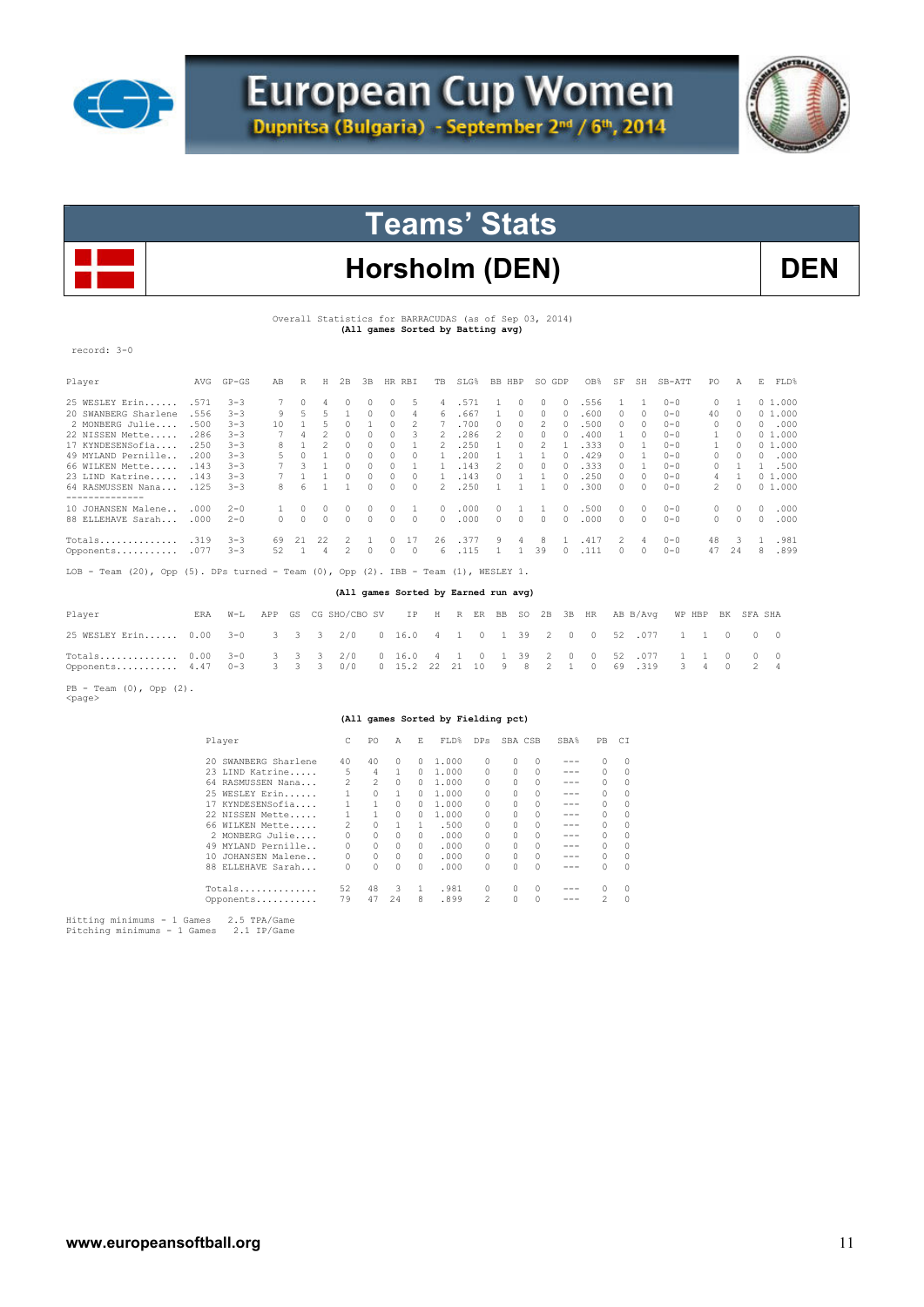



# Les Comanches (FRA) FRA

Overall Statistics for LES COMANCHES (as of Sep 03, 2014) **(All games Sorted by Batting avg)** 

record: 3-0

| Player               | AVG   | $GP - GS$ | AB  | R      | H  | 2B     | 3B         |          | HR RBI | TB             | <b>SLG%</b> |               | BB HBP   | SO GDP   |               | OB%   | SF       | SH       | SB-ATT  | PO.    | Α             | E. | FLD%      |
|----------------------|-------|-----------|-----|--------|----|--------|------------|----------|--------|----------------|-------------|---------------|----------|----------|---------------|-------|----------|----------|---------|--------|---------------|----|-----------|
| 7 PRADE Pauline      | .556  | $-3-3$    | 9   | 3      | 5. |        | $^{\circ}$ | n.       | 0      | .5.            | .556        | $\Omega$      | $\Box$   | 2        | $\Omega$      | .556  | $\Omega$ | $\Omega$ | $1 - 2$ | 4      | $\Omega$      | 1. | .800      |
| 15 RIERA Camille     | .500  | $3 - 3$   | 1 O | २      |    |        | $\Omega$   |          | 2      | 9              | .900        | $\Omega$      |          | $\Omega$ | $\Omega$      | .500  | $\Omega$ | $\Omega$ | $1 - 1$ | 14     | 4             |    | 01.000    |
| 49 MAGNEE Margaux    | .500  | $3 - 3$   | 10  |        |    |        | 0          | $\Omega$ | 0      | 6.             | .600        |               |          | $\Omega$ | $\Omega$      | .545  | $\Box$   | n.       | $2 - 2$ | 1.5    |               |    | 01.000    |
| 12 LEMAIRE Camille   | .429  | $3 - 3$   |     | ₹      | ₹  | $\cap$ | $\cap$     | O.       | 3      | 3.             | .429        | $\cap$        | $\cap$   | $\cap$   | $\Omega$      | .429  | $\Box$   | 3        | $0 - 0$ |        | $\mathcal{P}$ |    | 4.429     |
| 25 BENCHALI Sarah    | . 333 | $3 - 3$   | 9.  |        |    |        | $\cap$     |          |        | 4              | .444        | $\cap$        |          |          |               | .333  | $\cap$   | n.       | $0 - 0$ | $\cap$ |               |    | 01.000    |
| 17 GIBSON-JONES Sara | .333  | $3 - 3$   | 9.  | 3      | 3  |        | 0          |          |        | 3.             | .333        |               |          |          | $\Omega$      | . 400 | $\Box$   | n.       | $1 - 1$ | 9.     |               |    | 01.000    |
| 3 MARIE Manon        | .286  | $3 - 3$   |     |        |    |        | 0          |          |        | 3.             | .429        | $\cap$        |          | 2        | $\mathcal{O}$ | .250  |          |          | $1 - 1$ |        |               |    | 01.000    |
| 8 CARATINI Marion    | .222  | $3 - 3$   |     |        |    |        | 0          |          |        | 3              | .333        | $^{\circ}$    | $\Box$   | 2        | $\mathcal{O}$ | .222  | $\Box$   | 0        | $0 - 0$ | 9.     | 3             |    | 01.000    |
| 10 DOMANICO Elsa     | .111  | $3 - 3$   | 9   | $\cap$ |    |        | $\cap$     |          |        | $\overline{2}$ | .222        | $\cap$        | $\cap$   |          |               | 111   | $\cap$   | $\cap$   | $0 - 0$ |        | $\Omega$      |    | 0, 1, 000 |
| Totals               | .367  | $-3-3$    | 79  | 19     | 29 | 9      | 0          | 0.       | 12     | 38             | .481        | $\mathcal{P}$ | $\Omega$ | 9        |               | .378  |          | 4        | $6 - 7$ | 57     | - 2.4         |    | 5.942     |
| Opponents .185       |       | $3 - 3$   | 65  |        | 12 |        |            |          | 6      | 13             | .200        | $\mathcal{D}$ |          | 13       | $\mathcal{O}$ | . 243 | $\Omega$ | 3        | $2 - 3$ | .54    | -31           | 9  | .904      |
|                      |       |           |     |        |    |        |            |          |        |                |             |               |          |          |               |       |          |          |         |        |               |    |           |

 $LOB$  - Team  $(13)$ , Opp  $(9)$ . DPs turned - Team  $(1)$ , Opp  $(2)$ .

#### **(All games Sorted by Earned run avg)**

| Player                                                                                                                                         |  |  | ERA W-L APP GS CG SHO/CBO SV IP H R ER BB SO 2B 3B HR AB B/Avq WP HBP BK SFA SHA |  |  |  |  |  |  |  |  |  |
|------------------------------------------------------------------------------------------------------------------------------------------------|--|--|----------------------------------------------------------------------------------|--|--|--|--|--|--|--|--|--|
| 25 BENCHALI Sarah 1.00 2-0 2 1 1 0/0 0 14.0 6 3 2 4 11 1 0 0 46 130 0 0 0 0 3                                                                  |  |  |                                                                                  |  |  |  |  |  |  |  |  |  |
| 4 GARTNER Charline. 1.40 1-0 2 2 1 0/0 0 5.0 6 4 1 1 2 0 0 0 19 .316 0 0 0 0 0                                                                 |  |  |                                                                                  |  |  |  |  |  |  |  |  |  |
| Totals 1.11 3-0 3 3 2 0/0 0 19.0 12 7 3 5 13 1 0 0 65 185 0 0 0 0 3<br>Opponents 5.44 0-3 3 3 2 0/0 0 18.0 29 19 14 2 9 9 0 0 79 367 4 0 0 1 4 |  |  |                                                                                  |  |  |  |  |  |  |  |  |  |

PB - Team (1), RIERA 1, Opp (3). Pickoffs - Team (2), RIERA 2. SBA/ATT - RIERA (2-3), GARTNER (2-3). <page>

### **(All games Sorted by Fielding pct)**

| Player               | C  | PO.            | $\mathbb{A}$  | E.           | FLD <sup>*</sup> | DPs | SBA CSB       |           | <b>SBA%</b> | PB.           | - CI     |
|----------------------|----|----------------|---------------|--------------|------------------|-----|---------------|-----------|-------------|---------------|----------|
| 49 MAGNEE Margaux    | 20 | 15             | 5.            | $\Omega$     | 1,000            |     | 0             | $\bigcap$ | $- - -$     | $\Box$        | $\Omega$ |
| 15 RTERA Camille     | 18 | 14             | 4             | 0            | 1,000            |     | 2             |           | .667        |               | 0        |
| 8 CARATINI Marion    | 12 | 9              | 3             | $\Omega$     | 1,000            | 0   | 0             | 0         | $- - -$     | $\Omega$      | $\Omega$ |
| 17 GIBSON-JONES Sara | 10 | 9              |               | 0            | 1,000            |     | 0             | $\Omega$  | $- - -$     | $\mathcal{O}$ | $\Omega$ |
| 25 BENCHALT Sarah    |    | 0              | 7             | 0            | 1,000            | O.  |               | $\Omega$  | $- - -$     | $\mathcal{O}$ | $\Omega$ |
| 4 GARTNER Charline.  | 3  | $\mathfrak{D}$ |               | $\Omega$     | 1,000            | 0   | $\mathcal{L}$ |           | .667        | $\Omega$      | $\Omega$ |
| 3 MARIE Manon        | 3  | 2              |               | 0            | 1,000            | 0   | 0             | 0         | $- - -$     | $\mathcal{O}$ | $\Omega$ |
| 10 DOMANICO Elsa     |    | 1              | $\Omega$      | 0            | 1,000            | 0   | 0             | $\Omega$  | $- - -$     | $\mathcal{O}$ | $\Omega$ |
| PRADE Pauline        | 5. | 4              | 0             | $\mathbf{1}$ | .800             | 0   | n             | $\Omega$  | $- - -$     | $\mathcal{O}$ | $\Omega$ |
| 12 LEMAIRE Camille   |    |                | $\mathcal{L}$ | 4            | .429             | 0   | n             | $\Omega$  | $- - -$     | $\Omega$      | $\Omega$ |
| Totals               | 86 | 57             | 24            | 5.           | .942             |     | $\mathcal{L}$ |           | .667        | 1.            | $\Omega$ |
| Opponents            | 94 | 54             | 31            | 9            | .904             | 2   | 6             |           | .857        | 3             | $\Omega$ |
|                      |    |                |               |              |                  |     |               |           |             |               |          |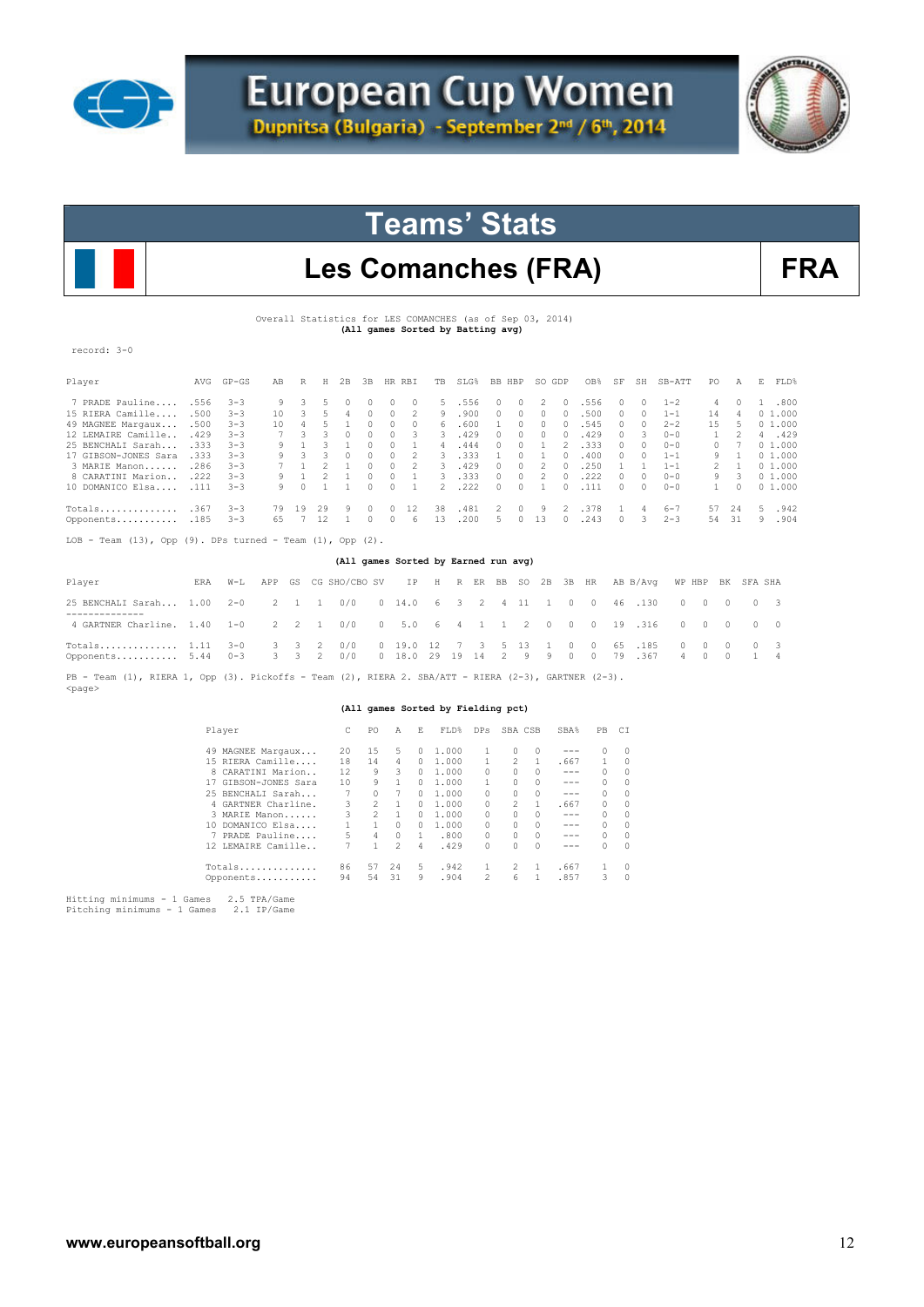



# Antorcha (ESP) BSP

Overall Statistics for CBS ANTORCHA (as of Sep 03, 2014) **(All games Sorted by Batting avg)** 

record: 1-2

Æ.

| Player                    | AVG  | $GP - GS$ | AB       | R  | Н  | 2B | 3B | HR. | RBI      | TB         | SLG% | BB | HBP      | SO.           | GDP            | OB%   | SF        | SH       | $SB-ATT$ | PO. | Α        | E             | FLD%   |
|---------------------------|------|-----------|----------|----|----|----|----|-----|----------|------------|------|----|----------|---------------|----------------|-------|-----------|----------|----------|-----|----------|---------------|--------|
| 13 LOPEZ Miriam           | .500 | $3 - 3$   | 6.       |    | 3  |    |    |     |          | 4          | 667  | 3. | $\Omega$ |               | 0              | .667  | $\bigcap$ | $\Omega$ | $0 - 0$  | 14  | 3        |               | 01.000 |
| 23 ARIAS Laura            | .333 | $3 - 3$   | 6.       |    |    |    |    | 0   | $\Omega$ | 2.         | .333 |    |          | 0             | $\bigcap$      | .333  | $\bigcap$ | 2        | $0 - 0$  | 3   | 0        | 3.            | .500   |
| 17 BUSSO Constanza        | .250 | $3 - 3$   | 8        |    |    |    |    | 0   | 0        | 2          | .250 |    |          | 0             | $\bigcap$      | .250  | $\Omega$  | n        | $0 - 0$  | 15  |          |               | .941   |
| 24 FRANCO Yolanda         | .250 | $3 - 3$   | 8        |    |    |    |    |     |          | 4          | .500 |    |          |               |                | .250  | $\bigcap$ | 0        | $0 - 0$  | २   |          |               | 01.000 |
| 36 MARTINEZ Macarena      | .250 | $3 - 3$   | 8        |    |    |    |    |     |          | 4          | .500 |    |          |               |                | .333  | $\bigcap$ | $\Omega$ | $0 - 0$  | 4   | 5        | 2.            | .818   |
| 69 FLORES Noelia          | .222 | $3 - 3$   | 9        |    |    |    |    |     |          |            | 222  |    |          |               |                | .222  | $\bigcap$ | n        | $0 - 0$  | 3.  | 6        |               | 01.000 |
| 1 TRIGUEROS Miriam.       |      | $3 - 3$   | 9        |    |    |    |    |     |          |            |      |    |          |               |                | . 111 | 0         | n        | $0 - 0$  | 8   |          |               | .923   |
| 5 GARDE Sara              | .000 | $3 - 3$   |          |    |    |    |    |     |          | $\Omega$   | .000 |    |          | $\mathcal{L}$ |                | .000  | O.        | 2        | $0 - 0$  | 3.  | 4        |               | .875   |
| . _ _ _ _ _ _ _ _ _ _ _ _ |      |           |          |    |    |    |    |     |          |            |      |    |          |               |                |       |           |          |          |     |          |               |        |
| 10 MOYA Sonia             | .143 | $3 - 2$   |          |    |    |    |    |     |          |            | .143 |    |          |               | $\Box$         | .143  | $\Box$    | $\Omega$ | $0 - 0$  |     | $\Omega$ |               | 01.000 |
| 31 DIAZ Diana             | .000 | $2 - 0$   |          | 0  |    |    | 0. | 0   | $\Omega$ | $^{\circ}$ | .000 | 0. |          |               | $\bigcap$      | .000  | $\bigcap$ | 0        | $1 - 1$  | 0   | $\Omega$ | $\mathcal{O}$ | .000   |
| 2 COTO Lianis.<br>.       | .000 | $1 - 1$   | $\Omega$ |    |    |    |    | 0   | 0        | 0          | .000 |    |          |               | 0              | .000  | 0         | 0        | $0 - 0$  | 0   | 0        |               | .000   |
| 18 ALONSO Beatriz         | .000 | 1-0       | 0        |    |    |    |    |     | 0        | 0          | .000 |    |          |               | 0 <sub>1</sub> | .000  | 0         | 0        | $0 - 0$  | 3   | 2        |               | 01.000 |
| Totals                    | .217 | $3 - 3$   | 69       | 8  | 15 |    |    |     | 6        | 20         | .290 |    |          | ⊥⊥            | $\Omega$       | .270  | $\bigcap$ | 4        | $1 - 1$  | 57  | 26       | 9             | .902   |
| Opponents                 | .250 | $3 - 3$   | 72       | 10 | 18 |    |    |     |          | 19         | .264 |    |          | 15            |                | .253  | 2         | 4        | $2 - 3$  | 57  | 21       | 4             | .951   |
|                           |      |           |          |    |    |    |    |     |          |            |      |    |          |               |                |       |           |          |          |     |          |               |        |

 $LOB - Team (13)$ , Opp  $(12)$ . DPs turned - Team  $(2)$ , Opp  $(1)$ .

#### **(All games Sorted by Earned run avg)**

| Player                                                                                                                                           | ERA W-L |  | APP GS CG SHO/CBO SV IP H R ER BB SO 2B 3B HR AB B/Avq WP HBP BK SFA SHA |  |  |  |  |  |  |  |  |  |
|--------------------------------------------------------------------------------------------------------------------------------------------------|---------|--|--------------------------------------------------------------------------|--|--|--|--|--|--|--|--|--|
| 69 FLORES Noelia 1.50 1-1 2 2 2 1/0 0 14.0 12 3 3 1 11 1 0 0 48 .250 0 0 0 1 3                                                                   |         |  |                                                                          |  |  |  |  |  |  |  |  |  |
| 18 ALONSO Beatriz 0.00 0-1 1 1 1 0/0 0 5.0 6 7 0 0 4 0 0 0 24 .250 1 0 0 1 1                                                                     |         |  |                                                                          |  |  |  |  |  |  |  |  |  |
| Totals 1.11 1-2 3 3 3 1/0 0 19.0 18 10 3 1 15 1 0 0 72 .250 1 0 0 2 4<br>Opponents 1.84 2-1 3 3 2 1/0 0 19.0 15 8 5 4 11 1 2 0 69 .217 1 1 0 0 4 |         |  |                                                                          |  |  |  |  |  |  |  |  |  |
|                                                                                                                                                  |         |  |                                                                          |  |  |  |  |  |  |  |  |  |

PB - Team (3), LOPEZ 3. Pickoffs - Team (1), LOPEZ 1. SBA/ATT - FLORES (2-3), LOPEZ (2-3). <page>

### **(All games Sorted by Fielding pct)**

| Player               |    | PO. | A             | E.           | FLD%  | DPs      | SBA CSB       |    | SBA%  | PB       | CT.      |
|----------------------|----|-----|---------------|--------------|-------|----------|---------------|----|-------|----------|----------|
| 13 LOPEZ Miriam      | 17 | 14  | 3             | 0            | 1,000 | $\Omega$ | 2             |    | .667  | 3        | 0        |
| 69 FLORES Noelia     | 9  | 3   | 6             | 0            | 1,000 | 0        | $\mathcal{L}$ | 1. | .667  | 0        | 0        |
| 18 ALONSO Beatriz    | 5. | 3   | $\mathcal{L}$ | 0            | 1,000 |          | 0             | 0  | ---   | $\Omega$ | $\Omega$ |
| 24 FRANCO Yolanda    | 4  | 3   | 1             | 0            | 1,000 |          | 0             | 0  | ---   | $\Omega$ | $\Omega$ |
| 10 MOYA Sonia        |    |     | $\Omega$      | 0            | 1,000 | O.       | O.            | 0  | ---   | $\Omega$ | $\Omega$ |
| 17 BUSSO Constanza   | 17 | 1.5 |               |              | .941  | 0        |               | 0  | ---   | $\Omega$ | $\Omega$ |
| 1 TRIGUEROS Miriam.  | 13 | 8   | 4             |              | .923  | 1        | 0             | 0  | ---   | $\Omega$ | $\Omega$ |
| 5 GARDE Sara         | 8  | 3   | 4             |              | .875  |          | 0             | 0  | ---   | $\Omega$ | 0        |
| 36 MARTINEZ Macarena | 11 | 4   | 5             | 2            | .818  | 0        | 0             | 0  | ---   | $\Omega$ | $\Omega$ |
| 23 ARIAS Laura       | 6  | 3   | $\Omega$      | 3            | .500  | 0        |               | 0  | ---   | $\Omega$ | $\Omega$ |
| 2 COTO Lianis        |    | 0   | $\Omega$      | $\mathbf{1}$ | .000  | 0        | 0             | 0  | ---   | $\Omega$ | $\Omega$ |
| 31 DIAZ Diana        | 0  | 0   | $\Omega$      | 0            | .000  | 0        | O.            | 0  | ---   | $\Omega$ | $\Omega$ |
| Totals               | 92 | 57  | 26            | 9            | .902  | 2        | 2             |    | .667  | 3        | $\Omega$ |
| Opponents            | 82 | 57  | 21            | 4            | .951  |          |               |    | 1.000 | 0        | $\Omega$ |

Hitting minimums - 1 Games 2.5 TPA/Game Pitching minimums - 1 Games 2.1 IP/Game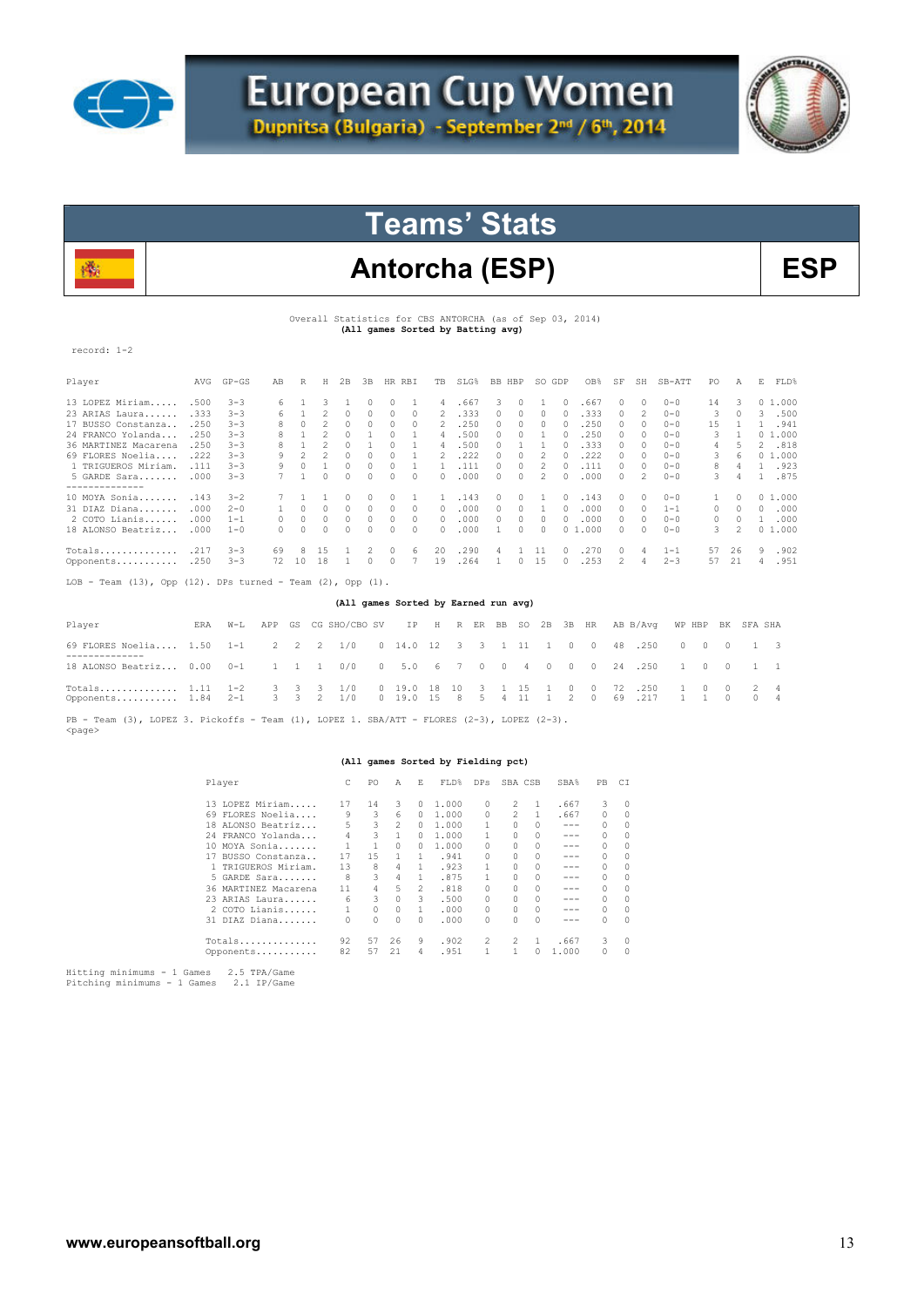



# Therwil Flyers (SUI) **SUI**

 Overall Statistics for THERWILL FLYERS (as of Sep 03, 2014)  **(All games Sorted by Batting avg)** 

record: 2-1

| Player               | AVG  | $GP - GS$ | AB | R  | Н  | 2B | 3B | HR.      | RBI      | TB.      | SLG%  | <b>BB</b> | HBP     | SO.      | GDP       | OB%  | SF            | SH       | $SB-ATT$ | PO.      | Α        | Е      | FLD%   |
|----------------------|------|-----------|----|----|----|----|----|----------|----------|----------|-------|-----------|---------|----------|-----------|------|---------------|----------|----------|----------|----------|--------|--------|
| 53 GLAUSER Adeline   | .500 | $3 - 3$   | 10 |    | 5  |    |    | $\Omega$ | 2        |          | .700  | 0         | $\circ$ |          | 0         | .500 | 0             | $\Omega$ | $0 - 0$  |          | 4        |        | 01.000 |
| 24 CAMPBELL Kathryn. | .500 | $3 - 3$   | 10 | 3  | ۰, |    |    |          | 4        | $\pm 2$  | .200  | 0.        | $\Box$  |          | 0         | .500 | 0             | 0        | $0 - 0$  | 5.       | 4        |        | .900   |
| 1 WOLFENSBERGER Nin  | .444 | $3 - 3$   | 9  | 3  |    |    |    |          |          |          | .778  |           | 0       |          |           | .500 | 0             | n        | $0 - 0$  | 18       |          |        | .947   |
| 23 MERRILL Jennifer. | .375 | $3 - 3$   |    |    |    |    |    |          |          |          | .875  |           |         |          |           | .444 | 0             |          | $0 - 0$  | 2        |          |        | 01.000 |
| 38 GUINN Daryl       | .222 | $3 - 3$   | 9  |    |    |    |    |          |          | 5.       | .556  |           |         | $\Omega$ |           | .300 | $\cap$        | $\cap$   | $0 - 0$  | 11       |          |        | .938   |
| 14 GFELLER Lena      | .125 | $3 - 3$   |    |    |    |    |    |          |          |          | .250  |           |         |          |           | .222 | $\cap$        | $\cap$   | $0 - 0$  |          |          |        | 01.000 |
| 52 ZEHNDER Kimberley | .000 | $3 - 3$   |    |    |    |    |    | $\Omega$ | $\cap$   | $\Omega$ | . 000 |           |         | 3.       |           | .125 | $\cap$        |          | $0 - 0$  | 8.       |          |        | .923   |
|                      |      |           |    |    |    |    |    |          |          |          |       |           |         |          |           |      |               |          |          |          |          |        |        |
| 49 WANNER Melanie    | .500 | $2 - 2$   |    |    |    |    |    |          | 0        |          | 500   |           |         |          |           | .667 | $\mathcal{O}$ | $\Omega$ | $0 - 0$  | $\Omega$ |          |        | 01.000 |
| 10 MEIERHANS Barbara | .500 | $2 - 2$   | 2  |    |    |    |    |          |          |          | 500   | ₹         |         |          |           | .800 | $\cap$        | n        | $0 - 0$  | 0        |          | 0      | .000   |
| 7 OSWALD Giulia      | .143 | $3 - 2$   |    |    |    |    |    |          |          |          | 143   |           |         |          |           | 143  |               |          | $0 - 0$  | 2.       |          |        | 01.000 |
| 29 HAGER Nadine      | .000 | $1 - 1$   | 2. |    |    |    |    |          |          | 0        | . 000 |           |         | $\cap$   |           | .333 | $\cap$        | n        | $0 - 0$  | $\Omega$ |          | 0      | .000   |
| 62 GRABOWICZ Patrici | .000 | $1 - 1$   |    |    | n  |    |    | n        | $\Omega$ | $\cap$   | .000  | O.        | $\cap$  | $\cap$   |           | .000 | $\cap$        | n        | $0 - 0$  | 0        | $\Omega$ | $\cap$ | .000   |
| Totals               | .307 | $3 - 3$   | 75 | 14 | 23 |    |    | 3        | 13       | 43       | 573   | 9.        |         | 10       | $\bigcap$ | .388 | $\Box$        |          | $0 - 0$  | 54       | 18       | 4      | .947   |
| Opponents            | .148 | $3 - 3$   | 61 | 4  | 9  |    |    | 0        | 2        | 9        | .148  | Δ         |         | 17       |           | .209 |               | 2        | $5 - 5$  | 54       | 19       |        | .986   |

LOB - Team (18), Opp (11). DPs turned - Team (2). Picked off - ZEHNDER 1.

## **(All games Sorted by Earned run avg)**

| Player                                                                                                                                                                             |  |  | ERA W-L APP GS CG SHO/CBO SV IP H R ER BB SO 2B 3B HR AB B/Avq WP HBP BK SFA SHA |  |  |  |  |  |  |  |  |  |
|------------------------------------------------------------------------------------------------------------------------------------------------------------------------------------|--|--|----------------------------------------------------------------------------------|--|--|--|--|--|--|--|--|--|
| 23 MERRILL Jennifer. 0.00 1-0 1 1 1 1/0 0 7.0 0 0 0 1 8 0 0 0 22 .000 0 1 0 0 0<br>38 GUINN Daryl 1.40 1-1  2  2  1  0/1  0  10.0  9  4  2  2  8  0  0  0  36  .250  2  0  0  1  2 |  |  |                                                                                  |  |  |  |  |  |  |  |  |  |
| 53 GLAUSER Adeline 0.00 0-0  1  0  0  0/1  0  1.0  0  0  0  1  1  0  0  0  3  000  0  0  0  0  0  0                                                                                |  |  |                                                                                  |  |  |  |  |  |  |  |  |  |
| Totals 0.78 2-1 3 3 2 2/1 0 18.0 9 4 2 4 17 0 0 0 61 148 2 1 0 1 2<br>Opponents 5.44 1-2 3 3 2 0/0 0 18.0 23 14 14 9 10 7 2 3 75 .307 2 1 0 0 1                                    |  |  |                                                                                  |  |  |  |  |  |  |  |  |  |

PB - Team (1), WOLFENSBERGE 1, Opp (1). Pickoffs - Team (0), Opp (1). SBA/ATT - WOLFENSBERGE (5-5), GUINN (4-4), MERRILL<br>(1-1). <page>

### **(All games Sorted by Fielding pct)**

|                   |                                                                                                                                                                                                                                                                   | PO             | A        | E.       | FLD%  | DPs            |          |               | SBA%    | PB            | СI       |
|-------------------|-------------------------------------------------------------------------------------------------------------------------------------------------------------------------------------------------------------------------------------------------------------------|----------------|----------|----------|-------|----------------|----------|---------------|---------|---------------|----------|
|                   | 11                                                                                                                                                                                                                                                                | 7              | 4        | 0        | 1,000 |                | 0        | $\Omega$      | ---     | 0             | 0        |
| WANNER Melanie    | 2                                                                                                                                                                                                                                                                 | 0              | 2        | 0        | 1,000 |                | $\Omega$ | $\mathcal{O}$ | ---     | $\Omega$      | $\Omega$ |
|                   | 2                                                                                                                                                                                                                                                                 | $\mathfrak{D}$ | $\Omega$ | 0        | 1,000 |                |          | 0             | 1,000   | $\mathcal{O}$ | 0        |
|                   | 2                                                                                                                                                                                                                                                                 | $\mathfrak{D}$ | $\Omega$ | 0        | 1,000 | 0              | 0        | 0             | ---     | 0             | 0        |
|                   |                                                                                                                                                                                                                                                                   |                | $\Omega$ | $\Omega$ | 1,000 | 0              | $\Omega$ | $\mathcal{O}$ | ---     | $\Omega$      | 0        |
|                   | 19                                                                                                                                                                                                                                                                | 18             | $\Omega$ | 1.       | .947  | 0              | 5        | $\Omega$      | 1.000   | 1.            | $\Omega$ |
|                   | 16                                                                                                                                                                                                                                                                | 11             | 4        |          | .938  | 0              | 4        | 0             | 1,000   | 0             | 0        |
|                   | 13                                                                                                                                                                                                                                                                | 8              | 4        |          | .923  | $\mathfrak{D}$ | $\Omega$ | 0             | ---     | $\Omega$      | $\Omega$ |
|                   | 10                                                                                                                                                                                                                                                                | 5              | 4        |          | .900  |                | $\Omega$ | $\Omega$      | ---     | 0             | 0        |
| MEIERHANS Barbara | 0                                                                                                                                                                                                                                                                 | 0              | $\Omega$ | $\cap$   | .000  | 0              | $\Omega$ | $\Omega$      | ---     | 0             | $\Omega$ |
|                   | 0                                                                                                                                                                                                                                                                 | 0              | $\Omega$ | $\Omega$ | .000  | O.             | $\Omega$ | $\Omega$      | ---     | 0             |          |
|                   |                                                                                                                                                                                                                                                                   | 0              | $\Omega$ | $\Omega$ | .000  | 0              | 0        | $\Omega$      |         | 0             | n        |
|                   | 76                                                                                                                                                                                                                                                                | 54             | 18       | 4        | .947  | 2              | 5        | 0             | 1,000   |               | 0        |
|                   | 74                                                                                                                                                                                                                                                                | 54             | 19       | 1.       | .986  | 0              | $\Omega$ | $\Omega$      |         |               | n        |
|                   | Player<br>53 GLAUSER Adeline<br>49<br>23 MERRILL Jennifer.<br>7 OSWALD Giulia<br>14 GFELLER Lena<br>1 WOLFENSBERGER Nin<br>38 GUINN Daryl<br>52 ZEHNDER Kimberley<br>24 CAMPBELL Kathryn.<br>10<br>62 GRABOWICZ Patrici<br>29 HAGER Nadine<br>Totals<br>Opponents |                |          |          |       |                |          |               | SBA CSB |               |          |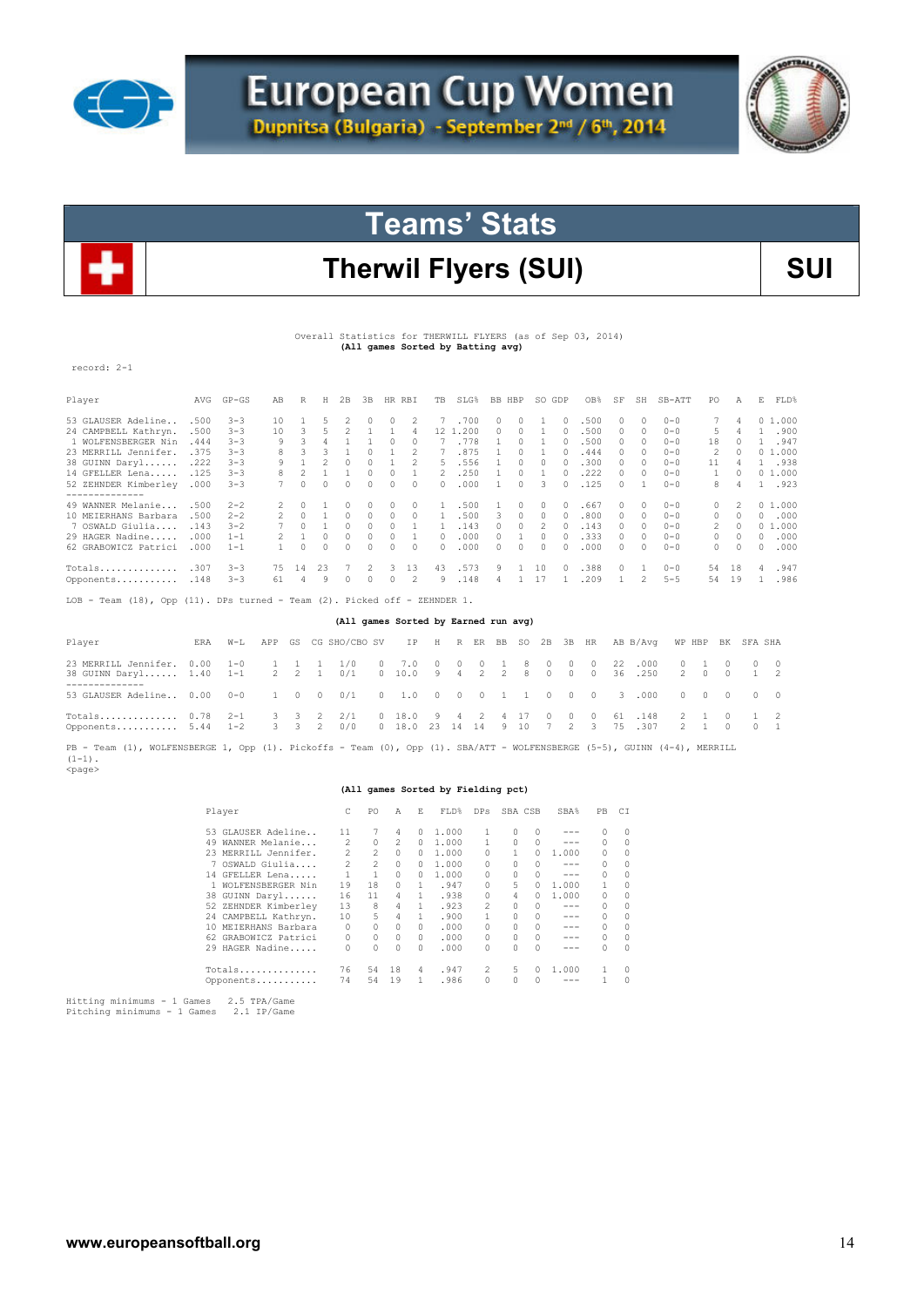

# European Cup Women



## **Leaders Summary**

Batting Leaders (as of Sep 03, 2014) (All games)

| Batting avg                                                                                                                                                                                                                                                                                                                                                                                                                                                                                                                                                                                                                                                                                                                                                                                                                                                                                                                                            | Slugging pct                                                                                                                                                                                                                                                                                                                                                                                                                                                                                                                                                                                                                                                                                                                                                                                                                                               | On base pct                                                                                                                                                                                                                                                                                                                                                                                                                                                                                                                                                                                                                                                                                                                                                                   |
|--------------------------------------------------------------------------------------------------------------------------------------------------------------------------------------------------------------------------------------------------------------------------------------------------------------------------------------------------------------------------------------------------------------------------------------------------------------------------------------------------------------------------------------------------------------------------------------------------------------------------------------------------------------------------------------------------------------------------------------------------------------------------------------------------------------------------------------------------------------------------------------------------------------------------------------------------------|------------------------------------------------------------------------------------------------------------------------------------------------------------------------------------------------------------------------------------------------------------------------------------------------------------------------------------------------------------------------------------------------------------------------------------------------------------------------------------------------------------------------------------------------------------------------------------------------------------------------------------------------------------------------------------------------------------------------------------------------------------------------------------------------------------------------------------------------------------|-------------------------------------------------------------------------------------------------------------------------------------------------------------------------------------------------------------------------------------------------------------------------------------------------------------------------------------------------------------------------------------------------------------------------------------------------------------------------------------------------------------------------------------------------------------------------------------------------------------------------------------------------------------------------------------------------------------------------------------------------------------------------------|
| -----------<br>1. WESLEY Erin, DEN .571<br>2. PRADE Pauline, FRA .556<br>SWANBERG Sharlene, DEN<br>.556<br>4. CAMPBELL Kathryn, SUI .500<br>GLAUSER Adeline, SUI .500<br>MAGNEE Margaux, FRA .500<br>HARIZANOVA Lyubima, BUL<br>.500<br>RIERA Camille, FRA .500<br>MONBERG Julie, DEN .500<br>LOPEZ Miriam, ESP .500<br>11. WOLFENSBERGER Nina, SUI . 444<br>12. LEMAIRE Camille, FRA . 429<br>13. MERRILL Jennifer, SUI . 375<br>14. BENCHALI Sarah, FRA . 333<br>GIBSON-JONES Sarah, FRA .333<br>Runs scored<br>1. RASMUSSEN Nana, DEN<br>6<br>5<br>2. SWANBERG Sharlene, DEN<br>3. ARBOVA Karoline, BUL<br>4<br>MAGNEE Margaux, FRA<br>4<br>NISSEN Mette, DEN<br>4<br>3<br>6. RIERA Camille, FRA<br>3<br>WOLFENSBERGER Nina, $SUI$<br>3<br>GIBSON-JONES Sarah, FRA<br>3<br>WILKEN Mette, DEN<br>3<br>MERRILL Jennifer, SUI<br>3<br>HARIZANOVA Lyubima, BUL<br>3<br>PRADE Pauline, FRA<br>3<br>SIMEONOVA Nadezhda, BUL<br>3<br>CAMPBELL Kathryn, SUI | ------------<br>1. CAMPBELL Kathryn, SUI 1.200<br>2. RIERA Camille, FRA .900<br>3. MERRILL Jennifer, SUI .875<br>4. WOLFENSBERGER Nina, SUI . 778<br>.700<br>5. MONBERG Julie, DEN<br>GLAUSER Adeline, SUI . 700<br>7. SWANBERG Sharlene, DEN<br>.667<br>LOPEZ Miriam, ESP .667<br>9. HARIZANOVA Lyubima, BUL . 600<br>MAGNEE Margaux, FRA .600<br>11. WESLEY Erin, DEN<br>.571<br>12. GUINN Daryl, SUI .556<br>PRADE Pauline, FRA .556<br>14.ZUPANIC Tihana, CRO<br>.500<br>MARTINEZ Macarena, ESP .500<br>Hits<br>1. MONBERG Julie, DEN<br>5<br>5<br>HARIZANOVA Lyubima, BUL<br>5<br>CAMPBELL Kathryn, SUI<br>MAGNEE Margaux, FRA<br>5<br>5<br>GLAUSER Adeline, SUI<br>5<br>RIERA Camille, FRA<br>5<br>PRADE Pauline, FRA<br>5<br>SWANBERG Sharlene, DEN<br>$\overline{4}$<br>9. WOLFENSBERGER Nina, SUI<br>4<br>WESLEY Erin, DEN<br>3<br>$11.8$ tied at | -----------<br>1. LOPEZ Miriam, ESP<br>.667<br>2. SWANBERG Sharlene, DEN .600<br>3. HARIZANOVA Lyubima, BUL<br>.583<br>4. PRADE Pauline, FRA<br>.556<br>.556<br>$WESLEY$ $Erin, DEN$<br>6. MAGNEE Margaux, FRA<br>.545<br>.500<br>7. CAMPBELL Kathryn, SUI<br>.500<br>RIERA Camille, FRA<br>MONBERG Julie, DEN<br>.500<br>GLAUSER Adeline, SUI<br>.500<br>WOLFENSBERGER Nina, SUI<br>.500<br>12.MERRILL Jennifer, SUI<br>.444<br>13. LEMAIRE Camille, FRA . 429<br>MYLAND Pernille, DEN<br>.429<br>15.FETVOVA Mariya, BUL<br>.417<br>Runs batted in<br>1. HARIZANOVA Lyubima, BUL<br>5<br>5<br>WESLEY Erin, DEN<br>3. CAMPBELL Kathryn, SUI<br>4<br>SWANBERG Sharlene, DEN<br>4<br>5. NISSEN Mette, DEN<br>3<br>3<br>LEMAIRE Camille, FRA<br>$\overline{2}$<br>$7.10$ tied at |
| 3<br>LEMAIRE Camille, FRA<br>Doubles                                                                                                                                                                                                                                                                                                                                                                                                                                                                                                                                                                                                                                                                                                                                                                                                                                                                                                                   | Triples                                                                                                                                                                                                                                                                                                                                                                                                                                                                                                                                                                                                                                                                                                                                                                                                                                                    | Home runs                                                                                                                                                                                                                                                                                                                                                                                                                                                                                                                                                                                                                                                                                                                                                                     |
| $\frac{1}{2} \left( \frac{1}{2} \right) \left( \frac{1}{2} \right) \left( \frac{1}{2} \right) \left( \frac{1}{2} \right) \left( \frac{1}{2} \right) \left( \frac{1}{2} \right) \left( \frac{1}{2} \right) \left( \frac{1}{2} \right) \left( \frac{1}{2} \right) \left( \frac{1}{2} \right) \left( \frac{1}{2} \right) \left( \frac{1}{2} \right) \left( \frac{1}{2} \right) \left( \frac{1}{2} \right) \left( \frac{1}{2} \right) \left( \frac{1}{2} \right) \left( \frac$<br>1. RIERA Camille, FRA<br>4<br>2<br>2. CAMPBELL Kathryn, SUI<br>2<br>GLAUSER Adeline, SUI<br>4. 16 tied at<br>$\mathbf{1}$                                                                                                                                                                                                                                                                                                                                                | -------<br>1. MONBERG Julie, DEN<br>1<br>FRANCO Yolanda, ESP<br>$\mathbf{1}$<br>WOLFENSBERGER Nina, SUI<br>1<br>$\overline{1}$<br>MARTINEZ Macarena, ESP<br>ZUPANIC Tihana, CRO<br>1<br>$\mathbf{1}$<br>CAMPBELL Kathryn, SUI<br>SIMEONOVA Nadezhda, BUL<br>1                                                                                                                                                                                                                                                                                                                                                                                                                                                                                                                                                                                              | ---------<br>1. GUINN Daryl, SUI<br>1<br>1<br>MERRILL Jennifer, SUI<br>CAMPBELL Kathryn, SUI<br>1                                                                                                                                                                                                                                                                                                                                                                                                                                                                                                                                                                                                                                                                             |
| Total bases                                                                                                                                                                                                                                                                                                                                                                                                                                                                                                                                                                                                                                                                                                                                                                                                                                                                                                                                            | Walks                                                                                                                                                                                                                                                                                                                                                                                                                                                                                                                                                                                                                                                                                                                                                                                                                                                      | Hit by pitch                                                                                                                                                                                                                                                                                                                                                                                                                                                                                                                                                                                                                                                                                                                                                                  |
| -----------<br>1. CAMPBELL Kathryn, SUI<br>12<br>9<br>2. RIERA Camille, FRA<br>$\tau$<br>3. MONBERG Julie, DEN<br>7<br>MERRILL Jennifer, SUI<br>$\tau$<br>GLAUSER Adeline, SUI<br>7<br>WOLFENSBERGER Nina, SUI<br>7. SWANBERG Sharlene, DEN<br>6<br>ZUPANIC Tihana, CRO<br>6<br>6<br>MAGNEE Margaux, FRA<br>6<br>HARIZANOVA Lyubima, BUL<br>5<br>11. PRADE Pauline, FRA<br>5<br>SIMEONOVA Nadezhda, BUL<br>GUINN Daryl, SUI<br>5<br>14.5 tied at<br>$\overline{4}$                                                                                                                                                                                                                                                                                                                                                                                                                                                                                     | $- - - - - -$<br>3<br>1. FETVOVA Mariya, BUL<br>3<br>LOPEZ Miriam, ESP<br>3<br>MEIERHANS Barbara, SUI<br>2<br>4. WILKEN Mette, DEN<br>$\overline{c}$<br>NISSEN Mette, DEN<br>2<br>OVNARSKA Filipina, BUL<br>7. 20 tied at<br>$\mathbf{1}$                                                                                                                                                                                                                                                                                                                                                                                                                                                                                                                                                                                                                  | ------------<br>1. ARBOVA Karoline, BUL<br>1<br>MYLAND Pernille, DEN<br>1<br>1<br>RASMUSSEN Nana, DEN<br>ORESCANIN Lorena, CRO<br>1<br>HARIZANOVA Lyubima, BUL<br>1<br>1<br>JOHANSEN Malene, DEN<br>1<br>HAGER Nadine, SUI<br>MARTINEZ Macarena, ESP<br>1<br>LIND Katrine, DEN<br>1                                                                                                                                                                                                                                                                                                                                                                                                                                                                                           |
| Sac bunts<br>---------                                                                                                                                                                                                                                                                                                                                                                                                                                                                                                                                                                                                                                                                                                                                                                                                                                                                                                                                 | Sac flies<br>---------                                                                                                                                                                                                                                                                                                                                                                                                                                                                                                                                                                                                                                                                                                                                                                                                                                     | Stolen bases                                                                                                                                                                                                                                                                                                                                                                                                                                                                                                                                                                                                                                                                                                                                                                  |
| 3<br>1. LEMAIRE Camille, FRA<br>2. ARIAS Laura, ESP<br>2<br>$\overline{c}$<br>GARDE Sara, ESP<br>4. MYLAND Pernille, DEN<br>1<br>KYNDESENSofia, DEN<br>1<br>WESLEY Erin, DEN<br>1<br>SERIC Iva, CRO<br>1<br>1<br>MARIE Manon, FRA<br>HARAMINA Michaela, CRO<br>1<br>WILKEN Mette, DEN<br>1<br>ZEHNDER Kimberley, SUI<br>$\mathbf{1}$                                                                                                                                                                                                                                                                                                                                                                                                                                                                                                                                                                                                                   | 1. ZUPANIC Tihana, CRO<br>1<br>WESLEY Erin, DEN<br>1<br>NISSEN Mette, DEN<br>1<br>MARIE Manon, FRA<br>1                                                                                                                                                                                                                                                                                                                                                                                                                                                                                                                                                                                                                                                                                                                                                    | 1. BOGDANOVA Aleksand, BUL<br>3<br>2. ARBOVA Karoline, BUL<br>2<br>2<br>ARBOVA Avgustina, BUL<br>2<br>SERIC Iva, CRO<br>2<br>MAGNEE Margaux, FRA<br>6. 11 tied at<br>1                                                                                                                                                                                                                                                                                                                                                                                                                                                                                                                                                                                                        |

| Slugging pct                                                                                                                                                                                                                                                                                                                                                                                        |                                                                                                               | On base pct<br>------------                                                                                                                                                                                     |
|-----------------------------------------------------------------------------------------------------------------------------------------------------------------------------------------------------------------------------------------------------------------------------------------------------------------------------------------------------------------------------------------------------|---------------------------------------------------------------------------------------------------------------|-----------------------------------------------------------------------------------------------------------------------------------------------------------------------------------------------------------------|
| 1. CAMPBELL Kathryn, SUI<br>2. RIERA Camille, FRA . 900<br>3. MERRILL Jennifer, SUI<br>4. WOLFENSBERGER Nina, SUI<br>5. MONBERG Julie, DEN<br>GLAUSER Adeline, SUI<br>7. SWANBERG Sharlene, DEN<br>LOPEZ Miriam, ESP<br>9. HARIZANOVA Lyubima, BUL<br>MAGNEE Margaux, FRA<br>11. WESLEY Erin, DEN<br>12. GUINN Daryl, SUI<br>PRADE Pauline, FRA<br>14.ZUPANIC Tihana, CRO<br>MARTINEZ Macarena, ESP | 1,200<br>.875<br>.778<br>.700<br>.700<br>.667<br>.667<br>.600<br>.600<br>.571<br>.556<br>.556<br>.500<br>.500 | 1. LOPEZ Mi<br>2. SWANBERG<br>3. HARIZANO<br>4. PRADE Pa<br>WESLEY E<br>6. MAGNEE M<br>7. CAMPBELL<br>RIERA Ca:<br>MONBERG<br>GLAUSER.<br><b>WOLFENSB</b><br>12.MERRILL<br>13.LEMAIRE<br>MYLAND P<br>15.FETVOVA |
| Hits<br>----<br>1. MONBERG Julie, DEN<br>HARIZANOVA Lyubima, BUL<br>CAMPBELL Kathryn, SUI<br>MAGNEE Margaux, FRA<br>GLAUSER Adeline, SUI<br>RIERA Camille, FRA<br>PRADE Pauline, FRA<br>SWANBERG Sharlene, DEN<br>9. WOLFENSBERGER Nina, SUI<br>WESLEY Erin, DEN<br>11.8 tied at                                                                                                                    | 5<br>5<br>5<br>5<br>5<br>5<br>5<br>5<br>4<br>4<br>3                                                           | Runs batted<br>-----------<br>1. HARIZANO<br>WESLEY E<br>3. CAMPBELL<br>SWANBERG<br>5. NISSEN M<br>LEMAIRE<br>7. 10 tied                                                                                        |
| Triples<br>بديد بديد بديد<br>1. MONBERG Julie, DEN<br>FRANCO Yolanda, ESP<br>WOLFENSBERGER Nina, SUI<br>MARTINEZ Macarena, ESP<br>ZUPANIC Tihana, CRO                                                                                                                                                                                                                                               | $\sim$ 1<br>1<br>1<br>1<br>1                                                                                  | Home runs<br>---------<br>1. GUINN Da<br>MERRILL<br>CAMPBELL                                                                                                                                                    |

| Walks                  |                         | Hit by pitch  |
|------------------------|-------------------------|---------------|
|                        |                         |               |
| 1. FETVOVA Mariya, BUL | $\overline{\mathbf{3}}$ | 1. ARBOVA Kai |
| LOPEZ Miriam, ESP      | 3                       | MYLAND Per    |
| MEIERHANS Barbara, SUI | 3                       | RASMUSSEN     |
| 4. WILKEN Mette, DEN   | $\mathcal{L}$           | ORESCANIN     |
| NISSEN Mette, DEN      | $\mathfrak{D}$          | HARIZANOVA    |
| OVNARSKA Filipina, BUL | 2                       | JOHANSEN N    |
| 7. 20 tied at          | 1                       | HAGER Nadi    |
|                        |                         |               |

| 1. ZUPANIC Tihana, CRO | -1-            |  |
|------------------------|----------------|--|
| WESLEY Erin, DEN       | -1.            |  |
| NISSEN Mette, DEN      | $\mathbf{1}$   |  |
| MARIE Manon, FRA       | $\overline{1}$ |  |
|                        |                |  |

| 1. LOPEZ Miriam, ESP       | .667 |
|----------------------------|------|
| 2. SWANBERG Sharlene, DEN  | .600 |
| 3. HARIZANOVA Lyubima, BUL | .583 |
| 4. PRADE Pauline, FRA      | .556 |
| WESLEY Erin, DEN           | .556 |
| 6. MAGNEE Margaux, FRA     | .545 |
| 7. CAMPBELL Kathryn, SUI   | .500 |
| RIERA Camille, FRA         | .500 |
| MONBERG Julie, DEN         | .500 |
| GLAUSER Adeline, SUI       | .500 |
| WOLFENSBERGER Nina, SUI    | .500 |
| 12.MERRILL Jennifer, SUI   | .444 |
| 13.LEMAIRE Camille, FRA    | .429 |
| MYLAND Pernille, DEN       | .429 |
| 15. FETVOVA Mariya, BUL    | .417 |
|                            |      |
| .                          |      |

| 1. HARIZANOVA Lyubima, BUL | h |
|----------------------------|---|
| WESLEY Erin, DEN           | 5 |
| 3. CAMPBELL Kathryn, SUI   | 4 |
| SWANBERG Sharlene, DEN     | 4 |
| 5. NISSEN Mette, DEN       | २ |
| LEMAIRE Camille, FRA       | २ |
| 7. 10 tied at              |   |

| Home runs             |    |
|-----------------------|----|
|                       |    |
| 1. GUINN Daryl, SUI   | 1  |
| MERRILL Jennifer, SUI | 1  |
| CAMPBELL Kathryn, SUI | -1 |
|                       |    |

| 1. ARBOVA Karoline, BUL | 1 |
|-------------------------|---|
| MYLAND Pernille, DEN    | 1 |
| RASMUSSEN Nana, DEN     | 1 |
| ORESCANIN Lorena, CRO   | 1 |
| HARIZANOVA Lyubima, BUL | 1 |
| JOHANSEN Malene, DEN    | 1 |
| HAGER Nadine, SUI       | 1 |
| MARTINEZ Macarena, ESP  | 1 |
| LIND Katrine, DEN       | 1 |
|                         |   |

## s Sac flies Stolen bases Stolen bases Stolen bases

| 2. ARBOVA Karoline, BUL | 2 |
|-------------------------|---|
| ARBOVA Avqustina, BUL   | 2 |
| SERIC Iva, CRO          | 2 |
| MAGNEE Margaux, FRA     | 2 |
| 6. 11 tied at           | 1 |
|                         |   |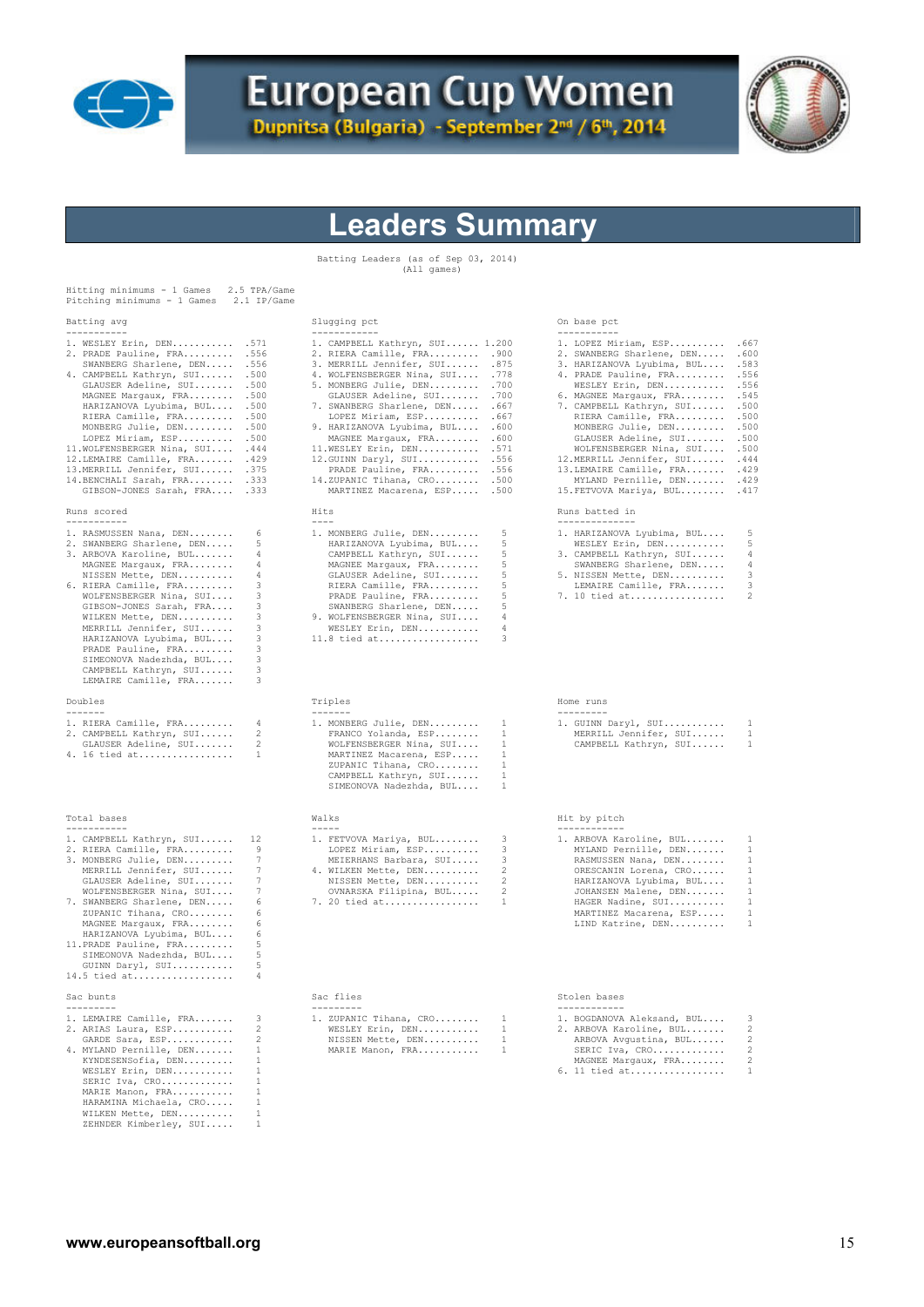

# European Cup Women



## Total plate appearances

| 1. ZUPANIC Tihana, CRO  | 13             |
|-------------------------|----------------|
| 2. ARBOVA Karoline, BUL | 12             |
| HARAMINA Michaela, CRO  | 12             |
| FETVOVA Mariya, BUL     | 12             |
| HARIZANOVA Lyubima, BUL | 12             |
| ORESCANIN Lorena, CRO   | 12             |
| PRSKALO Katarina, CRO   | 12             |
| MANCIC Katarina, CRO    | 12             |
| 9. MAGNEE Margaux, FRA  | 11             |
| 10.15 tied at           | 1 <sub>0</sub> |

|  | Batting Analysis Leaders (as of Sep 03, 2014) |             |  |  |  |
|--|-----------------------------------------------|-------------|--|--|--|
|  |                                               | (All games) |  |  |  |

| Hitting minimums - 1 Games 2.5 TPA/Game<br>Pitching minimums - 1 Games 2.1 IP/Game |                             |                                  |
|------------------------------------------------------------------------------------|-----------------------------|----------------------------------|
| Avg vs left                                                                        | Avg vs right                | Pct reach as leadoff             |
|                                                                                    |                             |                                  |
|                                                                                    | 1. WESLEY Erin, DEN .571    | 1. HARIZANOVA Lyubima, BUL 1.000 |
|                                                                                    | 2. PRADE Pauline, FRA .556  | MONBERG Julie, DEN 1.000         |
|                                                                                    | SWANBERG Sharlene, DEN .556 | CARATINI Marion, FRA 1.000       |
|                                                                                    |                             | $\blacksquare$                   |

| AV.O | . W/ . | דווה |
|------|--------|------|
|------|--------|------|

| 1. PRADE Pauline, FRA 1.000<br>GUINN Daryl, SUI 1.000<br>LEMAIRE Camille, FRA 1.000<br>NISSEN Mette, DEN 1.000<br>ARIAS Laura, ESP 1.000<br>LOPEZ Miriam, ESP 1.000 |      |
|---------------------------------------------------------------------------------------------------------------------------------------------------------------------|------|
| 7. CAMPBELL Kathryn, SUI . 600                                                                                                                                      |      |
| WESLEY Erin, DEN                                                                                                                                                    | .600 |
| 9. RIERA Camille, FRA                                                                                                                                               | .500 |
| DOMANICO Elsa, FRA                                                                                                                                                  | .500 |
| MARIE Manon, FRA                                                                                                                                                    | .500 |
| 12. MANCIC Katarina, CRO                                                                                                                                            | .333 |
| HARAMINA Michaela, CRO                                                                                                                                              | .333 |
| ORESCANIN Lorena, CRO .333                                                                                                                                          |      |
| KONOVA Nikoleta, BUL                                                                                                                                                | .333 |
| Avg w/bases loaded<br>--------------                                                                                                                                |      |
| 1. GLAUSER Adeline, SUI 1.000                                                                                                                                       |      |
| KONOVA Nikoleta, BUL 1.000                                                                                                                                          |      |
| MONBERG Julie, DEN 1.000                                                                                                                                            |      |
| SWANBERG Sharlene, DEN 1.000                                                                                                                                        |      |
| 5. ARBOVA Avgustina, BUL .000                                                                                                                                       |      |

| SWANBERG Sharlene, DEN 1.000 |      |
|------------------------------|------|
| 5. ARBOVA Avqustina, BUL     | .000 |
| BENCHALI Sarah, FRA          | .000 |
| KYNDESENSofia, DEN           | .000 |
| RASMUSSEN Nana, DEN          | .000 |
| LIND Katrine, DEN            | .000 |
| TOPALOVA Elena, BUL          | .000 |
| ARIAS Laura, ESP             | .000 |
| MYLAND Pernille, DEN         | .000 |

## Pinch hitting avg

| 1. DUVNJAK Paula, CRO .000  | 1. DUVNJAK Paula, CRO   |  |
|-----------------------------|-------------------------|--|
| JOHANSEN Malene, DEN .000   | 2. JOHANSEN Malene, DEN |  |
| STEPANCIC Brigita, CRO .000 | STEPANCIC Brigita, CRO  |  |

#### $2$ -out RRIs

| 1. WESLEY Erin, DEN      |  |  |  |  |  |
|--------------------------|--|--|--|--|--|
| 2. CAMPBELL Kathryn, SUI |  |  |  |  |  |
| 3. KONOVA Nikoleta, BUL  |  |  |  |  |  |
| WARREN Tva, BUL          |  |  |  |  |  |

|  | NISSEN Mette, DEN |  |  |  |  |  |  |  |  |
|--|-------------------|--|--|--|--|--|--|--|--|
|  | 6. 15 tied at     |  |  |  |  |  |  |  |  |

|                                                                                                                                                                                                                                                                                                                                                                                                                                                               | .                                                                                                                                                                                                                                                                                                                                                                                                                                                                                        | --------------------                                                                                                                                                                                                                                                                                                                                                                                                                                                                                |
|---------------------------------------------------------------------------------------------------------------------------------------------------------------------------------------------------------------------------------------------------------------------------------------------------------------------------------------------------------------------------------------------------------------------------------------------------------------|------------------------------------------------------------------------------------------------------------------------------------------------------------------------------------------------------------------------------------------------------------------------------------------------------------------------------------------------------------------------------------------------------------------------------------------------------------------------------------------|-----------------------------------------------------------------------------------------------------------------------------------------------------------------------------------------------------------------------------------------------------------------------------------------------------------------------------------------------------------------------------------------------------------------------------------------------------------------------------------------------------|
|                                                                                                                                                                                                                                                                                                                                                                                                                                                               | 1. WESLEY Erin, DEN .571<br>2. PRADE Pauline, FRA .556<br>SWANBERG Sharlene, DEN .556<br>4. HARIZANOVA Lyubima, BUL .500<br>MAGNEE Margaux, FRA .500<br>GLAUSER Adeline, SUI .500<br>CAMPBELL Kathryn, SUI .500<br>RIERA Camille, FRA<br>.500<br>MONBERG Julie, DEN .500<br>LOPEZ Miriam, ESP .500<br>11. WOLFENSBERGER Nina, SUI . 444<br>12.LEMAIRE Camille, FRA . 429<br>13.MERRILL Jennifer, SUI .375<br>14. GIBSON-JONES Sarah, FRA . 333<br>BENCHALI Sarah, FRA .333               | 1. HARIZANOVA Lyubima, BUL 1.000<br>MONBERG Julie, DEN 1.000<br>CARATINI Marion, FRA 1.000<br>FLORES Noelia, ESP 1.000<br>BENCHALI Sarah, FRA 1.000<br>KYNDESENSofia, DEN 1.000<br>MARIE Manon, FRA 1.000<br>NISSEN Mette, DEN 1.000<br>WESLEY Erin, DEN 1.000<br>MYLAND Pernille, DEN 1.000<br>11. MAGNEE Margaux, FRA . 857<br>12.GIBSON-JONES Sarah, FRA . 667<br>LOPEZ Miriam, ESP . 667<br>14. RASMUSSEN Nana, DEN . 600<br>15. MANCIC Katarina, CRO . 500                                     |
| Avq w/2 outs                                                                                                                                                                                                                                                                                                                                                                                                                                                  | Avg w/bases empty                                                                                                                                                                                                                                                                                                                                                                                                                                                                        | Avq w/runners                                                                                                                                                                                                                                                                                                                                                                                                                                                                                       |
| ------------<br>1. PRADE Pauline, FRA 1.000<br>GUINN Daryl, SUI 1.000<br>LEMAIRE Camille, FRA 1.000<br>NISSEN Mette, DEN 1.000<br>ARIAS Laura, ESP 1.000<br>LOPEZ Miriam, ESP 1.000<br>7. CAMPBELL Kathryn, SUI . 600<br>WESLEY Erin, DEN . 600<br>9. RIERA Camille, FRA .500<br>DOMANICO Elsa, FRA .500<br>MARIE Manon, FRA .500<br>12. MANCIC Katarina, CRO . 333<br>HARAMINA Michaela, CRO .333<br>ORESCANIN Lorena, CRO .333<br>KONOVA Nikoleta, BUL .333 | -----------------<br>1. RIERA Camille, FRA 1.000<br>WESLEY Erin, DEN 1.000<br>3. HARIZANOVA Lyubima, BUL .750<br>4. MAGNEE Margaux, FRA .714<br>5. GLAUSER Adeline, SUI . 667<br>MONBERG Julie, DEN . 667<br>BOGDANOVA Aleksand, BUL<br>.667<br>8. WOLFENSBERGER Nina, SUI . 571<br>9. CAMPBELL Kathryn, SUI .500<br>BENCHALI Sarah, FRA .500<br>ARBOVA Avgustina, BUL .500<br>KYNDESENSofia, DEN .500<br>OVNARSKA Filipina, BUL .500<br>ARIAS Laura, ESP .500<br>LOPEZ Miriam, ESP .500 | 1. MARTINEZ Macarena, ESP 1.000<br>2. PRADE Pauline, FRA<br>.750<br>3. SWANBERG Sharlene, DEN<br>.667<br>4. LEMAIRE Camille, FRA<br>.600<br>5. ZUPANIC Tihana, CRO<br>.500<br>CAMPBELL Kathryn, SUI<br>.500<br>GUINN Daryl, SUI<br>.500<br>FETVOVA Mariya, BUL<br>.500<br>FRANCO Yolanda, ESP<br>.500<br>WESLEY Erin, DEN<br>.500<br>LOPEZ Miriam, ESP<br>.500<br>12. MONBERG Julie, DEN<br>.429<br>13.GIBSON-JONES Sarah, FRA . 400<br>BUSSO Constanza, ESP<br>.400<br>MERRILL Jennifer, SUI . 400 |
| Avq w/bases loaded<br>------------------                                                                                                                                                                                                                                                                                                                                                                                                                      | Avg w/RBI ops<br>-------------                                                                                                                                                                                                                                                                                                                                                                                                                                                           | Pct adv runners<br>---------------                                                                                                                                                                                                                                                                                                                                                                                                                                                                  |
| 1. GLAUSER Adeline, SUI 1.000<br>KONOVA Nikoleta, BUL 1.000<br>MONBERG Julie, DEN 1.000<br>SWANBERG Sharlene, DEN 1.000<br>5. ARBOVA Avqustina, BUL . 000<br>BENCHALI Sarah, FRA .000<br>KYNDESENSofia, DEN . 000<br>RASMUSSEN Nana, DEN . 000<br>LIND Katrine, DEN .000<br>TOPALOVA Elena, BUL .000<br>ARIAS Laura, ESP .000                                                                                                                                 | 1. ZUPANIC Tihana, CRO 1.000<br>FETVOVA Mariya, BUL 1.000<br>FRANCO Yolanda, ESP 1.000<br>LEMAIRE Camille, FRA 1.000<br>5. WESLEY Erin, DEN .750<br>6. SWANBERG Sharlene, DEN . 667<br>MERRILL Jennifer, SUI . 667<br>8. MONBERG Julie, DEN<br>.600<br>9. HARIZANOVA Lyubima, BUL .500<br>RIERA Camille, FRA<br>.500<br>KONOVA Nikoleta, BUL .500                                                                                                                                        | 1. MARTINEZ Macarena, ESP 1.000<br>2. LEMAIRE Camille, FRA .875<br>3. SWANBERG Sharlene, DEN .833<br>ARIAS Laura, ESP<br>.833<br>5. PRADE Pauline, FRA<br>.750<br>WESLEY Erin, DEN<br>.750<br>LIND Katrine, DEN<br>.750<br>8. ARBOVA Karoline, BUL<br>.667<br>FETVOVA Mariya, BUL<br>.667<br>WILKEN Mette, DEN<br>.667<br>LOPEZ Miriam, ESP . 667                                                                                                                                                   |
| MYLAND Pernille, DEN .000                                                                                                                                                                                                                                                                                                                                                                                                                                     | CAMPBELL Kathryn, SUI .500                                                                                                                                                                                                                                                                                                                                                                                                                                                               | 12.NISSEN Mette, DEN . 625                                                                                                                                                                                                                                                                                                                                                                                                                                                                          |

#### Pinch hit at bats **Pinch hits** Pinch hits

| 1. DUVNJAK Paula, CRO .000 | 1. DUVNJAK Paula, CRO   |  |
|----------------------------|-------------------------|--|
| JOHANSEN Malene, DEN .000  | 2. JOHANSEN Malene, DEN |  |

| STEPANCIC Brigita, CRO |  |
|------------------------|--|
|                        |  |

|                            |  | 1. WESLEY Erin, DEN 4 1. ARIAS Laura, ESP 5 1. TRIGUEROS Miriam, |  |                       |
|----------------------------|--|------------------------------------------------------------------|--|-----------------------|
| 2. CAMPBELL Kathryn, SUI 3 |  | 2. LEMAIRE Camille, FRA 3                                        |  | 2. ZEHNDER Kimberley, |
| 3. KONOVA Nikoleta, BUL 2  |  | MARIE Manon, FRA 3                                               |  | 3. MAGNEE Margaux, FR |
| WARREN Iva, BUL 2          |  | 4. NISSEN Mette, DEN 2                                           |  | RASMUSSEN Nana, DE    |
| NISSEN Mette, DEN 2        |  | WESLEY Erin, DEN 2                                               |  | GIBSON-JONES Sarah    |
| 6. 15 tied at 1            |  | HAGER Nadine, SUI 2                                              |  | TOPALOVA Elena, BU    |
|                            |  | GARDE Sara, ESP 2                                                |  | KYNDESENSofia, DEN    |
|                            |  | WARREN Iva, BUL 2                                                |  | MONBERG Julie, DEN    |
|                            |  | 9. 15 tied at 1                                                  |  | 9. GLAUSER Adeline, S |

#### Avg vs right  $Pct$  reach as leadoff

| 1. HARIZANOVA Lyubima, BUL 1.000<br>MONBERG Julie, DEN 1.000<br>CARATINI Marion, FRA 1.000<br>FLORES Noelia, ESP<br>BENCHALI Sarah, FRA<br>KYNDESENSofia, DEN<br>MARIE Manon, FRA<br>NISSEN Mette, DEN<br>WESLEY Erin, DEN 1.000<br>MYLAND Pernille, DEN | 1,000<br>1,000<br>1,000<br>1,000<br>1,000<br>1,000 |
|----------------------------------------------------------------------------------------------------------------------------------------------------------------------------------------------------------------------------------------------------------|----------------------------------------------------|
| 11. MAGNEE Margaux, FRA . 857<br>12.GIBSON-JONES Sarah, FRA<br>LOPEZ Miriam, ESP<br>14. RASMUSSEN Nana, DEN<br>15. MANCIC Katarina, CRO                                                                                                                  | .667<br>.667<br>.600<br>.500                       |
| Avq w/runners                                                                                                                                                                                                                                            |                                                    |
| 1. MARTINEZ Macarena, ESP 1.000                                                                                                                                                                                                                          |                                                    |

| 4. FRADE FAULLHE, FRA      | - 7.333 |
|----------------------------|---------|
| 3. SWANBERG Sharlene, DEN  | .667    |
| 4. LEMAIRE Camille, FRA    | .600    |
| 5. ZUPANIC Tihana, CRO     | .500    |
| CAMPBELL Kathryn, SUI      | .500    |
| GUINN Daryl, SUI           | .500    |
| FETVOVA Mariya, BUL        | .500    |
| FRANCO Yolanda, ESP        | .500    |
| WESLEY Erin, DEN           | .500    |
| LOPEZ Miriam, ESP          | .500    |
| 12. MONBERG Julie, DEN     | .429    |
| 13.GIBSON-JONES Sarah, FRA | .400    |
| BUSSO Constanza, ESP       | .400    |
| MERRILL Jennifer, SUI      | .400    |
|                            |         |

## Pct adv runners

| 1. GLAUSER Adeline, SUI 1.000  | 1. ZUPANIC Tihana, CRO 1.000    | 1. MARTINEZ Macarena, ESP 1.000 |  |
|--------------------------------|---------------------------------|---------------------------------|--|
| KONOVA Nikoleta, BUL 1.000     | FETVOVA Mariya, BUL 1.000       | 2. LEMAIRE Camille, FRA .875    |  |
| MONBERG Julie, DEN 1.000       | FRANCO Yolanda, ESP 1.000       | 3. SWANBERG Sharlene, DEN .833  |  |
| SWANBERG Sharlene, DEN 1.000   | LEMAIRE Camille, FRA 1.000      | ARIAS Laura, ESP .833           |  |
| 5. ARBOVA Avgustina, BUL . 000 | 5. WESLEY Erin, DEN .750        | 5. PRADE Pauline, FRA .750      |  |
| BENCHALI Sarah, FRA .000       | 6. SWANBERG Sharlene, DEN . 667 | WESLEY Erin, DEN .750           |  |
| KYNDESENSofia, DEN .000        | MERRILL Jennifer, SUI . 667     | LIND Katrine, DEN .750          |  |
| RASMUSSEN Nana, DEN .000       | 8. MONBERG Julie, DEN . 600     | 8. ARBOVA Karoline, BUL . 667   |  |
| LIND Katrine, DEN .000         | 9. HARIZANOVA Lyubima, BUL .500 | FETVOVA Mariya, BUL 667         |  |
| TOPALOVA Elena, BUL .000       | RIERA Camille, FRA .500         | WILKEN Mette, DEN . 667         |  |
| ARIAS Laura, ESP .000          | KONOVA Nikoleta, BUL .500       | LOPEZ Miriam, ESP .667          |  |
| MYLAND Pernille, DEN .000      | CAMPBELL Kathryn, SUI .500      | 12.NISSEN Mette, DEN .625       |  |
|                                | GUINN Daryl, SUI .500           | 13. BENCHALI Sarah, FRA . 600   |  |
|                                | GFELLER Lena, SUI .500          | 14. MONBERG Julie, DEN . 571    |  |
|                                | NISSEN Mette, DEN .500          | KONOVA Nikoleta, BUL .571       |  |
|                                |                                 |                                 |  |

## Profile Runners advanced and research Runners left on base

| 1. WESLEY Erin, DEN 4      | 1. ARIAS Laura, ESP 5     | 1. TRIGUEROS Miriam, ESP 7  |  |
|----------------------------|---------------------------|-----------------------------|--|
| 2. CAMPBELL Kathryn, SUI 3 | 2. LEMAIRE Camille, FRA 3 | 2. ZEHNDER Kimberley, SUI 6 |  |
| 3. KONOVA Nikoleta, BUL 2  | MARIE Manon, FRA 3        | 3. MAGNEE Margaux, FRA 4    |  |
| WARREN Iva, BUL 2          | 4. NISSEN Mette, DEN 2    | RASMUSSEN Nana, DEN 4       |  |
| NISSEN Mette, DEN 2        | WESLEY Erin, DEN 2        | GIBSON-JONES Sarah, FRA 4   |  |
| 6. 15 tied at 1            | HAGER Nadine, SUI 2       | TOPALOVA Elena, BUL 4       |  |
|                            | GARDE Sara, ESP 2         | KYNDESENSofia, DEN 4        |  |
|                            | WARREN Iva, BUL 2         | MONBERG Julie, DEN 4        |  |
|                            | 9. 15 tied at 1           | 9. GLAUSER Adeline, SUI 3   |  |
|                            |                           | LIND Katrine, DEN 3         |  |
|                            |                           |                             |  |

11.11 tied at................. 2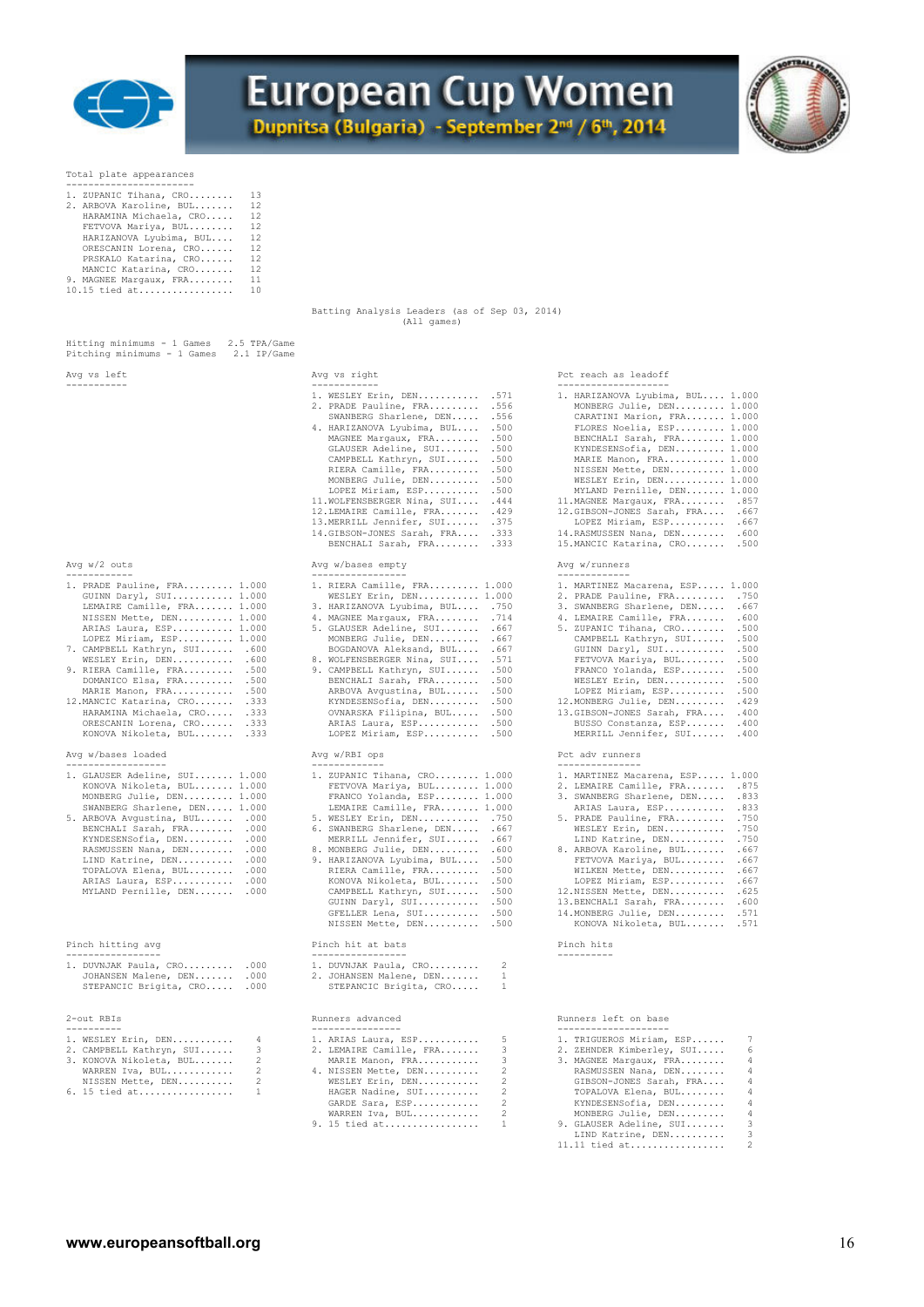



| 1. ZUPANIC Tihana, CRO  |   | 1. GARDE Sara, ESP     |   | 1. MANCIC Katarina, C |
|-------------------------|---|------------------------|---|-----------------------|
| 2. GUINN Daryl, SUI     | 4 | 2. KYNDESENSofia, DEN  |   | CAMPBELL Kathryn,     |
| CAMPBELL Kathryn, SUI   |   | LEMAIRE Camille, FRA   |   | SWANBERG Sharlene,    |
| MANCIC Katarina, CRO 4  |   | ZEHNDER Kimberley, SUI | 5 | 4. ZUPANIC Tihana, CR |
| ARBOVA Karoline, BUL 4  |   | DOMANICO Elsa, FRA     | 5 | 5. RIERA Camille, FRA |
| BUSSO Constanza, ESP    |   | WILKEN Mette, DEN      |   | WOLFENSBERGER Nina    |
| TRIGUEROS Miriam, ESP 4 |   | 7. BENCHALI Sarah, FRA |   | MERRILL Jennifer,     |
|                         |   |                        |   |                       |

| 1. ZUPANIC Tihana, CRO | $5 - 1$           | - 6<br>1. GARDE Sara, ESP                 |
|------------------------|-------------------|-------------------------------------------|
| 2. GUINN Daryl, SUI    | $4\degree$        | -5<br>2. KYNDESENSofia, DEN               |
| CAMPBELL Kathryn, SUI  | $4\qquad$         | -5<br>LEMAIRE Camille, FRA                |
| MANCIC Katarina, CRO   | $4\degree$        | 5<br>ZEHNDER Kimberley, SUI               |
| ARBOVA Karoline, BUL   | 4                 | 5<br>DOMANICO Elsa, FRA                   |
| BUSSO Constanza, ESP   | $4 -$             | -5<br>WILKEN Mette, DEN                   |
| TRIGUEROS Miriam, ESP  | $4 \qquad \qquad$ | $\overline{4}$<br>7. BENCHALI Sarah, FRA  |
| 8. 13 tied at          | $3^{\circ}$       | $\overline{4}$<br>MOYA Sonia, ESP         |
|                        |                   | $\overline{4}$<br>CIZMIC POKRAJA Pet, CRO |
|                        |                   | $\overline{4}$<br>HARAMINA Michaela, CRO  |
|                        |                   | $\overline{4}$<br>ORESCANIN Lorena, CRO   |
|                        |                   | $\frac{4}{3}$<br>CARATINI Marion, FRA     |
|                        |                   | 4<br>LIND Katrine, DEN                    |
|                        |                   | 3<br>$14.8$ tied at                       |
|                        |                   |                                           |

## Fly outs Ground outs Fly outs/Ground outs

| 1. ZUPANIC Tihana, CRO 5 |   | 1. GARDE Sara, ESP 6      | 1. MANCIC Katarina, CRO 99.00  |  |
|--------------------------|---|---------------------------|--------------------------------|--|
| 2. GUINN Daryl, SUI 4    |   | 2. KYNDESENSofia, DEN 5   | CAMPBELL Kathryn, SUI 99.00    |  |
| CAMPBELL Kathryn, SUI 4  |   | LEMAIRE Camille, FRA 5    | SWANBERG Sharlene, DEN 99.00   |  |
| MANCIC Katarina, CRO 4   |   | ZEHNDER Kimberley, SUI 5  | 4. ZUPANIC Tihana, CRO 5.00    |  |
| ARBOVA Karoline, BUL 4   |   | DOMANICO Elsa, FRA $5$    | 5. RIERA Camille, FRA 3.00     |  |
| BUSSO Constanza, ESP     | 4 | WILKEN Mette, DEN 5       | WOLFENSBERGER Nina, SUI 3.00   |  |
| TRIGUEROS Miriam, ESP 4  |   | 7. BENCHALI Sarah, FRA 4  | MERRILL Jennifer, SUI 3.00     |  |
| 8. 13 tied at 3          |   | MOYA Sonia, ESP 4         | WESLEY Erin, DEN 3.00          |  |
|                          |   | CIZMIC POKRAJA Pet, CRO 4 | NISSEN Mette, DEN 3.00         |  |
|                          |   | HARAMINA Michaela, CRO 4  | 10.ARBOVA Karoline, BUL 2.00   |  |
|                          |   | ORESCANIN Lorena, CRO 4   | TRIGUEROS Miriam, ESP 2.00     |  |
|                          |   | CARATINI Marion, FRA 4    | GUINN Daryl, SUI 2.00          |  |
|                          |   | LIND Katrine, DEN 4       | BUSSO Constanza, ESP 2.00      |  |
|                          |   | $14.8$ tied at 3          | 14. PRSKALO Katarina, CRO 1.50 |  |
|                          |   |                           |                                |  |

FLORES Noelia, ESP......... 1.50

## Ground outs/Fly outs

| 1. MONBERG Julie, DEN       | 99.00 |
|-----------------------------|-------|
| PRADE Pauline, FRA          | 99.00 |
| CARATINI Marion, FRA        | 99.00 |
| KYNDESENSofia, DEN          | 99.00 |
| GARDE Sara, ESP             | 99.00 |
| ZEHNDER Kimberley, SUI      | 99.00 |
| 7. LEMAIRE Camille, FRA     | 5.00  |
| 8. ORESCANIN Lorena, CRO    | 4.00  |
| BENCHALI Sarah, FRA         | 4.00  |
| LIND Katrine, DEN           | 4.00  |
| 11. HARIZANOVA Lyubima, BUL | 3.00  |
| RASMUSSEN Nana, DEN         | 3.00  |
| 13. DOMANICO Elsa, FRA      | 2.50  |
| WILKEN Mette, DEN           | 2.50  |
| 15. HARAMINA Michaela, CRO  | 2.00  |

| LJ.MARAMINA MICHAEIA, URV Z.UV |  |  |
|--------------------------------|--|--|
|                                |  |  |
|                                |  |  |

| Batting Per-Game Leaders (as of Sep 03, 2014)<br>(All games) |  |  |  |  |  |  |  |
|--------------------------------------------------------------|--|--|--|--|--|--|--|
|                                                              |  |  |  |  |  |  |  |

Hitting minimums - 1 Games 2.5 TPA/Game Pitching minimums - 1 Games 2.1 IP/Game

| 1. GLAUSER Adeline, SUI    | 1.67 |
|----------------------------|------|
|                            |      |
| MONBERG Julie, DEN         | 1.67 |
| RIERA Camille, FRA         | 1.67 |
| MAGNEE Margaux, FRA        | 1.67 |
| CAMPBELL Kathryn, SUI      | 1.67 |
| SWANBERG Sharlene, DEN     | 1.67 |
| PRADE Pauline, FRA         | 1.67 |
| 8. WOLFENSBERGER Nina, SUI | 1.33 |
| WESLEY Erin, DEN           | 1.33 |
| 10.HARIZANOVA Lyubima, BUL | 1.25 |
| 11.GIBSON-JONES Sarah, FRA | 1.00 |
| BENCHALI Sarah, FRA        | 1.00 |
| MERRILL Jennifer, SUI      | 1.00 |
| LEMAIRE Camille, FRA       | 1.00 |
| LOPEZ Miriam, ESP          | 1.00 |

## Triples per game

| 1. CAMPBELL Kathryn, SUI<br>MONBERG Julie, DEN<br>WOLFENSBERGER Nina, SUI<br>FRANCO Yolanda, ESP<br>MARTINEZ Macarena, ESP<br>6. ZUPANIC Tihana, CRO<br>7. MANCIC Katarina, CRO | 0.33<br>0.33<br>0.33<br>0.33<br>0.33<br>0.25<br>0.00 |
|---------------------------------------------------------------------------------------------------------------------------------------------------------------------------------|------------------------------------------------------|
| HARAMINA Michaela, CRO                                                                                                                                                          | 0.00                                                 |
| PRSKALO Katarina, CRO<br>ORESCANIN Lorena, CRO                                                                                                                                  | 0.00<br>0.00                                         |
| ARBOVA Karoline, BUL                                                                                                                                                            | 0.00                                                 |
| HARIZANOVA Lyubima, BUL                                                                                                                                                         | 0.00                                                 |
| KONOVA Nikoleta, BUL                                                                                                                                                            | 0.00                                                 |
| MAGNEE Margaux, FRA                                                                                                                                                             | 0.00                                                 |
| GLAUSER Adeline, SUI                                                                                                                                                            | 0.00                                                 |

| 1. MAGNEE Margaux, FRA 0.67   | 1. LOPEZ Miriam, ESP 1.00    | 1. RIERA Camille, FRA 0.00       |  |
|-------------------------------|------------------------------|----------------------------------|--|
| 2. ARBOVA Karoline, BUL 0.50  | 2. FETVOVA Mariya, BUL 0.75  | MAGNEE Margaux, FRA 0.00         |  |
| 3. RIERA Camille, FRA 0.33    | 3. NISSEN Mette, DEN 0.67    | SWANBERG Sharlene, DEN 0.00      |  |
| PRADE Pauline, FRA 0.33       | WILKEN Mette, DEN 0.67       | GUINN Daryl, SUI 0.00            |  |
| GIBSON-JONES Sarah, FRA 0.33  | 5. MAGNEE Margaux, FRA 0.33  | BUSSO Constanza, ESP 0.00        |  |
| MARIE Manon, FRA 0.33         | GUINN Daryl, SUI 0.33        | WILKEN Mette, DEN 0.00           |  |
| 7. PRSKALO Katarina, CRO 0.25 | WOLFENSBERGER Nina, SUI 0.33 | NISSEN Mette, DEN 0.00           |  |
| KONOVA Nikoleta, BUL 0.25     | SWANBERG Sharlene, DEN 0.33  | LEMAIRE Camille, FRA 0.00        |  |
| 9. MANCIC Katarina, CRO 0.00  | GIBSON-JONES Sarah, FRA 0.33 | WESLEY Erin, DEN 0.00            |  |
| ZUPANIC Tihana, CRO 0.00      | KYNDESENSofia, DEN 0.33      | ARIAS Laura, ESP 0.00            |  |
| HARAMINA Michaela, CRO 0.00   | GFELLER Lena, SUI 0.33       | 11. HARIZANOVA Lyubima, BUL 0.25 |  |
| ORESCANIN Lorena, CRO 0.00    | MERRILL Jennifer, SUI 0.33   | KONOVA Nikoleta, BUL 0.25        |  |
| CAMPBELL Kathryn, SUI 0.00    | RASMUSSEN Nana, DEN 0.33     | 13. CAMPBELL Kathryn, SUI 0.33   |  |
| MONBERG Julie, DEN 0.00       | WESLEY Erin, DEN 0.33        | GLAUSER Adeline, SUI 0.33        |  |
| GLAUSER Adeline, SUI 0.00     | ZEHNDER Kimberley, SUI 0.33  | DOMANICO Elsa, FRA 0.33          |  |
|                               |                              |                                  |  |

| 1. GLAUSER Adeline, SUI 1.67    | 1. RASMUSSEN Nana, DEN 2.00      | 1. RIERA Camille, FRA 1.33   |  |
|---------------------------------|----------------------------------|------------------------------|--|
| MONBERG Julie, DEN 1.67         | 2. SWANBERG Sharlene, DEN 1.67   | 2. GLAUSER Adeline, SUI 0.67 |  |
| RIERA Camille, FRA 1.67         | 3. MAGNEE Margaux, FRA 1.33      | CAMPBELL Kathryn, SUI 0.67   |  |
| MAGNEE Margaux, FRA 1.67        | NISSEN Mette, DEN 1.33           | 4. MAGNEE Margaux, FRA 0.33  |  |
| CAMPBELL Kathryn, SUI 1.67      | 5. CAMPBELL Kathryn, SUI 1.00    | WOLFENSBERGER Nina, SUI 0.33 |  |
| SWANBERG Sharlene, DEN 1.67     | RIERA Camille, FRA 1.00          | SWANBERG Sharlene, DEN 0.33  |  |
| PRADE Pauline, FRA 1.67         | ARBOVA Karoline, BUL 1.00        | DOMANICO Elsa, FRA 0.33      |  |
| 8. WOLFENSBERGER Nina, SUI 1.33 | PRADE Pauline, FRA 1.00          | CARATINI Marion, FRA 0.33    |  |
| WESLEY Erin, DEN 1.33           | WOLFENSBERGER Nina, SUI 1.00     | BENCHALI Sarah, FRA 0.33     |  |
| 10.HARIZANOVA Lyubima, BUL 1.25 | GIBSON-JONES Sarah, FRA 1.00     | MERRILL Jennifer, SUI 0.33   |  |
| 11.GIBSON-JONES Sarah, FRA 1.00 | MERRILL Jennifer, SUI 1.00       | RASMUSSEN Nana, DEN 0.33     |  |
| BENCHALI Sarah, FRA 1.00        | LEMAIRE Camille, FRA 1.00        | GFELLER Lena, SUI 0.33       |  |
| MERRILL Jennifer, SUI 1.00      | WILKEN Mette, DEN 1.00           | MARIE Manon, FRA 0.33        |  |
| LEMAIRE Camille, FRA 1.00       | 14. HARIZANOVA Lyubima, BUL 0.75 | LOPEZ Miriam, ESP 0.33       |  |
| LOPEZ Miriam, ESP 1.00          | 15. FLORES Noelia, ESP 0.67      | 15.ZUPANIC Tihana, CRO 0.25  |  |
|                                 |                                  |                              |  |

#### Homers per game

| 1. CAMPBELL Kathryn, SUI 0.33 |  | 1. CAMPBELL Kathryn, SUI 0.33 |  | 1. WESLEY Erin, DEN 1.67        |  |
|-------------------------------|--|-------------------------------|--|---------------------------------|--|
|                               |  |                               |  |                                 |  |
| MONBERG Julie, DEN 0.33       |  | GUINN Daryl, SUI 0.33         |  | 2. CAMPBELL Kathryn, SUI 1.33   |  |
| WOLFENSBERGER Nina, SUI 0.33  |  | MERRILL Jennifer, SUI 0.33    |  | SWANBERG Sharlene, DEN 1.33     |  |
| FRANCO Yolanda, ESP 0.33      |  | 4. ZUPANIC Tihana, CRO 0.00   |  | 4. HARIZANOVA Lyubima, BUL 1.25 |  |
| MARTINEZ Macarena, ESP 0.33   |  | MANCIC Katarina, CRO 0.00     |  | 5. LEMAIRE Camille, FRA 1.00    |  |
| 6. ZUPANIC Tihana, CRO 0.25   |  | ORESCANIN Lorena, CRO 0.00    |  | NISSEN Mette, DEN 1.00          |  |
| 7. MANCIC Katarina, CRO 0.00  |  | HARAMINA Michaela, CRO 0.00   |  | 7. RIERA Camille, FRA 0.67      |  |
| HARAMINA Michaela, CRO 0.00   |  | PRSKALO Katarina, CRO 0.00    |  | MONBERG Julie, DEN 0.67         |  |
| PRSKALO Katarina, CRO 0.00    |  | ARBOVA Karoline, BUL 0.00     |  | GLAUSER Adeline, SUI 0.67       |  |
| ORESCANIN Lorena, CRO 0.00    |  | HARIZANOVA Lyubima, BUL 0.00  |  | GIBSON-JONES Sarah, FRA 0.67    |  |
| ARBOVA Karoline, BUL 0.00     |  | MONBERG Julie, DEN 0.00       |  | GUINN Daryl, SUI 0.67           |  |
| HARIZANOVA Lyubima, BUL 0.00  |  | MAGNEE Margaux, FRA 0.00      |  | MERRILL Jennifer, SUI 0.67      |  |
| KONOVA Nikoleta, BUL 0.00     |  | GLAUSER Adeline, SUI 0.00     |  | MARIE Manon, FRA 0.67           |  |
| MAGNEE Margaux, FRA 0.00      |  | RIERA Camille, FRA 0.00       |  | 14.ZUPANIC Tihana, CRO 0.50     |  |
| GLAUSER Adeline, SUI 0.00     |  | KONOVA Nikoleta, BUL 0.00     |  | KONOVA Nikoleta, BUL 0.50       |  |
| Stolen bases per game         |  | Walks per game                |  | Strikeouts per game             |  |

|  |                                                                                                                                                                                                                                                                                                                                                                                                                                                            | 1. RIERA Camille, FRA 0.00                                                                                                                                                                                                                                                                                                                                                                                                                    |                                 |
|--|------------------------------------------------------------------------------------------------------------------------------------------------------------------------------------------------------------------------------------------------------------------------------------------------------------------------------------------------------------------------------------------------------------------------------------------------------------|-----------------------------------------------------------------------------------------------------------------------------------------------------------------------------------------------------------------------------------------------------------------------------------------------------------------------------------------------------------------------------------------------------------------------------------------------|---------------------------------|
|  |                                                                                                                                                                                                                                                                                                                                                                                                                                                            | MAGNEE Margaux, FRA 0.00                                                                                                                                                                                                                                                                                                                                                                                                                      |                                 |
|  |                                                                                                                                                                                                                                                                                                                                                                                                                                                            | SWANBERG Sharlene, DEN 0.00                                                                                                                                                                                                                                                                                                                                                                                                                   |                                 |
|  |                                                                                                                                                                                                                                                                                                                                                                                                                                                            | GUINN Daryl, SUI 0.00                                                                                                                                                                                                                                                                                                                                                                                                                         |                                 |
|  |                                                                                                                                                                                                                                                                                                                                                                                                                                                            | BUSSO Constanza, ESP 0.00                                                                                                                                                                                                                                                                                                                                                                                                                     |                                 |
|  |                                                                                                                                                                                                                                                                                                                                                                                                                                                            | WILKEN Mette, DEN 0.00                                                                                                                                                                                                                                                                                                                                                                                                                        |                                 |
|  |                                                                                                                                                                                                                                                                                                                                                                                                                                                            | NISSEN Mette, DEN 0.00                                                                                                                                                                                                                                                                                                                                                                                                                        |                                 |
|  |                                                                                                                                                                                                                                                                                                                                                                                                                                                            | LEMAIRE Camille, FRA 0.00                                                                                                                                                                                                                                                                                                                                                                                                                     |                                 |
|  |                                                                                                                                                                                                                                                                                                                                                                                                                                                            | WESLEY Erin, DEN 0.00                                                                                                                                                                                                                                                                                                                                                                                                                         |                                 |
|  |                                                                                                                                                                                                                                                                                                                                                                                                                                                            | ARIAS Laura, ESP 0.00                                                                                                                                                                                                                                                                                                                                                                                                                         |                                 |
|  |                                                                                                                                                                                                                                                                                                                                                                                                                                                            |                                                                                                                                                                                                                                                                                                                                                                                                                                               |                                 |
|  |                                                                                                                                                                                                                                                                                                                                                                                                                                                            | KONOVA Nikoleta, BUL 0.25                                                                                                                                                                                                                                                                                                                                                                                                                     |                                 |
|  |                                                                                                                                                                                                                                                                                                                                                                                                                                                            | 13. CAMPBELL Kathryn, SUI 0.33                                                                                                                                                                                                                                                                                                                                                                                                                |                                 |
|  |                                                                                                                                                                                                                                                                                                                                                                                                                                                            | GLAUSER Adeline, SUI 0.33                                                                                                                                                                                                                                                                                                                                                                                                                     |                                 |
|  |                                                                                                                                                                                                                                                                                                                                                                                                                                                            | DOMANICO Elsa, FRA 0.33                                                                                                                                                                                                                                                                                                                                                                                                                       |                                 |
|  | 1. MAGNEE Margaux, FRA 0.67<br>2. ARBOVA Karoline, BUL 0.50<br>3. RIERA Camille, FRA 0.33<br>PRADE Pauline, FRA 0.33<br>GIBSON-JONES Sarah, FRA 0.33<br>MARIE Manon, FRA 0.33<br>7. PRSKALO Katarina, CRO 0.25<br>KONOVA Nikoleta, BUL 0.25<br>9. MANCIC Katarina, CRO 0.00<br>ZUPANIC Tihana, CRO 0.00<br>HARAMINA Michaela, CRO 0.00<br>ORESCANIN Lorena, CRO 0.00<br>CAMPBELL Kathryn, SUI 0.00<br>MONBERG Julie, DEN 0.00<br>GLAUSER Adeline, SUI 0.00 | 1. LOPEZ Miriam, ESP 1.00<br>2. FETVOVA Mariya, BUL 0.75<br>3. NISSEN Mette, DEN 0.67<br>WILKEN Mette, DEN 0.67<br>5. MAGNEE Margaux, FRA 0.33<br>GUINN Daryl, SUI 0.33<br>WOLFENSBERGER Nina, SUI 0.33<br>SWANBERG Sharlene, DEN 0.33<br>GIBSON-JONES Sarah, FRA 0.33<br>KYNDESENSofia, DEN 0.33<br>GFELLER Lena, SUI 0.33<br>MERRILL Jennifer, SUI 0.33<br>RASMUSSEN Nana, DEN 0.33<br>WESLEY Erin, DEN 0.33<br>ZEHNDER Kimberley, SUI 0.33 | 11.HARIZANOVA Lyubima, BUL 0.25 |

## Hits per game and the second per game and the Doubles per game Doubles per game Doubles per game Doubles per game Doubles per game Doubles per game descriptions of the Doubles per game descriptions of the Doubles per game

| 1. GLAUSER Adeline, SUI 1.67         | 1. RASMUSSEN Nana, DEN $2.00$      | 1. RIERA Camille, FRA 1.33      |      |
|--------------------------------------|------------------------------------|---------------------------------|------|
| MONBERG Julie, DEN 1.67              | 2. SWANBERG Sharlene, DEN 1.67     | 2. GLAUSER Adeline, SUI 0.67    |      |
| RIERA Camille, FRA 1.67              | 3. MAGNEE Margaux, FRA 1.33        | CAMPBELL Kathryn, SUI           | 0.67 |
| MAGNEE Margaux, FRA 1.67             | NISSEN Mette, DEN 1.33             | 4. MAGNEE Margaux, FRA          | 0.33 |
| CAMPBELL Kathryn, SUI 1.67           | 5. CAMPBELL Kathryn, SUI 1.00      | WOLFENSBERGER Nina, SUI 0.33    |      |
| SWANBERG Sharlene, DEN 1.67          | RIERA Camille, FRA 1.00            | SWANBERG Sharlene, DEN 0.33     |      |
| PRADE Pauline, FRA 1.67              | ARBOVA Karoline, BUL 1.00          | DOMANICO Elsa, FRA 0.33         |      |
| 8. WOLFENSBERGER Nina, SUI 1.33      | PRADE Pauline, FRA 1.00            | CARATINI Marion, FRA 0.33       |      |
| WESLEY Erin, DEN 1.33                | WOLFENSBERGER Nina, SUI 1.00       | BENCHALI Sarah, FRA 0.33        |      |
| 10.HARIZANOVA Lyubima, BUL 1.25      | GIBSON-JONES Sarah, FRA 1.00       | MERRILL Jennifer, SUI           | 0.33 |
| 11.GIBSON-JONES Sarah, FRA 1.00      | MERRILL Jennifer, SUI 1.00         | RASMUSSEN Nana, DEN 0.33        |      |
| BENCHALI Sarah, FRA 1.00             | LEMAIRE Camille, FRA 1.00          | GFELLER Lena, SUI 0.33          |      |
| MERRILL Jennifer, SUI 1.00           | WILKEN Mette, DEN 1.00             | MARIE Manon, FRA 0.33           |      |
| LEMAIRE Camille, FRA 1.00            | 14.HARIZANOVA Lyubima, BUL 0.75    | LOPEZ Miriam, ESP 0.33          |      |
| LOPEZ Miriam, ESP 1.00               | 15. FLORES Noelia, ESP 0.67        | 15.ZUPANIC Tihana, CRO 0.25     |      |
| Triples per game<br>---------------- | Homers per game<br>_______________ | RBIs per game<br>-------------  |      |
| 1. CAMPBELL Kathryn, SUI 0.33        | 1. CAMPBELL Kathryn, SUI 0.33      | 1. WESLEY Erin, DEN 1.67        |      |
| MONBERG Julie, DEN 0.33              | GUINN Daryl, SUI 0.33              | 2. CAMPBELL Kathryn, SUI 1.33   |      |
| WOLFENSBERGER Nina, SUI 0.33         | MERRILL Jennifer, SUI 0.33         | SWANBERG Sharlene, DEN 1.33     |      |
| FRANCO Yolanda, ESP 0.33             | 4. ZUPANIC Tihana, CRO 0.00        | 4. HARIZANOVA Lyubima, BUL 1.25 |      |
| MARTINEZ Macarena, ESP 0.33          | MANCIC Katarina, CRO 0.00          | 5. LEMAIRE Camille, FRA 1.00    |      |
| 6. ZUPANIC Tihana, CRO 0.25          | ORESCANIN Lorena, CRO 0.00         | NISSEN Mette, DEN 1.00          |      |
| 7. MANCIC Katarina, CRO 0.00         | HARAMINA Michaela, CRO 0.00        | 7. RIERA Camille, FRA 0.67      |      |
| HARAMINA Michaela, CRO 0.00          | PRSKALO Katarina, CRO 0.00         | MONBERG Julie, DEN 0.67         |      |
|                                      |                                    |                                 |      |

| GLAUSER Adeline, SUI 0.67    |      |
|------------------------------|------|
| GIBSON-JONES Sarah, FRA 0.67 |      |
| GUINN Daryl, SUI             | 0.67 |
| MERRILL Jennifer, SUI 0.67   |      |
| MARIE Manon, FRA             | 0.67 |
| 14.ZUPANIC Tihana, CRO 0.50  |      |
| KONOVA Nikoleta, BUL 0.50    |      |

| _______________________       |                              |                                  |  |
|-------------------------------|------------------------------|----------------------------------|--|
| 1. MAGNEE Margaux, FRA 0.67   | 1. LOPEZ Miriam, ESP 1.00    | 1. RIERA Camille, FRA 0.00       |  |
| 2. ARBOVA Karoline, BUL 0.50  | 2. FETVOVA Mariya, BUL 0.75  | MAGNEE Margaux, FRA 0.00         |  |
| 3. RIERA Camille, FRA 0.33    | 3. NISSEN Mette, DEN 0.67    | SWANBERG Sharlene, DEN 0.00      |  |
| PRADE Pauline, FRA 0.33       | WILKEN Mette, DEN 0.67       | GUINN Daryl, SUI 0.00            |  |
| GIBSON-JONES Sarah, FRA 0.33  | 5. MAGNEE Margaux, FRA 0.33  | BUSSO Constanza, ESP 0.00        |  |
| MARIE Manon, FRA 0.33         | GUINN Daryl, SUI 0.33        | WILKEN Mette, DEN 0.00           |  |
| 7. PRSKALO Katarina, CRO 0.25 | WOLFENSBERGER Nina, SUI 0.33 | NISSEN Mette, DEN 0.00           |  |
| KONOVA Nikoleta, BUL 0.25     | SWANBERG Sharlene, DEN 0.33  | LEMAIRE Camille, FRA 0.00        |  |
| 9. MANCIC Katarina, CRO 0.00  | GIBSON-JONES Sarah, FRA 0.33 | WESLEY Erin, DEN 0.00            |  |
| ZUPANIC Tihana, CRO 0.00      | KYNDESENSofia, DEN 0.33      | ARIAS Laura, ESP 0.00            |  |
| HARAMINA Michaela, CRO 0.00   | GFELLER Lena, SUI 0.33       | 11. HARIZANOVA Lyubima, BUL 0.25 |  |
| ORESCANIN Lorena, CRO 0.00    | MERRILL Jennifer, SUI 0.33   | KONOVA Nikoleta, BUL 0.25        |  |
| CAMPBELL Kathryn, SUI 0.00    | RASMUSSEN Nana, DEN 0.33     | 13. CAMPBELL Kathryn, SUI 0.33   |  |
| MONBERG Julie, DEN 0.00       | WESLEY Erin, DEN 0.33        | GLAUSER Adeline, SUI 0.33        |  |
| GLAUSER Adeline, SUI 0.00     | ZEHNDER Kimberley, SUI 0.33  | DOMANICO Elsa, FRA 0.33          |  |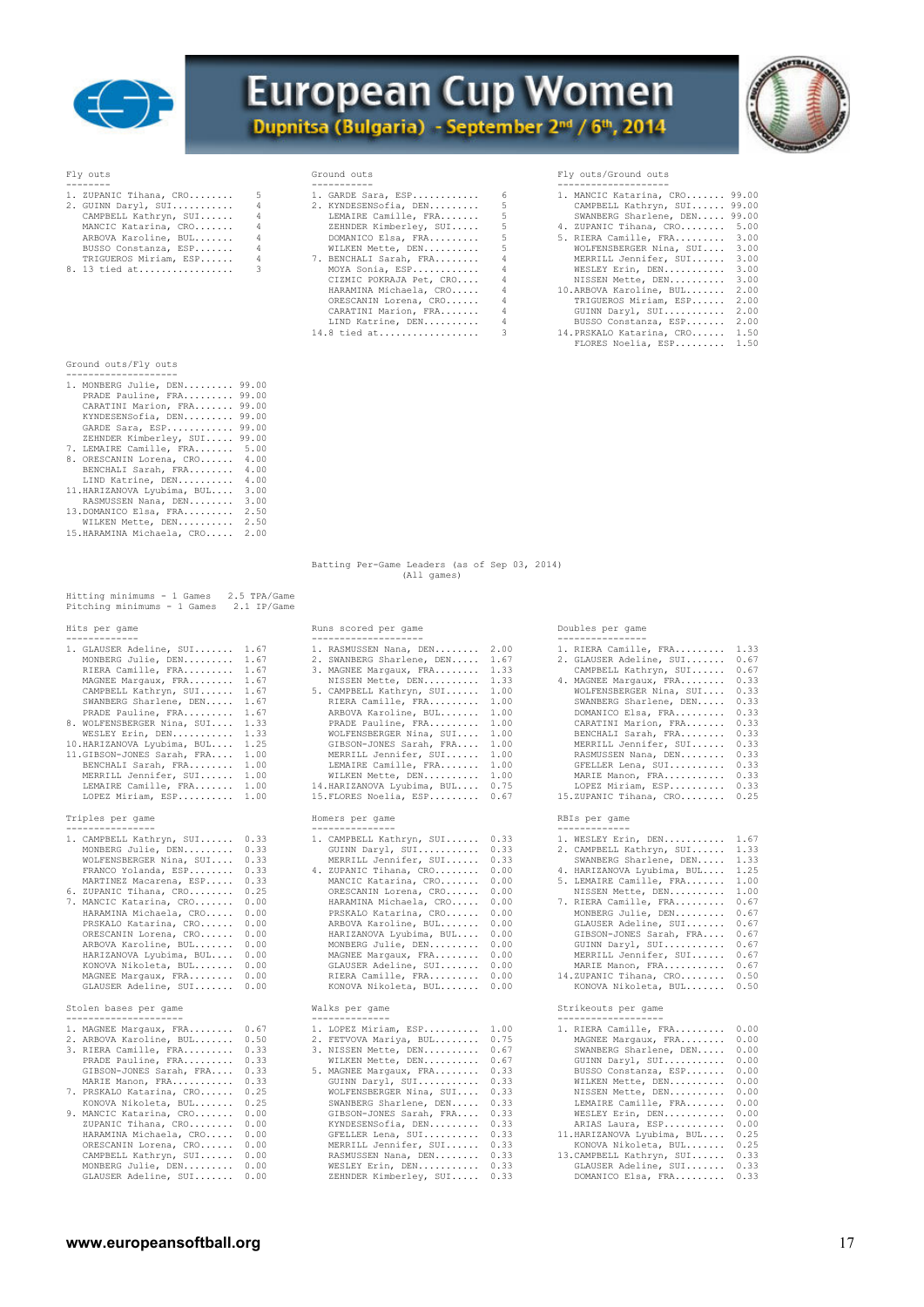



| 1. CAMPBELL Kathryn, SUI | 3.33 | 1. MAGNEE Margaux, FRA. |
|--------------------------|------|-------------------------|
| MONBERG Julie, DEN       | 3.33 | 2. RIERA Camille, FRA   |
| GLAUSER Adeline, SUI     | 3.33 | MONBERG Julie, DEN      |
| RIERA Camille, FRA       | 3.33 | CAMPBELL Kathryn, SU    |
| MAGNEE Margaux, FRA      | 3.33 | GLAUSER Adeline, SUI    |
| 6. MANCIC Katarina, CRO  | 3.00 | GIBSON-JONES Sarah,     |
| ZUPANIC Tihana, CRO      | 3.00 | WOLFENSBERGER Nina,     |
| GIBSON-JONES Sarah, FRA  | 3.00 | GUINN Daryl, SUI        |
| BENCHALI Sarah, FRA      | 3.00 | SWANBERG Sharlene, D    |
| DOMANICO Elsa, FRA       | 3.00 | RASMUSSEN Nana, DEN.    |
| WOLFENSBERGER Nina, SUI  | 3.00 | KYNDESENSofia, DEN      |
| SWANBERG Sharlene, DEN   | 3.00 | NISSEN Mette, DEN       |
| TRIGUEROS Miriam, ESP    | 3.00 | LEMAIRE Camille, FRA    |
| GUINN Daryl, SUI         | 3.00 | WESLEY Erin, DEN        |
| PRADE Pauline, FRA       | 3.00 | WILKEN Mette, DEN       |
|                          |      |                         |

## At bats per game<br>
Plate appearances/game

| 1. CAMPBELL Kathryn, SUI | 3.33 | 1. MAGNEE Margaux, FRA  | 3.67 |
|--------------------------|------|-------------------------|------|
| MONBERG Julie, DEN       | 3.33 | 2. RIERA Camille, FRA   | 3.33 |
| GLAUSER Adeline, SUI     | 3.33 | MONBERG Julie, DEN      | 3.33 |
| RIERA Camille, FRA       | 3.33 | CAMPBELL Kathryn, SUI   | 3.33 |
| MAGNEE Margaux, FRA      | 3.33 | GLAUSER Adeline, SUI    | 3.33 |
| 6. MANCIC Katarina, CRO  | 3.00 | GIBSON-JONES Sarah, FRA | 3.33 |
| ZUPANIC Tihana, CRO      | 3,00 | WOLFENSBERGER Nina, SUI | 3.33 |
| GIBSON-JONES Sarah, FRA  | 3,00 | GUINN Daryl, SUI        | 3.33 |
| BENCHALI Sarah, FRA      | 3,00 | SWANBERG Sharlene, DEN  | 3.33 |
| DOMANICO Elsa, FRA       | 3.00 | RASMUSSEN Nana, DEN     | 3.33 |
| WOLFENSBERGER Nina, SUI  | 3,00 | KYNDESENSofia, DEN      | 3.33 |
| SWANBERG Sharlene, DEN   | 3,00 | NISSEN Mette, DEN       | 3.33 |
| TRIGUEROS Miriam, ESP    | 3,00 | LEMAIRE Camille, FRA    | 3.33 |
| GUINN Daryl, SUI         | 3.00 | WESLEY Erin, DEN        | 3.33 |
| PRADE Pauline, FRA       | 3.00 | WILKEN Mette, DEN       | 3.33 |
|                          |      |                         |      |

 Pitching Leaders (as of Sep 03, 2014) (All games)

| Hitting minimums - 1 Games  |  |  | 2.5 TPA/Game |
|-----------------------------|--|--|--------------|
| Pitching minimums - 1 Games |  |  | 2.1 IP/Game  |

| 1. WESLEY Erin, DEN 0.00    |      |
|-----------------------------|------|
| MERRILL Jennifer, SUI 0.00  |      |
| 3. BENCHALI Sarah, FRA      | 1.00 |
| 4. GUINN Daryl, SUI         | 1.40 |
| 5. FLORES Noelia, ESP       | 1.50 |
| 6. ZUPANIC Tihana, CRO 3.68 |      |
|                             |      |

## Batters struck out

| 1. WESLEY Erin, DEN        | 39             |
|----------------------------|----------------|
| 2. FLORES Noelia, ESP      | 11             |
| BENCHALI Sarah, FRA        | 11             |
| 4. MERRILL Jennifer, SUI   | 8              |
| GUINN Daryl, SUI           | 8              |
| 6. SIMEONOVA Nadezhda, BUL | 6              |
| 7. ZUPANIC Tihana, CRO     | 5              |
| 8. ALONSO Beatriz, ESP     | 4              |
| 9. GARTNER Charline, FRA   | $\mathfrak{D}$ |
| 10.ZIVKOVIC Mia, CRO       | $\mathbf{1}$   |
| GLAUSER Adeline, SUI       | $\mathbf{1}$   |

## Saves

## <page/>

| 2. GARDOWN RUCILIC, SOI |  |
|-------------------------|--|
| ARBOVA Avqustina, BUL   |  |
| BENCHALI Sarah, FRA     |  |
|                         |  |

|  | Sac flies allowed | Losses | Runners picked off<br>. |  |
|--|-------------------|--------|-------------------------|--|
|  |                   |        |                         |  |

|  | 1. GUINN Daryl, SUI     |
|--|-------------------------|
|  | SIMEONOVA Nadezhda, BUL |
|  | FLORES Noelia, ESP      |
|  |                         |

| _______________       | -----------------          | ---------------      |
|-----------------------|----------------------------|----------------------|
| Earned run<br>run avo | Onnosina<br>: avo<br>- bat | Inninas pit<br>'∩hed |

| 1. WESLEY Erin, DEN 0.00        |  | 1. MERRILL Jennifer, SUI .000   |  | 1. WESLEY Erin, DEN 16.0        |  |
|---------------------------------|--|---------------------------------|--|---------------------------------|--|
| MERRILL Jennifer, SUI 0.00      |  | 2. WESLEY Erin, DEN .077        |  | 2. FLORES Noelia, ESP 14.0      |  |
| 3. BENCHALI Sarah, FRA 1.00     |  | 3. BENCHALI Sarah, FRA .130     |  | BENCHALI Sarah, FRA 14.0        |  |
| 4. GUINN Daryl, SUI 1.40        |  | 4. FLORES Noelia, ESP .250      |  | 4. ZUPANIC Tihana, CRO 13.1     |  |
| 5. FLORES Noelia, ESP 1.50      |  | GUINN Daryl, SUI .250           |  | 5. SIMEONOVA Nadezhda, BUL 10.2 |  |
| 6. ZUPANIC Tihana, CRO 3.68     |  | 6. ZUPANIC Tihana, CRO .310     |  | 6. GUINN Daryl, SUI 10.0        |  |
| 7. SIMEONOVA Nadezhda, BUL 7.88 |  | 7. SIMEONOVA Nadezhda, BUL .313 |  | 7. MERRILL Jennifer, SUI 7.0    |  |

## Batters struck out Batters SO out looking Wins

| 1. WESLEY Erin, DEN 39       | 1. WESLEY Erin, DEN 13     | 1. WESLEY Erin, DEN 3      |  |
|------------------------------|----------------------------|----------------------------|--|
| 2. FLORES Noelia, ESP 11     | 2. GUINN Daryl, SUI 3      | 2. BENCHALI Sarah, FRA 2   |  |
| BENCHALI Sarah, FRA 11       | 3. FLORES Noelia, ESP 2    | 3. GARTNER Charline, FRA 1 |  |
| 4. MERRILL Jennifer, SUI 8   | 4. MERRILL Jennifer, SUI 1 | MERRILL Jennifer, SUI 1    |  |
| GUINN Daryl, SUI 8           | SIMEONOVA Nadezhda, BUL 1  | GUINN Daryl, SUI 1         |  |
| 6. SIMEONOVA Nadezhda, BUL 6 | ZUPANIC Tihana, CRO 1      | SIMEONOVA Nadezhda, BUL 1  |  |
| 7. ZUPANIC Tihana, CRO 5     | BENCHALI Sarah, FRA 1      | FLORES Noelia, ESP 1       |  |

| 1. WESLEY Erin, DEN 3         | 1. WESLEY Erin |
|-------------------------------|----------------|
| ZUPANIC Tihana, CRO 3         | 2. SIMEONOVA N |
| 3. GARTNER Charline, FRA 2    | ZUPANIC Tih    |
| GUINN Daryl, SUI 2            | GUINN Daryl    |
| SIMEONOVA Nadezhda, BUL 2     | GARTNER Cha    |
| ZIVKOVIC Mia, CRO 2           | FLORES Noel    |
| FLORES Noelia, ESP 2          | 7. ARBOVA Avqu |
| ARBOVA Avqustina, BUL 2       | BENCHALI Sa    |
| BENCHALI Sarah, FRA 2         | HARAMINA Mi    |
| HARAMINA Michaela, CRO 2      | BOGDANOVA A    |
| 11. BOGDANOVA Aleksand, BUL 1 | ALONSO Beat    |
| GLAUSER Adeline, SUI 1        | MERRILL Jen    |
| MANCIC Katarina, CRO 1        | MANCIC Kata    |
| ALONSO Beatriz, ESP 1         |                |
| MERRILL Jennifer, SUI         |                |
|                               |                |
|                               |                |

| 1. ZIVKOVIC Mia, CRO    | 1. ZIVKOVIC Mia, CRO    | $\overline{2}$ |
|-------------------------|-------------------------|----------------|
| 2. GLAUSER Adeline, SUI | 2. GLAUSER Adeline, SUI | $\overline{1}$ |
| ARBOVA Avqustina, BUL   | ZUPANIC Tihana, CRO     | $\overline{1}$ |
| BENCHALI Sarah, FRA     | BENCHALI Sarah, FRA     | $\overline{1}$ |
|                         | HARAMINA Michaela, CRO  | $\overline{1}$ |
|                         | ARBOVA Avqustina, BUL   | $\overline{1}$ |
|                         |                         |                |

----------------- ------ ------------------ 1. GUINN Daryl, SUI........... 1 1. ZUPANIC Tihana, CRO........ 2 1. RIERA Camille, FRA......... 2 SIMEONOVA Nadezhda, BUL.... 1 2. SIMEONOVA Nadezhda, BUL.... 1 2. LOPEZ Miriam, ESP.......... 1 FLORES Noelia, ESP......... 1 ARBOVA Avgustina, BUL...... 1 ALONSO Beatriz, ESP........ 1 ZIVKOVIC Mia, CRO.......... 1 ALONSO Beatriz, ESP........ 1 MANCIC Katarina, CRO....... 1 FLORES Noelia, ESP......... 1 GUINN Daryl, SUI........... 1 BOGDANOVA Aleksand, BUL.... 1

| 1. WESLEY Erin, DEN          | 16.0 |
|------------------------------|------|
| 2. FLORES Noelia, ESP        | 14.0 |
| BENCHALI Sarah, FRA          | 14.0 |
| 4. ZUPANIC Tihana, CRO       | 13.1 |
| 5. SIMEONOVA Nadezhda, BUL   | 10.2 |
| 6. GUINN Daryl, SUI          | 10.0 |
| 7 MEDDITI Johnifox SUI (7.0) |      |

| 1. WESLEY Erin, DEN      | 3 |
|--------------------------|---|
| 2. BENCHALI Sarah, FRA   | 2 |
| 3. GARTNER Charline, FRA | 1 |
| MERRILL Jennifer, SUI    | 1 |
| GUINN Daryl, SUI         | 1 |
| SIMEONOVA Nadezhda, BUL  | 1 |
| FLORES Noelia, ESP       | 1 |
|                          |   |

## Appearances and the Camera Games started

| 1. WESLEY Erin, DEN          | $\mathbf{3}$ | 1. WESLEY Erin, DEN 3        |  |
|------------------------------|--------------|------------------------------|--|
| ZUPANIC Tihana, CRO 3        |              | 2. SIMEONOVA Nadezhda, BUL 2 |  |
| 3. GARTNER Charline, FRA 2   |              | ZUPANIC Tihana, CRO 2        |  |
| GUINN Daryl, SUI 2           |              | GUINN Daryl, SUI 2           |  |
| SIMEONOVA Nadezhda, BUL 2    |              | GARTNER Charline, FRA 2      |  |
| ZIVKOVIC Mia, CRO 2          |              | FLORES Noelia, ESP 2         |  |
| FLORES Noelia, ESP 2         |              | 7. ARBOVA Avqustina, BUL 1   |  |
| ARBOVA Avqustina, BUL 2      |              | BENCHALI Sarah, FRA 1        |  |
| BENCHALI Sarah, FRA 2        |              | HARAMINA Michaela, CRO 1     |  |
| HARAMINA Michaela, CRO 2     |              | BOGDANOVA Aleksand, BUL 1    |  |
| 11.BOGDANOVA Aleksand, BUL 1 |              | ALONSO Beatriz, ESP 1        |  |
| GLAUSER Adeline, SUI 1       |              | MERRILL Jennifer, SUI 1      |  |
| MANCIC Katarina, CRO 1       |              | MANCIC Katarina, CRO 1       |  |
|                              |              |                              |  |

## Games in relief Sac bunts allowed

| 1. ZIVKOVIC Mia, CRO 2    | 1. ZIVKOVIC Mia, CRO 2    | 1. FLORES Noelia, ESP 3      |  |
|---------------------------|---------------------------|------------------------------|--|
| 2. GLAUSER Adeline, SUI 1 | 2. GLAUSER Adeline, SUI 1 | BENCHALI Sarah, FRA 3        |  |
| ARBOVA Avqustina, BUL 1   | ZUPANIC Tihana, CRO 1     | 3. GUINN Daryl, SUI 2        |  |
| BENCHALI Sarah, FRA 1     | BENCHALI Sarah, FRA 1     | ARBOVA Avqustina, BUL 2      |  |
|                           | HARAMINA Michaela, CRO 1  | ZUPANIC Tihana, CRO 2        |  |
|                           | ARBOVA Avgustina, BUL 1   | 6. SIMEONOVA Nadezhda, BUL 1 |  |
|                           |                           | HARAMINA Michaela, CRO 1     |  |
|                           |                           | ALONSO Beatriz, ESP 1        |  |
| Sac flies allowed         | Losses                    | Runners picked off           |  |

|  | 1. RIERA Camille, FRA | 2 |
|--|-----------------------|---|
|  | 2. LOPEZ Miriam, ESP  |   |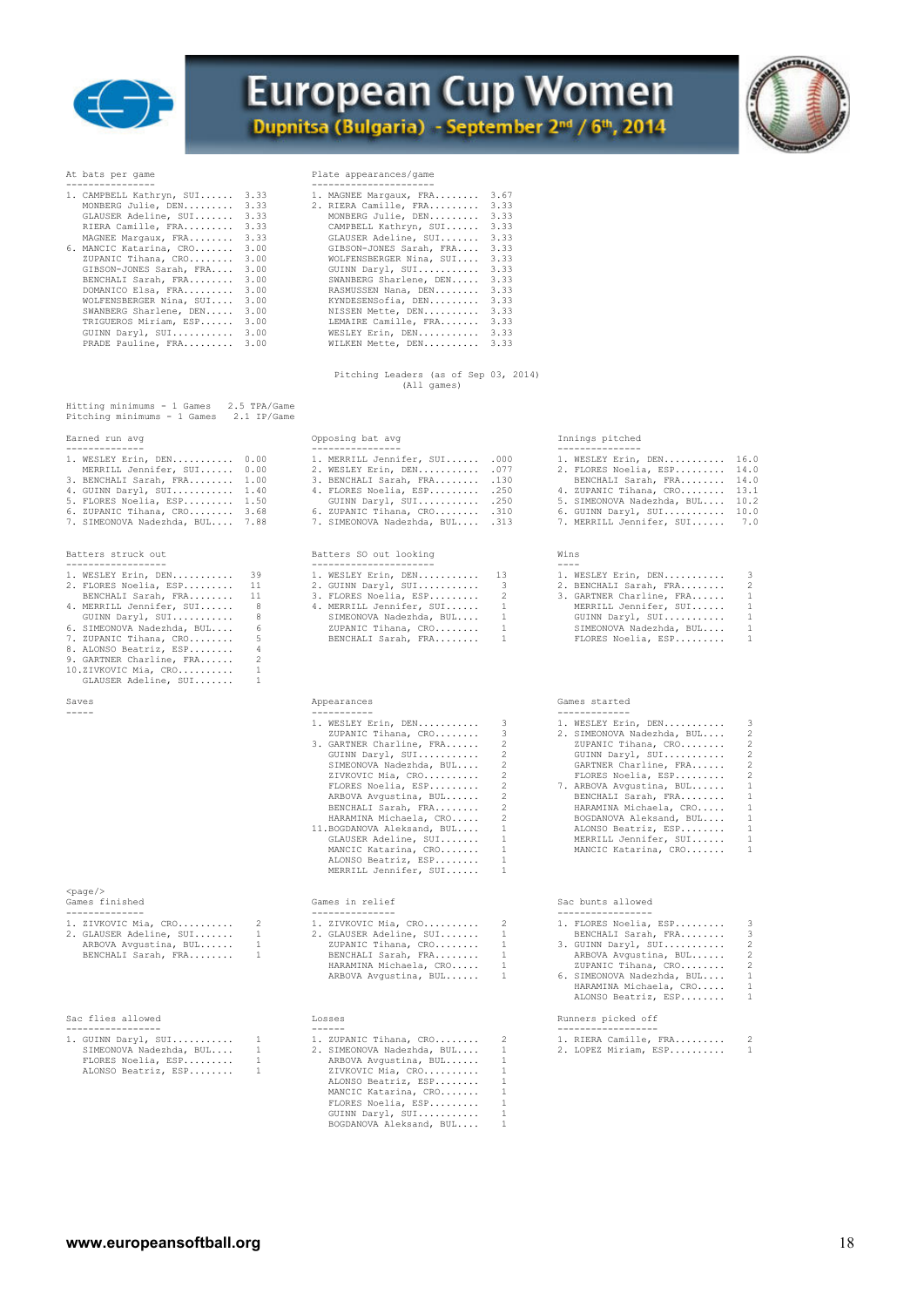

# European Cup Women



| Wild pitches                                                                                                                                                                                                                                                                 | Balks                                                                                                                                                                                                                               |                                                                       | Hit batters                                                                                                                                                                                                                                                                                                                                                                                                                                              |
|------------------------------------------------------------------------------------------------------------------------------------------------------------------------------------------------------------------------------------------------------------------------------|-------------------------------------------------------------------------------------------------------------------------------------------------------------------------------------------------------------------------------------|-----------------------------------------------------------------------|----------------------------------------------------------------------------------------------------------------------------------------------------------------------------------------------------------------------------------------------------------------------------------------------------------------------------------------------------------------------------------------------------------------------------------------------------------|
| ------------<br>1. SIMEONOVA Nadezhda, BUL<br>4<br>2. ZUPANIC Tihana, CRO<br>3<br>2<br>3. BOGDANOVA Aleksand, BUL<br>GUINN Daryl, SUI<br>2<br>5. ALONSO Beatriz, ESP<br>1<br>WESLEY Erin, DEN<br>1<br>1<br>HARAMINA Michaela, CRO<br>ARBOVA Avqustina, BUL<br>1              | -----                                                                                                                                                                                                                               |                                                                       | -----------<br>1. ZUPANIC Tihana, CRO<br>3<br>2. ZIVKOVIC Mia, CRO<br>1<br>$\mathbf{1}$<br>MERRILL Jennifer, SUI<br>1<br>ARBOVA Avgustina, BUL<br>$\mathbf{1}$<br>SIMEONOVA Nadezhda, BUL<br>HARAMINA Michaela, CRO<br>1<br>WESLEY Erin, DEN<br>1                                                                                                                                                                                                        |
| Intentional BB allowed<br>----------------------                                                                                                                                                                                                                             | Hits allowed                                                                                                                                                                                                                        |                                                                       | Runs allowed                                                                                                                                                                                                                                                                                                                                                                                                                                             |
| 1. ZUPANIC Tihana, CRO<br>1<br>$\mathbf{1}$<br>HARAMINA Michaela, CRO                                                                                                                                                                                                        | ------------<br>1. MERRILL Jennifer, SUI<br>2. WESLEY Erin, DEN<br>3. BENCHALI Sarah, FRA<br>4. GUINN Daryl, SUI<br>5. FLORES Noelia, ESP<br>6. SIMEONOVA Nadezhda, BUL<br>7. ZUPANIC Tihana, CRO                                   | 0<br>4<br>- 6<br>-9<br>12<br>15<br>18                                 | ------------<br>1. MERRILL Jennifer, SUI<br>0<br>$\mathbf{1}$<br>2. WESLEY Erin, DEN<br>3<br>3. FLORES Noelia, ESP<br>3<br>BENCHALI Sarah, FRA<br>5. GUINN Daryl, SUI<br>4<br>9<br>6. ZUPANIC Tihana, CRO<br>15<br>7. SIMEONOVA Nadezhda, BUL                                                                                                                                                                                                            |
| Earned runs allowed                                                                                                                                                                                                                                                          | Walks allowed                                                                                                                                                                                                                       |                                                                       | Doubles allowed                                                                                                                                                                                                                                                                                                                                                                                                                                          |
| -------------------<br>1. MERRILL Jennifer, SUI<br>$\overline{0}$<br>WESLEY Erin, DEN<br>$\circ$<br>2<br>3. GUINN Daryl, SUI<br>2<br>BENCHALI Sarah, FRA<br>3<br>5. FLORES Noelia, ESP<br>7<br>6. ZUPANIC Tihana, CRO<br>7. SIMEONOVA Nadezhda, BUL<br>12<br>Triples allowed | -------------<br>1. WESLEY Erin, DEN<br>MERRILL Jennifer, SUI<br>FLORES Noelia, ESP<br>4. GUINN Daryl, SUI<br>5. BENCHALI Sarah, FRA<br>6. ZUPANIC Tihana, CRO<br>7. SIMEONOVA Nadezhda, BUL<br>Home runs allowed                   | $\overline{1}$<br>1<br>$\mathbf{1}$<br>2<br>$\frac{4}{3}$<br>-5<br>-6 | ---------------<br>1. GUINN Daryl, SUI<br>0<br>MERRILL Jennifer, SUI<br>0<br>$\mathbf{1}$<br>3. BENCHALI Sarah, FRA<br>$\mathbf{1}$<br>FLORES Noelia, ESP<br>$\sqrt{2}$<br>5. ZUPANIC Tihana, CRO<br>$\overline{c}$<br>WESLEY Erin, DEN<br>$\overline{c}$<br>SIMEONOVA Nadezhda, BUL                                                                                                                                                                     |
| ---------------                                                                                                                                                                                                                                                              | -----------------                                                                                                                                                                                                                   |                                                                       |                                                                                                                                                                                                                                                                                                                                                                                                                                                          |
| 1. GUINN Daryl, SUI<br>0<br>MERRILL Jennifer, SUI<br>0<br>$\circ$<br>BENCHALI Sarah, FRA<br>$\circ$<br>FLORES Noelia, ESP<br>$\circ$<br>WESLEY Erin, DEN<br>6. SIMEONOVA Nadezhda, BUL<br>$\mathbf{1}$<br>2<br>7. ZUPANIC Tihana, CRO                                        | 1. GUINN Daryl, SUI<br>MERRILL Jennifer, SUI<br>BENCHALI Sarah, FRA<br>FLORES Noelia, ESP<br>WESLEY Erin, DEN<br>SIMEONOVA Nadezhda, BUL<br>7. ZUPANIC Tihana, CRO<br>Pitching Analysis Leaders (as of Sep 03, 2014)<br>(All games) | 0<br>0<br>$\circ$<br>0<br>$\circ$<br>0<br>1                           |                                                                                                                                                                                                                                                                                                                                                                                                                                                          |
| Hitting minimums - 1 Games<br>2.5 TPA/Game<br>Pitching minimums - 1 Games 2.1 IP/Game                                                                                                                                                                                        |                                                                                                                                                                                                                                     |                                                                       |                                                                                                                                                                                                                                                                                                                                                                                                                                                          |
| B/avg vs left<br>-------------                                                                                                                                                                                                                                               | B/avg vs right<br>--------------                                                                                                                                                                                                    |                                                                       | B/avg vs leadoff<br>----------------                                                                                                                                                                                                                                                                                                                                                                                                                     |
| 1. ZUPANIC Tihana, CRO .000<br>SIMEONOVA Nadezhda, BUL . 000<br>WESLEY Erin, DEN .000<br>FLORES Noelia, ESP .000<br>BENCHALI Sarah, FRA .000<br>GUINN Daryl, SUI .000<br>MERRILL Jennifer, SUI .000                                                                          | 1. MERRILL Jennifer, SUI .000<br>2. WESLEY Erin, DEN .077<br>3. BENCHALI Sarah, FRA . 130<br>4. FLORES Noelia, ESP .250<br>GUINN Daryl, SUI .250<br>6. ZUPANIC Tihana, CRO .310<br>7. SIMEONOVA Nadezhda, BUL .313                  |                                                                       | 1. MERRILL Jennifer, SUI .000<br>2. WESLEY Erin, DEN .188<br>3. BENCHALI Sarah, FRA .214<br>4. ZUPANIC Tihana, CRO<br>.429<br>5. SIMEONOVA Nadezhda, BUL . 455<br>6. FLORES Noelia, ESP . 571<br>7. GUINN Daryl, SUI .700                                                                                                                                                                                                                                |
| $B/avg$ $W/2$ outs<br>--------------                                                                                                                                                                                                                                         | B/avg w/runners<br>---------------                                                                                                                                                                                                  |                                                                       | Fly ball outs<br>-------------                                                                                                                                                                                                                                                                                                                                                                                                                           |
| 1. MERRILL Jennifer, SUI .000<br>2. WESLEY Erin, DEN .111<br>3. ZUPANIC Tihana, CRO . 176<br>4. BENCHALI Sarah, FRA . 188<br>5. GUINN Daryl, SUI . 200<br>6. FLORES Noelia, ESP .250<br>7. SIMEONOVA Nadezhda, BUL .333                                                      | 1. WESLEY Erin, DEN .000<br>MERRILL Jennifer, SUI<br>3. FLORES Noelia, ESP<br>4. ZUPANIC Tihana, CRO<br>5. GUINN Daryl, SUI .200<br>6. BENCHALI Sarah, FRA .222<br>7. SIMEONOVA Nadezhda, BUL .375                                  | .000<br>.105<br>.188                                                  | 1. ZUPANIC Tihana, CRO<br>15<br>14<br>2. BENCHALI Sarah, FRA<br>3. HARAMINA Michaela, CRO<br>13<br>12<br>4. FLORES Noelia, ESP<br>5. SIMEONOVA Nadezhda, BUL<br>11<br>9<br>6. ARBOVA Avqustina, BUL<br>GUINN Daryl, SUI<br>9<br>8. MERRILL Jennifer, SUI<br>8<br>5<br>9. GARTNER Charline, FRA<br>10. MANCIC Katarina, CRO<br>4<br>WESLEY Erin, DEN<br>4<br>3<br>12.ALONSO Beatriz, ESP<br>2<br>13. BOGDANOVA Aleksand, BUL<br>14.ZIVKOVIC Mia, CRO<br>1 |
| Ground ball outs                                                                                                                                                                                                                                                             | Fly/Ground outs                                                                                                                                                                                                                     |                                                                       | Ground/Fly outs                                                                                                                                                                                                                                                                                                                                                                                                                                          |

| 1. ZUPANIC Tihana, CRO |  |
|------------------------|--|
| 0 DOMOHATT 0----- DDA  |  |

| 2. BENCHALI Sarah, FRA |  |
|------------------------|--|
| R ETAPEC Moolis FCD    |  |

- 
- 
- 
- 
- 
- 
- 8. ALONSO Beatriz, ESP........ 8<br>
9. BOGDANOVA Aleksand, BUL.... 7<br>
10.MERRILL Jennifer, SUI...... 5<br>
MANCIC Katarina, CRO........ 5<br>
GARTNER Charline, FRA....... 5<br>
13.WESLEY Erin, DEN.................... 4<br>
14.ZIVKOVIC M
- 

| ilu bail vuts                | LIA GTOMMA ONLS                 | GLOUIK/FIY OULS                 |  |
|------------------------------|---------------------------------|---------------------------------|--|
| ------------                 |                                 |                                 |  |
| UPANIC Tihana, CRO 20        | 1. MERRILL Jennifer, SUI 1.60   | 1. ZUPANIC Tihana, CRO 1.33     |  |
| ENCHALI Sarah, FRA 16        | 2. WESLEY Erin, DEN 1.00        | 2. SIMEONOVA Nadezhda, BUL 1.27 |  |
| LORES Noelia, ESP 15         | 3. BENCHALI Sarah, FRA 0.88     | 3. FLORES Noelia, ESP 1.25      |  |
| IMEONOVA Nadezhda, BUL 14    | 4. GUINN Daryl, SUI 0.82        | 4. GUINN Daryl, SUI 1.22        |  |
| ARAMINA Michaela, CRO 12     | 5. FLORES Noelia, ESP 0.80      | 5. BENCHALI Sarah, FRA 1.14     |  |
| UINN Daryl, SUI 11           | 6. SIMEONOVA Nadezhda, BUL 0.79 | 6. WESLEY Erin, DEN 1.00        |  |
| RBOVA Avqustina, BUL 9       | 7. ZUPANIC Tihana, CRO 0.75     | 7. MERRILL Jennifer, SUI 0.63   |  |
| LONSO Beatriz, ESP 8         |                                 |                                 |  |
| OGDANOVA Aleksand, BUL     7 |                                 |                                 |  |
| ERRILL Jennifer, SUI         |                                 |                                 |  |

| 1. ZUPANIC Tihana, CRO 20     | 1. MERRILL Jennifer, SUI 1.60   | 1. ZUPANIC Tihana, CRO 1.33     |  |
|-------------------------------|---------------------------------|---------------------------------|--|
| 2. BENCHALI Sarah, FRA 16     | 2. WESLEY Erin, DEN 1.00        | 2. SIMEONOVA Nadezhda, BUL 1.27 |  |
| 3. FLORES Noelia, ESP 15      | 3. BENCHALI Sarah, FRA 0.88     | 3. FLORES Noelia, ESP 1.25      |  |
| 4. SIMEONOVA Nadezhda, BUL 14 | 4. GUINN Daryl, SUI 0.82        | 4. GUINN Daryl, SUI 1.22        |  |
| 5. HARAMINA Michaela, CRO 12  | 5. FLORES Noelia, ESP 0.80      | 5. BENCHALI Sarah, FRA 1.14     |  |
| 6. GUINN Daryl, SUI 11        | 6. SIMEONOVA Nadezhda, BUL 0.79 | 6. WESLEY Erin, DEN 1.00        |  |
| 2 appoint arounting put       | 7 SUDANIC Bibono CDO A 75       | 7 MEDDITI John Fox CUT ( C)     |  |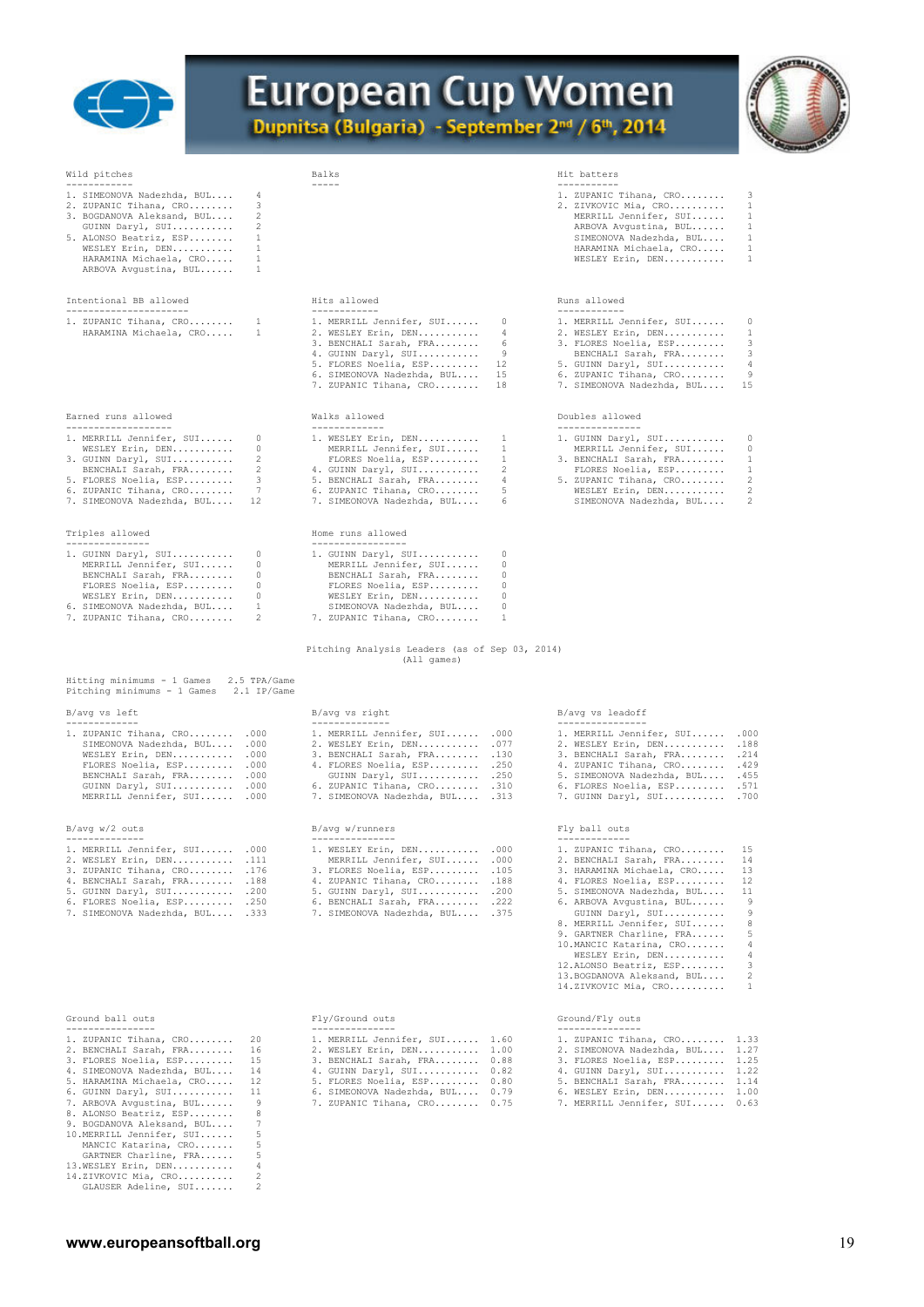



## Fly outs/game Ground outs/game

| 1. MERRILL Jennifer, SUI 8.00   | 1. ZUPANIC Tihana, CRO 10.50    |
|---------------------------------|---------------------------------|
| 2. ZUPANIC Tihana, CRO 7.88     | 2. SIMEONOVA Nadezhda, BUL 9.19 |
| 3. SIMEONOVA Nadezhda, BUL 7.22 | 3. BENCHALI Sarah, FRA 8.00     |
| 4. BENCHALI Sarah, FRA 7.00     | 4. GUINN Daryl, SUI 7.70        |
| 5. GUINN Daryl, SUI 6.30        | 5. FLORES Noelia, ESP 7.50      |
| 6. FLORES Noelia, ESP 6.00      | 6. MERRILL Jennifer, SUI 5.00   |
| 7. WESLEY Erin, DEN 1.75        | 7. WESLEY Erin, DEN 1.75        |

- 
- 
- 
- 

Pitching Per-Game leaders (as of Sep 03, 2014) (All games)

| Hitting minimums - 1 Games<br>2.5 TPA/Game<br>Pitching minimums - 1 Games 2.1 IP/Game                                                                                                                                                                                                                                                                                                                                                                     |                                                                                                                                                                                                                                                                                                                                                                                                                                                                                               |                                                                                                                                                                                                                                                                                                                                                                                                                                                    |
|-----------------------------------------------------------------------------------------------------------------------------------------------------------------------------------------------------------------------------------------------------------------------------------------------------------------------------------------------------------------------------------------------------------------------------------------------------------|-----------------------------------------------------------------------------------------------------------------------------------------------------------------------------------------------------------------------------------------------------------------------------------------------------------------------------------------------------------------------------------------------------------------------------------------------------------------------------------------------|----------------------------------------------------------------------------------------------------------------------------------------------------------------------------------------------------------------------------------------------------------------------------------------------------------------------------------------------------------------------------------------------------------------------------------------------------|
| Innings per game                                                                                                                                                                                                                                                                                                                                                                                                                                          | Strikeouts/game                                                                                                                                                                                                                                                                                                                                                                                                                                                                               | Walks allowed/game                                                                                                                                                                                                                                                                                                                                                                                                                                 |
| ---------------<br>1. FLORES Noelia, ESP 7.00<br>BENCHALI Sarah, FRA 7.00<br>MERRILL Jennifer, SUI 7.00<br>4. WESLEY Erin, DEN 5.33<br>SIMEONOVA Nadezhda, BUL 5.33<br>6. GUINN Daryl, SUI 5.00<br>7. ZUPANIC Tihana, CRO 4.44                                                                                                                                                                                                                            | ----------------<br>1. WESLEY Erin, DEN 17.06<br>2. MERRILL Jennifer, SUI 8.00<br>3. GUINN Daryl, SUI 5.60<br>4. BENCHALI Sarah, FRA 5.50<br>FLORES Noelia, ESP 5.50<br>6. SIMEONOVA Nadezhda, BUL 3.94<br>7. ZUPANIC Tihana, CRO 2.62                                                                                                                                                                                                                                                        | -----------------<br>1. WESLEY Erin, DEN 0.44<br>2. FLORES Noelia, ESP 0.50<br>3. MERRILL Jennifer, SUI 1.00<br>4. GUINN Daryl, SUI 1.40<br>5. BENCHALI Sarah, FRA 2.00<br>6. ZUPANIC Tihana, CRO 2.62<br>7. SIMEONOVA Nadezhda, BUL 3.94                                                                                                                                                                                                          |
| Doubles allowed/game                                                                                                                                                                                                                                                                                                                                                                                                                                      | Triples allowed/game<br>--------------------                                                                                                                                                                                                                                                                                                                                                                                                                                                  | Homers allowed/game<br>-------------------                                                                                                                                                                                                                                                                                                                                                                                                         |
| --------------------<br>1. GUINN Daryl, SUI 0.00<br>MERRILL Jennifer, SUI 0.00<br>3. FLORES Noelia, ESP 0.50<br>BENCHALI Sarah, FRA 0.50<br>5. WESLEY Erin, DEN 0.88<br>6. ZUPANIC Tihana, $CRO$ 1.05<br>7. SIMEONOVA Nadezhda, BUL 1.31                                                                                                                                                                                                                  | 1. WESLEY Erin, DEN 0.00<br>FLORES Noelia, ESP 0.00<br>BENCHALI Sarah, FRA<br>0.00<br>GUINN Daryl, SUI<br>0.00<br>MERRILL Jennifer, SUI 0.00<br>6. SIMEONOVA Nadezhda, BUL 0.66<br>7. ZUPANIC Tihana, CRO 1.05                                                                                                                                                                                                                                                                                | 1. WESLEY Erin, DEN 0.00<br>FLORES Noelia, ESP 0.00<br>BENCHALI Sarah, FRA 0.00<br>SIMEONOVA Nadezhda, BUL 0.00<br>GUINN Daryl, SUI 0.00<br>MERRILL Jennifer, SUI 0.00<br>7. ZUPANIC Tihana, CRO 0.53                                                                                                                                                                                                                                              |
| Batters faced/game<br>------------------                                                                                                                                                                                                                                                                                                                                                                                                                  | Hits allowed/game<br>-----------------                                                                                                                                                                                                                                                                                                                                                                                                                                                        | Runs allowed/game<br>-----------------                                                                                                                                                                                                                                                                                                                                                                                                             |
| 1. SIMEONOVA Nadezhda, BUL 37.41<br>2. ZUPANIC Tihana, CRO 35.70<br>3. GUINN Daryl, SUI 28.70<br>4. FLORES Noelia, ESP 26.50<br>BENCHALI Sarah, FRA 26.50<br>6. MERRILL Jennifer, SUI 24.00<br>7. WESLEY Erin, DEN 23.62                                                                                                                                                                                                                                  | 1. MERRILL Jennifer, SUI 0.00<br>2. WESLEY Erin, DEN 1.75<br>3. BENCHALI Sarah, FRA 3.00<br>4. FLORES Noelia, ESP 6.00<br>5. GUINN Daryl, SUI 6.30<br>6. ZUPANIC Tihana, CRO 9.45<br>7. SIMEONOVA Nadezhda, BUL 9.84                                                                                                                                                                                                                                                                          | 1. MERRILL Jennifer, SUI 0.00<br>2. WESLEY Erin, DEN 0.44<br>3. BENCHALI Sarah, FRA 1.50<br>FLORES Noelia, ESP 1.50<br>5. GUINN Daryl, SUI 2.80<br>6. ZUPANIC Tihana, CRO 4.72<br>7. SIMEONOVA Nadezhda, BUL 9.84                                                                                                                                                                                                                                  |
| Earned runs/game<br>---------------                                                                                                                                                                                                                                                                                                                                                                                                                       |                                                                                                                                                                                                                                                                                                                                                                                                                                                                                               |                                                                                                                                                                                                                                                                                                                                                                                                                                                    |
| 1. WESLEY Erin, DEN 0.00<br>MERRILL Jennifer, SUI 0.00<br>3. BENCHALI Sarah, FRA 1.00<br>4. GUINN Daryl, SUI 1.40<br>5. FLORES Noelia, ESP 1.50<br>6. ZUPANIC Tihana, CRO 3.68<br>7. SIMEONOVA Nadezhda, BUL 7.88                                                                                                                                                                                                                                         |                                                                                                                                                                                                                                                                                                                                                                                                                                                                                               |                                                                                                                                                                                                                                                                                                                                                                                                                                                    |
|                                                                                                                                                                                                                                                                                                                                                                                                                                                           | Fielding Leaders (as of Sep 03, 2014)<br>(All games)                                                                                                                                                                                                                                                                                                                                                                                                                                          |                                                                                                                                                                                                                                                                                                                                                                                                                                                    |
| Hitting minimums - 1 Games<br>Pitching minimums - 1 Games<br>2.1 IP/Game                                                                                                                                                                                                                                                                                                                                                                                  |                                                                                                                                                                                                                                                                                                                                                                                                                                                                                               |                                                                                                                                                                                                                                                                                                                                                                                                                                                    |
| Fielding pct<br>------------                                                                                                                                                                                                                                                                                                                                                                                                                              | Chances<br>-------                                                                                                                                                                                                                                                                                                                                                                                                                                                                            | Putouts                                                                                                                                                                                                                                                                                                                                                                                                                                            |
| 1. SWANBERG Sharlene, DEN 1.000<br>SERIC Iva, $CR0$ 1.000<br>ZUPANIC Tihana, CRO 1.000<br>MAGNEE Margaux, FRA 1.000<br>RIERA Camille, FRA 1.000<br>LOPEZ Miriam, ESP 1.000<br>MANCIC Katarina, CRO 1.000<br>CARATINI Marion, FRA 1.000<br>KONOVA Nikoleta, BUL 1.000<br>ORESCANIN Lorena, CRO 1.000<br>GLAUSER Adeline, SUI 1.000<br>GIBSON-JONES Sarah, FRA 1.000<br>FLORES Noelia, ESP 1.000<br>ARBOVA Karoline, BUL 1.000<br>BENCHALI Sarah, FRA 1.000 | 1. SWANBERG Sharlene, DEN<br>40<br>27<br>2. FETVOVA Mariya, BUL<br>24<br>3. PRSKALO Katarina, CRO<br>23<br>4. SERIC Iva, $CRO$<br>5. ZUPANIC Tihana, CRO<br>21<br>6. MAGNEE Margaux, FRA<br>20<br>7. HARIZANOVA Lyubima, BUL<br>19<br>19<br>WOLFENSBERGER Nina, SUI<br>9. RIERA Camille, FRA<br>18<br>18<br>HARAMINA Michaela, CRO<br>17<br>11.BUSSO Constanza, ESP<br>17<br>LOPEZ Miriam, ESP<br>13. MANCIC Katarina, CRO<br>16<br>16<br>GUINN Daryl, SUI<br>15. ARBOVA Avgustina, BUL<br>14 | 1. SWANBERG Sharlene, DEN<br>40<br>2. FETVOVA Mariya, BUL<br>26<br>21<br>$3.$ SERIC Iva, CRO<br>18<br>4. WOLFENSBERGER Nina, SUI<br>5. MAGNEE Margaux, FRA<br>15<br>15<br>BUSSO Constanza, ESP<br>7. LOPEZ Miriam, ESP<br>14<br>RIERA Camille, FRA<br>14<br>9. HARAMINA Michaela, CRO<br>13<br>10.HARIZANOVA Lyubima, BUL<br>12<br>11<br>11.GUINN Daryl, SUI<br>12.ZUPANIC Tihana, CRO<br>10<br>ORESCANIN Lorena, CRO<br>10<br>$14.3$ tied at<br>9 |
| Assists<br>-------                                                                                                                                                                                                                                                                                                                                                                                                                                        | Fielding double plays<br>---------------------                                                                                                                                                                                                                                                                                                                                                                                                                                                | Passed balls<br>------------                                                                                                                                                                                                                                                                                                                                                                                                                       |
| 1. PRSKALO Katarina, CRO<br>13<br>2. ZUPANIC Tihana, CRO<br>11<br>3. MANCIC Katarina, CRO<br>10<br>4. ARBOVA Avgustina, BUL<br>9<br>8<br>5. KONOVA Nikoleta, BUL<br>7<br>6. BENCHALI Sarah, FRA<br>7. FLORES Noelia, ESP<br>6<br>TOPALOVA Elena, BUL<br>6<br>6<br>HARIZANOVA Lyubima, BUL<br>5<br>10. MARTINEZ Macarena, ESP                                                                                                                              | 2<br>1. SERIC Iva, CRO<br>ZEHNDER Kimberley, SUI<br>2<br>2<br>ZUPANIC Tihana, CRO<br>HARIZANOVA Lyubima, BUL<br>2<br>2<br>PRSKALO Katarina, CRO<br>6. 15 tied at<br>1                                                                                                                                                                                                                                                                                                                         | 1. LOPEZ Miriam, ESP<br>3<br>2. OVNARSKA Filipina, BUL<br>1<br>WOLFENSBERGER Nina, SUI<br>1<br>ARBOVA Karoline, BUL<br>1<br>1<br>HARIZANOVA Lyubima, BUL<br>ORESCANIN Lorena, CRO<br>1<br>1<br>RIERA Camille, FRA                                                                                                                                                                                                                                  |

| 1. WESLEY Erin, DEN 0.44      |  |
|-------------------------------|--|
| 2. FLORES Noelia, ESP 0.50    |  |
| 3. MERRILL Jennifer, SUI 1.00 |  |
| 4. GUINN Daryl, SUI 1.40      |  |
| 5. BENCHALI Sarah, FRA 2.00   |  |
| 6 ZUPANTO Tibana, ORO 262     |  |

| 1. WESLEY Erin, DEN     | 0.00 |
|-------------------------|------|
| FLORES Noelia, ESP      | 0.00 |
| BENCHALI Sarah, FRA     | 0.00 |
| SIMEONOVA Nadezhda, BUL | 0.00 |
| GUINN Daryl, SUI        | 0.00 |
| MERRILL Jennifer, SUI   | 0.00 |
| 7. ZUPANIC Tihana, CRO  | 0.53 |

| 1. MERRILL Jennifer, SUI 0.00 |      |
|-------------------------------|------|
| 2. WESLEY Erin, DEN 0.44      |      |
| 3. BENCHALI Sarah, FRA 1.50   |      |
| FLORES Noelia, ESP 1.50       |      |
| 5. GUINN Daryl, SUI           | 2.80 |
| 6. ZUPANIC Tihana, CRO 4.72   |      |
| 7 SIMFONOVA Nadezhda BIII.    | 9.84 |

## 12.8 tied at.................. 4

## **www.europeansoftball.org** 20

10.MARTINEZ Macarena, ESP..... 5 MAGNEE Margaux, FRA........ 5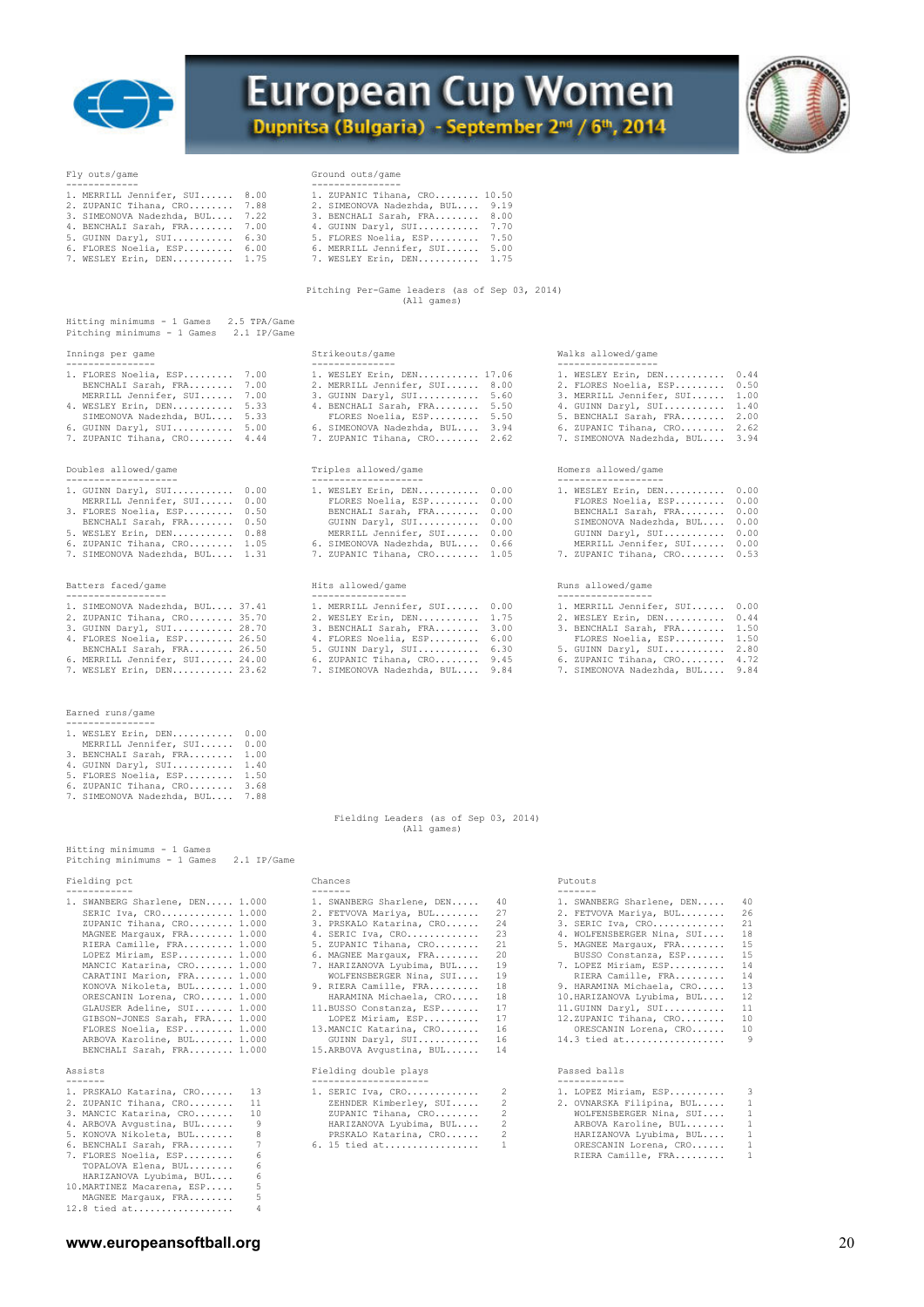



## Catchers interference and Steal attempts against and Stolen bases against Stolen bases against Stolen bases against

| $\bot$ . URESCANIN BULENC, CRU |                           | $\bot$ . UNESCANIN BULEHA, CNV |                |
|--------------------------------|---------------------------|--------------------------------|----------------|
| 2. WOLFENSBERGER Nina, SUI 5   |                           | 2. WOLFENSBERGER Nina, SUI 5   |                |
| 3. GUINN Daryl, SUI 4          |                           | 3. GUINN Daryl, SUI            | 4              |
| 4. RIERA Camille, FRA 3        |                           | 4. HARAMINA Michaela, CRO 3    |                |
| PRSKALO Katarina, CRO 3        |                           | MANCIC Katarina, CRO 3         |                |
| GARTNER Charline, FRA 3        |                           | HARIZANOVA Lyubima, BUL 3      |                |
| HARAMINA Michaela, CRO 3       |                           | SIMEONOVA Nadezhda, BUL 3      |                |
| LOPEZ Miriam, ESP 3            |                           | 8. FLORES Noelia, ESP 2        |                |
| FLORES Noelia, ESP 3           |                           | OVNARSKA Filipina, BUL         | $\overline{2}$ |
| HARIZANOVA Lyubima, BUL 3      |                           | BOGDANOVA Aleksand, BUL        | $\overline{2}$ |
| MANCIC Katarina, CRO 3         |                           | LOPEZ Miriam, ESP              | $\overline{2}$ |
| SIMEONOVA Nadezhda, BUL 3      |                           | RIERA Camille, FRA 2           |                |
| 13. OVNARSKA Filipina, BUL 2   |                           | PRSKALO Katarina, CRO          | $\overline{2}$ |
|                                | BOGDANOVA Aleksand, BUL 2 | GARTNER Charline, FRA          | $\overline{2}$ |
|                                |                           |                                |                |

- 
- BOGDANOVA Aleksand, BUL.... 2 GARTNER Charline, FRA...... 2<br>ZUPANIC Tihana, CRO........ 2 ZUPANIC Tihana, CRO........ 2

| 1. ORESCANIN Lorena, CRO                                                                                                                                                                                                                                                                                                                                    | 6        | 1. ORESCANIN Lorena, CRO     | 6                        |
|-------------------------------------------------------------------------------------------------------------------------------------------------------------------------------------------------------------------------------------------------------------------------------------------------------------------------------------------------------------|----------|------------------------------|--------------------------|
| 2. WOLFENSBERGER Nina, SUI 5                                                                                                                                                                                                                                                                                                                                |          | 2. WOLFENSBERGER Nina, SUI 5 |                          |
| 3. GUINN Daryl, SUI                                                                                                                                                                                                                                                                                                                                         | $\sim$ 4 | 3. GUINN Daryl, SUI          | 4                        |
| 4. RIERA Camille, FRA 3                                                                                                                                                                                                                                                                                                                                     |          | 4. HARAMINA Michaela, CRO    | $\overline{\phantom{a}}$ |
| PRSKALO Katarina, CRO 3                                                                                                                                                                                                                                                                                                                                     |          | MANCIC Katarina, CRO 3       |                          |
| GARTNER Charline, FRA 3                                                                                                                                                                                                                                                                                                                                     |          | HARIZANOVA Lyubima, BUL      | $\overline{\phantom{a}}$ |
| HARAMINA Michaela, CRO 3                                                                                                                                                                                                                                                                                                                                    |          | SIMEONOVA Nadezhda, BUL      | $\overline{\phantom{a}}$ |
| LOPEZ Miriam, ESP 3                                                                                                                                                                                                                                                                                                                                         |          | 8. FLORES Noelia, ESP        | 2                        |
| FLORES Noelia, ESP 3                                                                                                                                                                                                                                                                                                                                        |          | OVNARSKA Filipina, BUL       | $\overline{2}$           |
| HARIZANOVA Lyubima, BUL 3                                                                                                                                                                                                                                                                                                                                   |          | BOGDANOVA Aleksand, BUL      | $\overline{2}$           |
| MANCIC Katarina, CRO 3                                                                                                                                                                                                                                                                                                                                      |          | LOPEZ Miriam, ESP            | $\overline{2}$           |
| SIMEONOVA Nadezhda, BUL 3                                                                                                                                                                                                                                                                                                                                   |          | RIERA Camille, FRA           | 2                        |
| 13. OVNARSKA Filipina, BUL 2                                                                                                                                                                                                                                                                                                                                |          | PRSKALO Katarina, CRO        | $\overline{2}$           |
| BOGDANOVA Aleksand, BUL 2                                                                                                                                                                                                                                                                                                                                   |          | GARTNER Charline, FRA        | $\overline{2}$           |
| $\mathcal{L}$ $\mathcal{L}$ $\mathcal{L}$ $\mathcal{L}$ $\mathcal{L}$ $\mathcal{L}$ $\mathcal{L}$ $\mathcal{L}$ $\mathcal{L}$ $\mathcal{L}$ $\mathcal{L}$ $\mathcal{L}$ $\mathcal{L}$ $\mathcal{L}$ $\mathcal{L}$ $\mathcal{L}$ $\mathcal{L}$ $\mathcal{L}$ $\mathcal{L}$ $\mathcal{L}$ $\mathcal{L}$ $\mathcal{L}$ $\mathcal{L}$ $\mathcal{L}$ $\mathcal{$ |          |                              |                          |

<page/> Caught stealing by Errors

| 1. GARTNER Charline, FRA |   | 1. LEMAIRE Camille, FRA<br>4  |  |
|--------------------------|---|-------------------------------|--|
| ZIVKOVIC Mia, CRO        | 1 | ₹<br>2. ARIAS Laura, ESP      |  |
| PRSKALO Katarina, CRO    |   | 3. LAMPE Ajda, CRO            |  |
| RIERA Camille, FRA       |   | TOPALOVA Elena, BUL           |  |
| LOPEZ Miriam, ESP        |   | PRSKALO Katarina, CRO         |  |
| FLORES Noelia, ESP       |   | 2<br>MARTINEZ Macarena, ESP   |  |
|                          |   | OVNARSKA Filipina, BUL<br>-2. |  |
|                          |   | 8. 16 tied at 1               |  |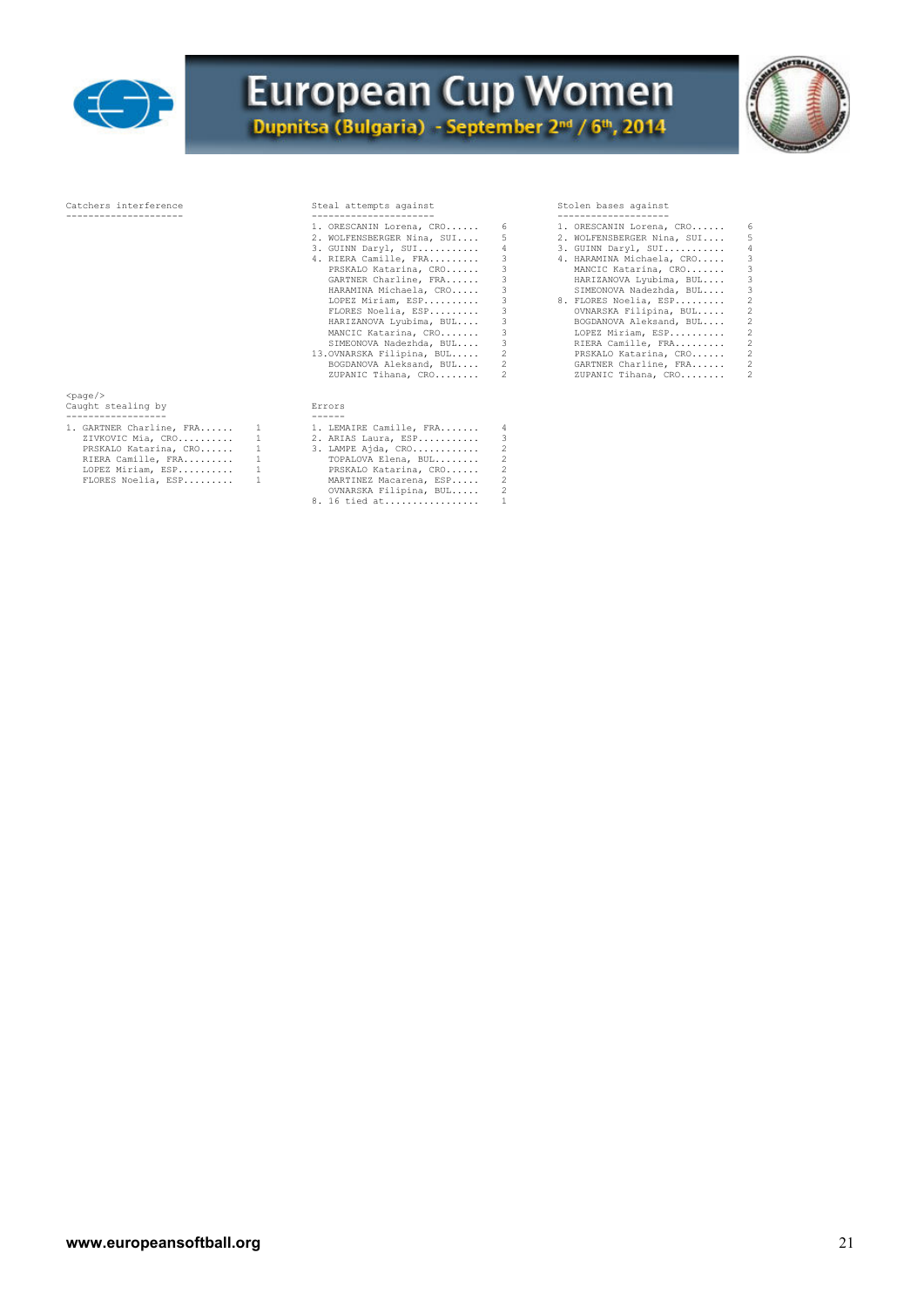



# **Technical Appointments**

# **Tuesday 2nd August**

| Game            | At time | Venue              | Group      | <b>Home team</b>                        | <b>Visiting team</b>                |
|-----------------|---------|--------------------|------------|-----------------------------------------|-------------------------------------|
| 11              | 9:30    | Devils 1           | А          | Horsholm (DEN)                          | Les Comanches (FRA)                 |
| <b>Umpires:</b> |         | Tomasz Plutarski   |            | Diego Vitale                            | David Hurley                        |
|                 |         |                    |            |                                         |                                     |
| Scorers:        |         |                    |            |                                         |                                     |
| T.C.:           |         |                    |            |                                         |                                     |
|                 |         |                    |            |                                         |                                     |
| Game            | At time | Venue              | Group      | Home team                               | <b>Visiting team</b>                |
| 12              | 12:00   | Devils 1           | А          | Therwill Flyers (SUI)                   | Antorcha (ESP)                      |
| <b>Umpires:</b> |         | Nicolas Roux       |            | <b>Vladimir Liss</b>                    | <b>Akos Farkas</b>                  |
|                 |         |                    |            |                                         |                                     |
| <b>Scorers:</b> |         |                    |            |                                         |                                     |
| T.C.:           |         |                    |            |                                         |                                     |
|                 | At time |                    |            |                                         |                                     |
| Game<br>13      | 14:30   | Venue<br>Devils 1  | Group<br>A | <b>Home team</b><br>Les Comanches (FRA) | <b>Visiting team</b><br>Princ (CRO) |
| <b>Umpires:</b> |         |                    |            |                                         | Tomasz Plutarski                    |
|                 |         | Diego Vitale       |            | David Hurley                            |                                     |
| <b>Scorers:</b> |         |                    |            |                                         |                                     |
| T.C.:           |         |                    |            |                                         |                                     |
|                 |         |                    |            |                                         |                                     |
| Game            | At time | Venue              | Group      | <b>Home team</b>                        | <b>Visiting team</b>                |
| 14              | 17:00   | Devils 2           | Α          | Horsholm (DEN)                          | Therwill Flyers (SUI)               |
| <b>Umpires:</b> |         | <b>Akos Farkas</b> |            | Nicolas Roux                            | <b>Vladimir Liss</b>                |
|                 |         |                    |            |                                         |                                     |
| <b>Scorers:</b> |         |                    |            |                                         |                                     |
| T.C.:           |         |                    |            |                                         |                                     |
|                 |         |                    |            |                                         |                                     |
| Game            | At time | Venue              | Group      | <b>Home team</b>                        | <b>Visiting team</b>                |
| 15              | 17:00   | Devils 1           | А          | Antorcha (ESP)                          | Babes (BUL)                         |
| <b>Umpires:</b> |         | David Hurley       |            | Diego Vitale                            | Tomasz Plutarski                    |
|                 |         |                    |            |                                         |                                     |
| <b>Scorers:</b> |         |                    |            |                                         |                                     |
| T.C.:           |         |                    |            |                                         |                                     |